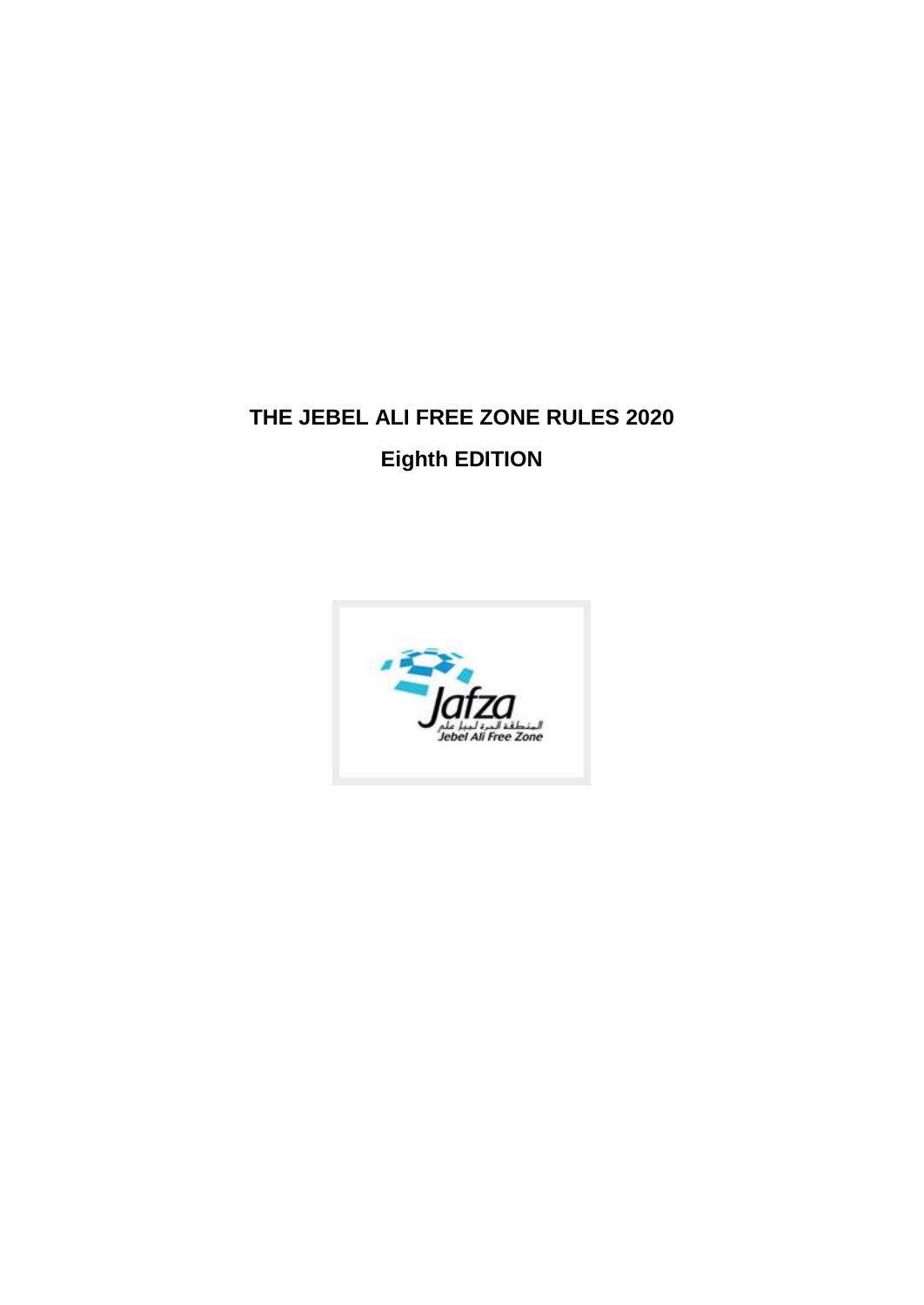First Edition January 1999 Second Edition February 2000 Third Edition September 2001 Fourth Edition September 2005 Fifth Edition September 2014 Sixth Edition January 2016 Seventh Edition September 2017 Eight Edition January 2020 *printed and published by:*



# **© Jafza/JEBEL ALI FREE ZONE AUTHORITY**

P.O. Box 16888, Jebel Ali, Dubai, United Arab Emirates Telephone No. 800 - JAFZA (52392) Fax No. 04 881 0128 ALL RIGHTS RESERVED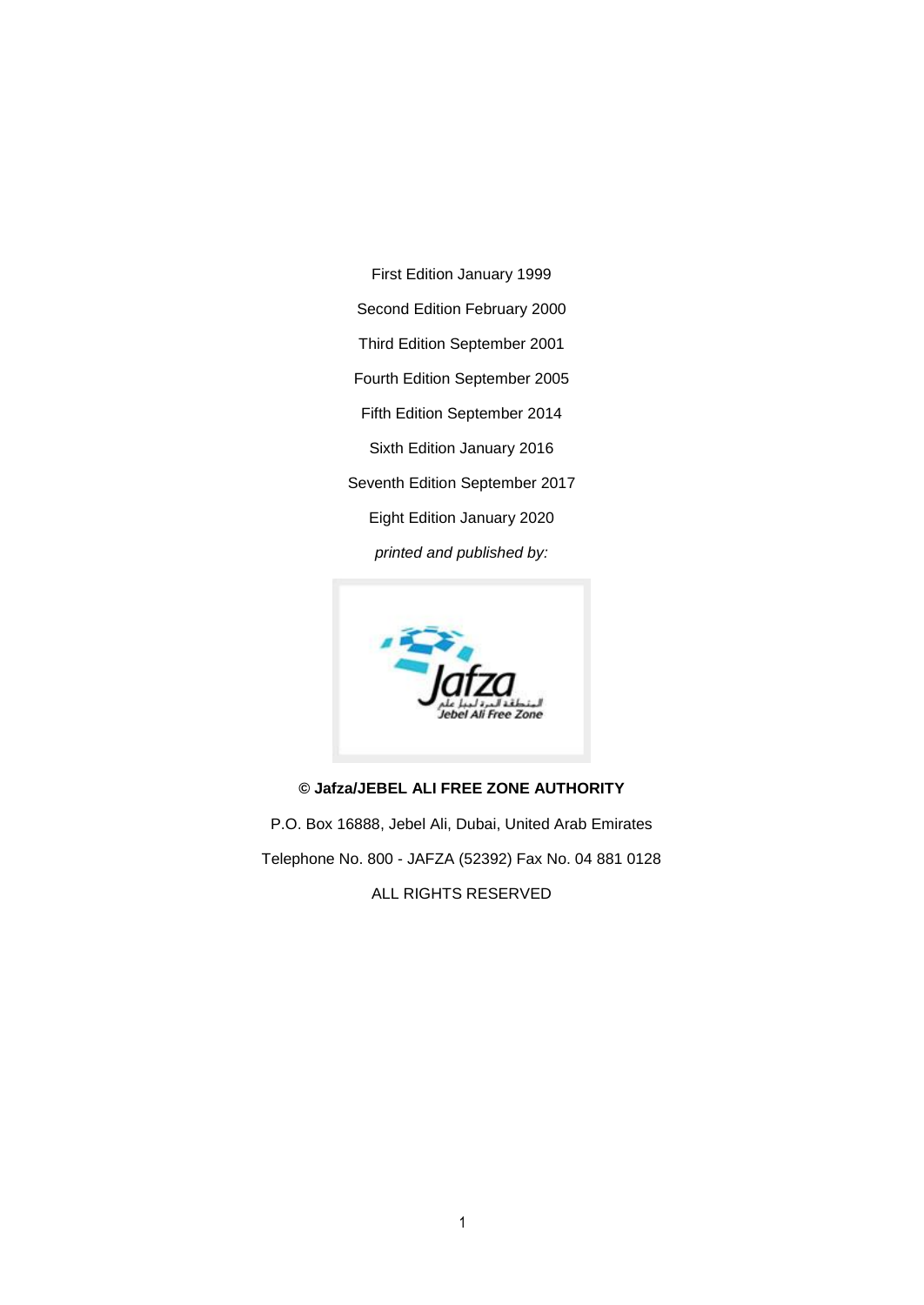# **THE JEBEL ALI FREE ZONE RULES**

# **TABLE OF CONTENTS**

| <b>SECTION A</b><br><b>INTRODUCTION</b> |                                            | <b>PAGE No.</b>                                     |  |
|-----------------------------------------|--------------------------------------------|-----------------------------------------------------|--|
| 1.                                      | Introductory note by the Chairman of Jafza |                                                     |  |
| 2.                                      | <b>Definitions</b>                         |                                                     |  |
| 3.                                      | <b>Introduction to the Free Zone</b>       |                                                     |  |
| 4.                                      | <b>Powers of Jafza</b>                     |                                                     |  |
| 5.                                      |                                            | <b>Availability of these Free Zone Rules</b>        |  |
| <b>SECTION B</b>                        |                                            | <b>SUBSTANTIVE RULES FOR OPERATING IN</b>           |  |
|                                         |                                            | THE FREE ZONE                                       |  |
| 6.                                      |                                            | <b>General Requirements</b>                         |  |
| 7.                                      |                                            | <b>Free Zone Licence</b>                            |  |
| 8.                                      | <b>Free Zone Lease</b>                     |                                                     |  |
|                                         | 8.1                                        | Lease                                               |  |
|                                         | 8.2                                        | Sub-Lease                                           |  |
| 9.                                      |                                            | <b>Building and Operation Control</b>               |  |
|                                         | 9.1                                        | Premises                                            |  |
|                                         | 9.2                                        | Power supply for built on leased land               |  |
| 10.                                     | <b>Insurance</b>                           |                                                     |  |
|                                         | 10.1                                       | Insurance of buildings                              |  |
|                                         | 10.2                                       | Employee insurance                                  |  |
| 11.                                     | <b>Employee Affairs</b>                    |                                                     |  |
|                                         | 11.1                                       | Sponsorship                                         |  |
|                                         | 11.2                                       | General rules                                       |  |
|                                         | 11.3                                       | <b>Employing non-Sponsored Employees</b>            |  |
|                                         | 11.4                                       | Passes for working in and visiting the Free Zone    |  |
|                                         | 11.5                                       | Employment                                          |  |
|                                         | 11.6                                       | Passports                                           |  |
|                                         | 11.7                                       | Wage Protection System - WPS                        |  |
|                                         | 11.8                                       | Rules governing termination of Employment Agreement |  |
|                                         | 11.9                                       | Implementing termination of employment              |  |
|                                         | 11.10                                      | Resolving labour disputes                           |  |
|                                         | 11.11                                      | <b>Absconding Employee</b>                          |  |
|                                         | 11.12                                      | <b>Compensation for Industrial Accidents</b>        |  |
| 12.                                     |                                            | <b>Inspection of Customer's Premises</b>            |  |
|                                         | 12.1                                       | General                                             |  |
|                                         | 12.2                                       | Types of Free Zone inspection                       |  |
|                                         | 12.3                                       | Areas of Free Zone inspection                       |  |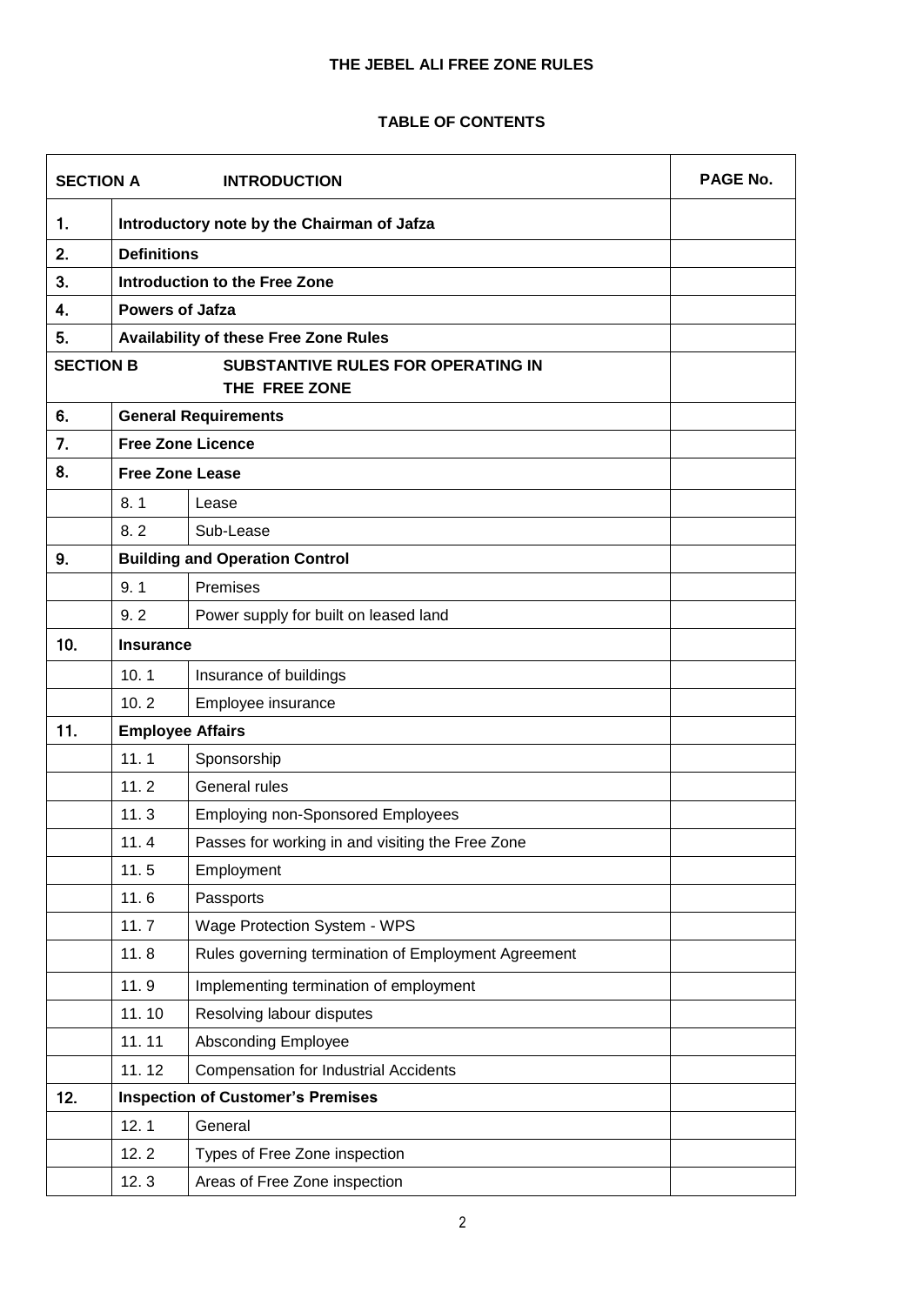|     | 12.4                                                                    | Operations/materials/equipments inspection                  |  |
|-----|-------------------------------------------------------------------------|-------------------------------------------------------------|--|
|     | 12.5                                                                    | Accommodation inspection                                    |  |
|     | 12.6                                                                    | Office building inspection                                  |  |
|     | 12.7                                                                    | Certain restrictions                                        |  |
| 13. | <b>Products</b>                                                         |                                                             |  |
|     | 13.1                                                                    | General                                                     |  |
|     | 13.2                                                                    | Marketing products in the United Arab Emirates              |  |
|     | 13.3                                                                    | Customs                                                     |  |
| 14. |                                                                         | <b>Violation of Free Zone Rules</b>                         |  |
|     | 14.1                                                                    | General                                                     |  |
|     | 14.2                                                                    | Activity violation                                          |  |
|     | 14.3                                                                    | <b>Employment violation</b>                                 |  |
|     | 14.4                                                                    | Construction violation                                      |  |
|     | 14.5                                                                    | Operation fitness violation                                 |  |
|     | 14.6                                                                    | Accident reporting                                          |  |
|     | 14.7                                                                    | Accommodation                                               |  |
|     | 14.8                                                                    | Environment, Health and Safety                              |  |
|     | 14.9                                                                    | Unauthorised entry                                          |  |
|     | 14.10                                                                   | <b>Customer violations</b>                                  |  |
|     | <b>SECTION C</b><br>PROCEDURES FOR OPERATING IN THE<br><b>FREE ZONE</b> |                                                             |  |
| 15. | Health, Safety, Environment and Fire                                    |                                                             |  |
|     | 15.1                                                                    | General                                                     |  |
|     | 15.2                                                                    | Reporting of accidents or serious illnesses                 |  |
|     | 15.3                                                                    | Collection of domestic waste                                |  |
|     | 15.4                                                                    | Domestic sewage                                             |  |
|     | 15.5                                                                    | Industrial waste                                            |  |
|     | 15.6                                                                    | Disposal of hazardous waste                                 |  |
|     | 15.7                                                                    | Use of containers                                           |  |
|     | 15.8                                                                    | Public health levy                                          |  |
|     | 15.9                                                                    | Fire protection, fire prevention and fire/emergency control |  |
| 16. | <b>Traffic Affairs</b>                                                  |                                                             |  |
|     | 16.1                                                                    | General                                                     |  |
|     | 16.2                                                                    | Vehicles owned by Customers                                 |  |
|     | 16.3                                                                    | Cars for Employees                                          |  |
| 17. |                                                                         | <b>Staff Accommodation</b>                                  |  |
|     | 17.1                                                                    | General                                                     |  |
|     | 17.2                                                                    | Occupancy of rooms                                          |  |
|     | 17.3                                                                    | Cooking in rooms                                            |  |
|     | 17.4                                                                    | Accommodation outside the Free Zone                         |  |
| 18. | <b>Security</b>                                                         |                                                             |  |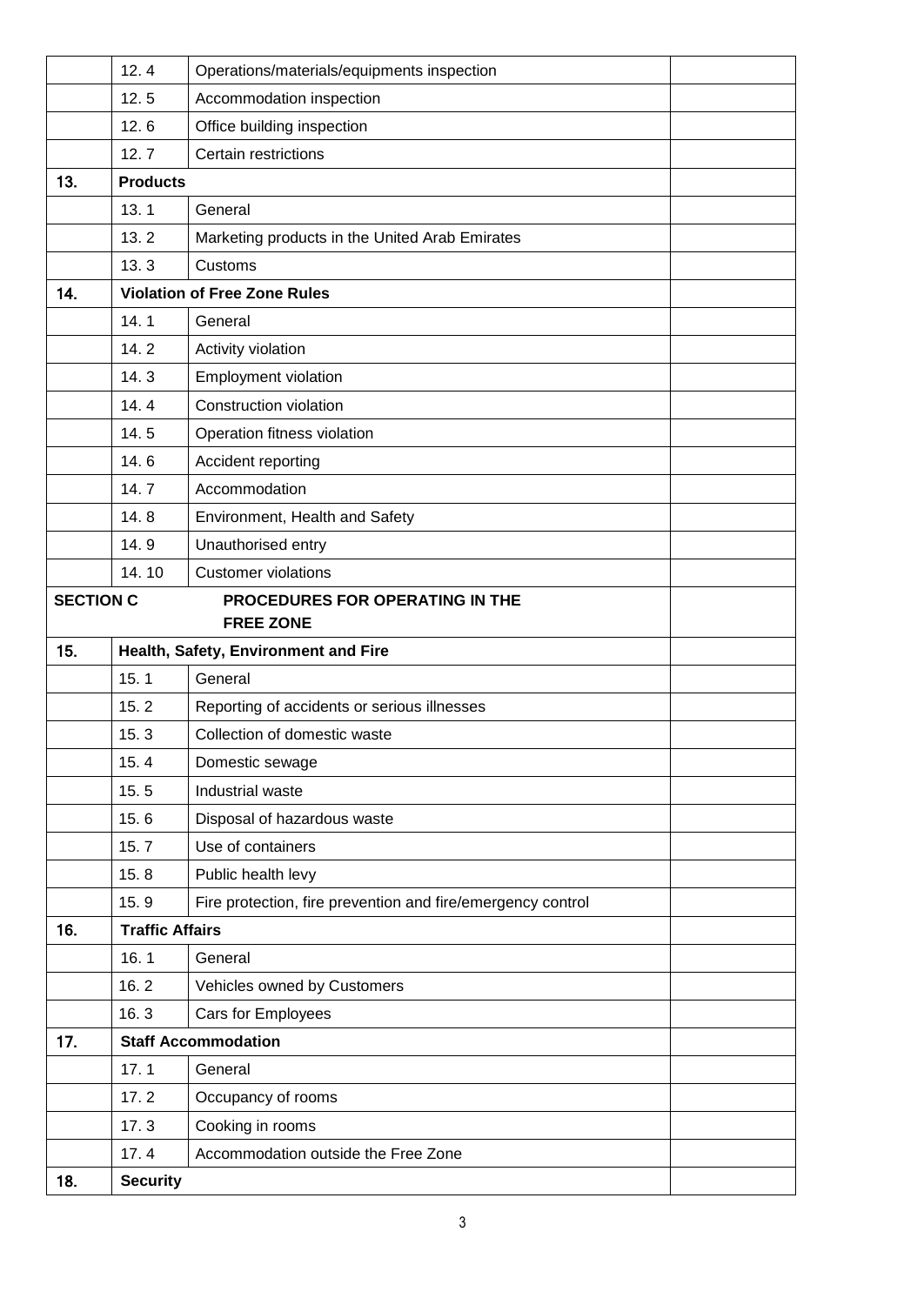| 19.              | <b>Termination of Lease and Licence</b> |  |
|------------------|-----------------------------------------|--|
| <b>SECTION D</b> | <b>TARIFF</b>                           |  |
| 20.              | Jafza/Jebel Ali Free Zone Tariff        |  |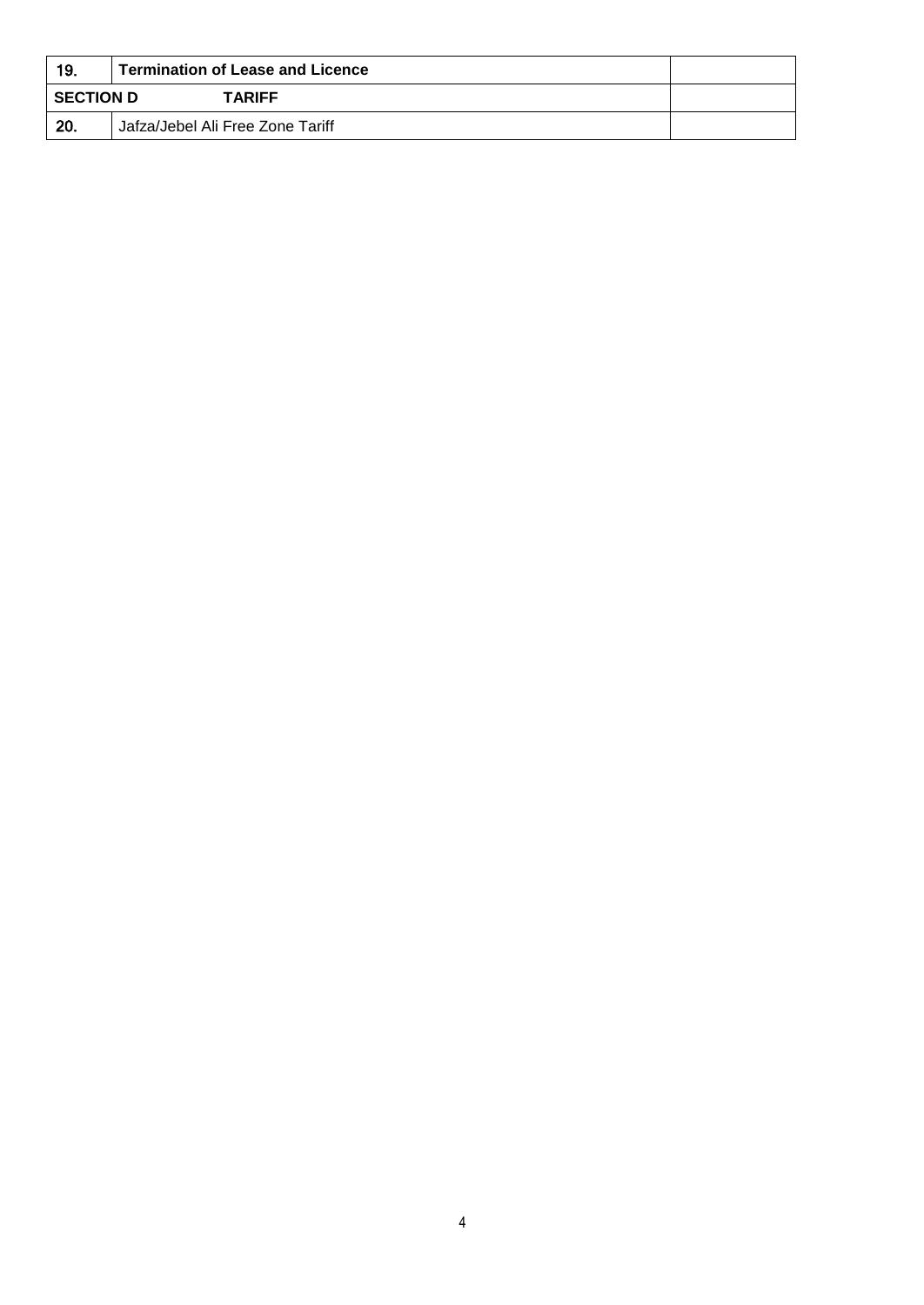| <b>SECTION A</b> | <b>INTRODUCTION</b> |
|------------------|---------------------|
|------------------|---------------------|

# **1. INTRODUCTORY NOTE BY THE CHAIRMAN OF JAFZA**

*This is the revised eighth edition of the Free Zone Rules, which hereby repeals the seventh edition of 2017. This eighth edition is a revised edition and has been redrafted with the following, amongst other, objectives:*

- (a) *to update the Free Zone Rules to reflect the prevailing rules and procedures;*
- (b) *to bring conceptual, legal and procedural clarity; and*
- (c) *to re-arrange the Free Zone Rules in order to have the substantive rules (Section B) separate from the procedural requirements (Section C).*

*These Free Zone Rules set out guidelines and requirements for establishing and operating entities in the Free Zone (except for an entity set up in the offshore jurisdiction of the Free Zone).*

*These Free Zone Rules are also available in electronic format on the Free Zone website: [www.jafza.ae](http://www.jafza.ae/)*

SULTAN AHMED BIN SULAYEM Chairman Ports, Customs and Free Zones Corporation

# **2. DEFINITIONS**

In these Free Zone Rules the following capitalised terms shall have the meaning ascribed to them below:

| <b>Capitalised Term</b>                 | <b>Meaning</b>                                                                                                                                                                                                                                |  |
|-----------------------------------------|-----------------------------------------------------------------------------------------------------------------------------------------------------------------------------------------------------------------------------------------------|--|
| <b>Air Fare</b>                         | the cost of a one way airfare to an Employee's country of nationality<br>at the published rate of International Air Transport Association.                                                                                                    |  |
| <b>Branch</b>                           | A Branch, which is branch of Parent Company, registered in<br>accordance with the regulations promulgated by Jafza.                                                                                                                           |  |
| <b>Building Permit</b>                  | a permit issued by CED approving a Customer's proposed building<br>construction.                                                                                                                                                              |  |
| <b>CED</b>                              | the department of civil engineering under Trakhees.                                                                                                                                                                                           |  |
| <b>Customer</b>                         | an entity, be it an FZE, FZCO, a branch of a company, or a form of<br>an entity permitted to be incorporated by Jafza, registered in the Free<br>Zone, but excluding an entity incorporated in the offshore jurisdiction<br>of the Free Zone. |  |
| <b>Completion</b><br><b>Certificate</b> | a 'Building Completion Certificate' issued by CED, which confirms<br>that a Customer's building, construction or modification has been<br>completed in accordance with the applicable rules, regulations and<br>requirements.                 |  |
| <b>DWS / PCFC</b>                       | 'Dubai World Security Department' / 'Ports, Customs and Free Zone<br>Corporation Group Security'.                                                                                                                                             |  |
| <b>EHS</b>                              | the department of Environment, Health and Safety under Trakhees<br>PCFC.                                                                                                                                                                      |  |
| <b>Employee</b>                         | a person permitted to work in the Free Zone and/or for a Customer in<br>accordance with these Rules, including a Sponsored Employee.                                                                                                          |  |
| <b>Employment</b><br><b>Agreement</b>   | an employment agreement in the form and substance prescribed by<br>Jafza stipulating the conditions of employment, to be entered into                                                                                                         |  |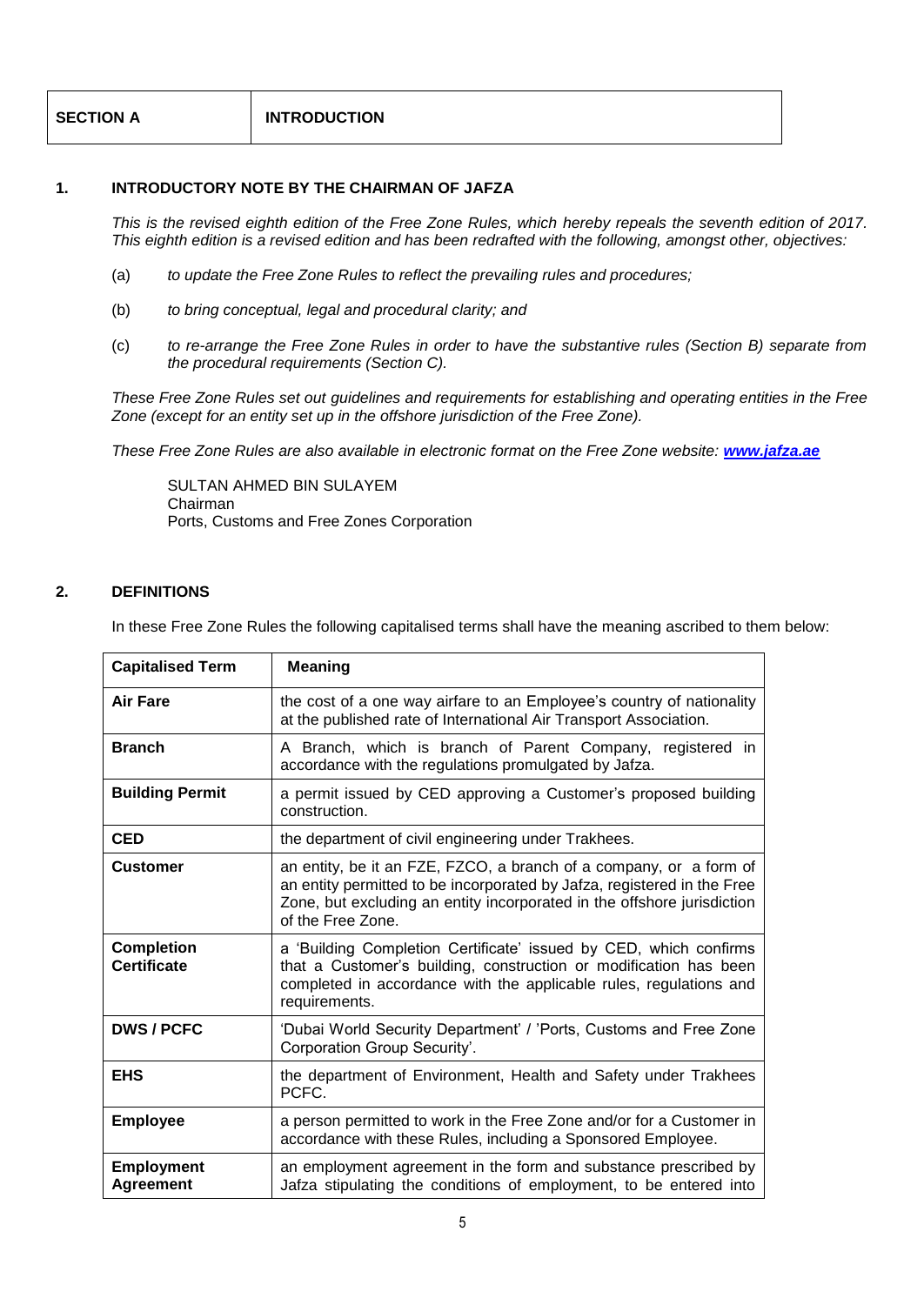|                                                        | between a Customer and its Employee which can be for a limited or<br>unlimited terms in accordance to the provisions of the UAE Federal<br>Labour Law. Other specific types prescribed by Jafza are<br>employment agreement for a GCC national and employment<br>agreement for a person sponsored by a relative. |
|--------------------------------------------------------|------------------------------------------------------------------------------------------------------------------------------------------------------------------------------------------------------------------------------------------------------------------------------------------------------------------|
| <b>Fitness Certificate</b>                             | an 'Operation Fitness Certificate', which confirms that a Customer's<br>operations are approved by EHS, in accordance with the<br>requirements laid down by Trakhees PCFC.                                                                                                                                       |
| <b>Fitness Inspection</b>                              | an operation fitness inspection carried out by CED / EHS for<br>issuance, amendment and renewal of a Fitness Certificate.                                                                                                                                                                                        |
| <b>Free Zone</b>                                       | the Jebel Ali Free Zone, established pursuant to Ordinance No. 1 of<br>1980 promulgated by H.H. Sheikh Rashid Bin Saeed Al Maktoum,<br>Ruler of Dubai, or any other Free Zone owned or administratively<br>controlled by the Jebel Ali Free Zone or Jafza.                                                       |
| <b>Free Zone Rules</b>                                 | these Free Zone rules, as may be amended.                                                                                                                                                                                                                                                                        |
| <b>FZCO</b>                                            | a free zone company, which is a limited liability company with two or<br>more shareholders, incorporated in accordance with the regulations<br>promulgated by Jafza.                                                                                                                                             |
| <b>FZE</b>                                             | a free zone establishment, which is a limited liability company with<br>one shareholder, incorporated in accordance with the regulations<br>promulgated by Jafza.                                                                                                                                                |
| <b>GCC Countries</b>                                   | the countries that are members of the Gulf Cooperation Council.                                                                                                                                                                                                                                                  |
| <b>Industrial Accident</b>                             | an accident that results in total or partial permanent disability of the<br>Employee, which occurs at work or while travelling in the course of<br>an Employee's duties, or going to or coming from work.                                                                                                        |
| Jafza                                                  | the Jebel Ali Free Zone Authority, a body corporate established<br>under Decree No 1 of 1985 Establishment of The Free Zone<br>Authority In Jebel Ali Port, as amended, including all its departments<br>and functions.                                                                                          |
| Workforce<br>Jafza's<br><b>Protection</b><br>Programme | an insurance scheme adopted by Jafza aimed at securing<br>Employees' rights in the Free Zone whereby, Customers will be<br>required to enroll in as per the procedures, and requirements<br>approved by Jafza, and subject to the prescribed premium.                                                            |
| Lease                                                  | a lease of Premises by Jafza to its Customer, or a sub-lease from a<br>Customer to another Customer, in accordance with these Free Zone<br>Rules. A Customer leasing Premises shall be referred to as a<br>"Lessee" and the grantor of a Lease shall be referred to as a<br>"Lessor".                            |
| Licence                                                | a licence granted by Jafza to a Customer to carry out business<br>activities in the Free Zone.                                                                                                                                                                                                                   |
| LIU                                                    | light industrial unit.                                                                                                                                                                                                                                                                                           |
| <b>PCFC</b>                                            | the 'Ports, Customs and Free Zone Corporation', a public corporation<br>established by Law No. (1) of 2001.                                                                                                                                                                                                      |
| <b>Portal</b>                                          | Jafza E-services.                                                                                                                                                                                                                                                                                                |
| <b>Premises</b>                                        | the premises in the Free Zone as detailed in Rule 9.1, available on<br>Lease.                                                                                                                                                                                                                                    |
| <b>PSA</b>                                             | a personnel secondment agreement that the Customer enters into<br>with Jafza, which prescribes the conditions under which Jafza acts<br>as a sponsor for a Customer's Employee.                                                                                                                                  |
| <b>Sponsored</b><br>Employee(s)                        | an employee of a Customer who is sponsored by Jafza pursuant to a<br>PSA.                                                                                                                                                                                                                                        |
| <b>Tariff</b>                                          | the tariff determined by Jafza contained in Section D of these Free<br>Zone Rules, as amended.                                                                                                                                                                                                                   |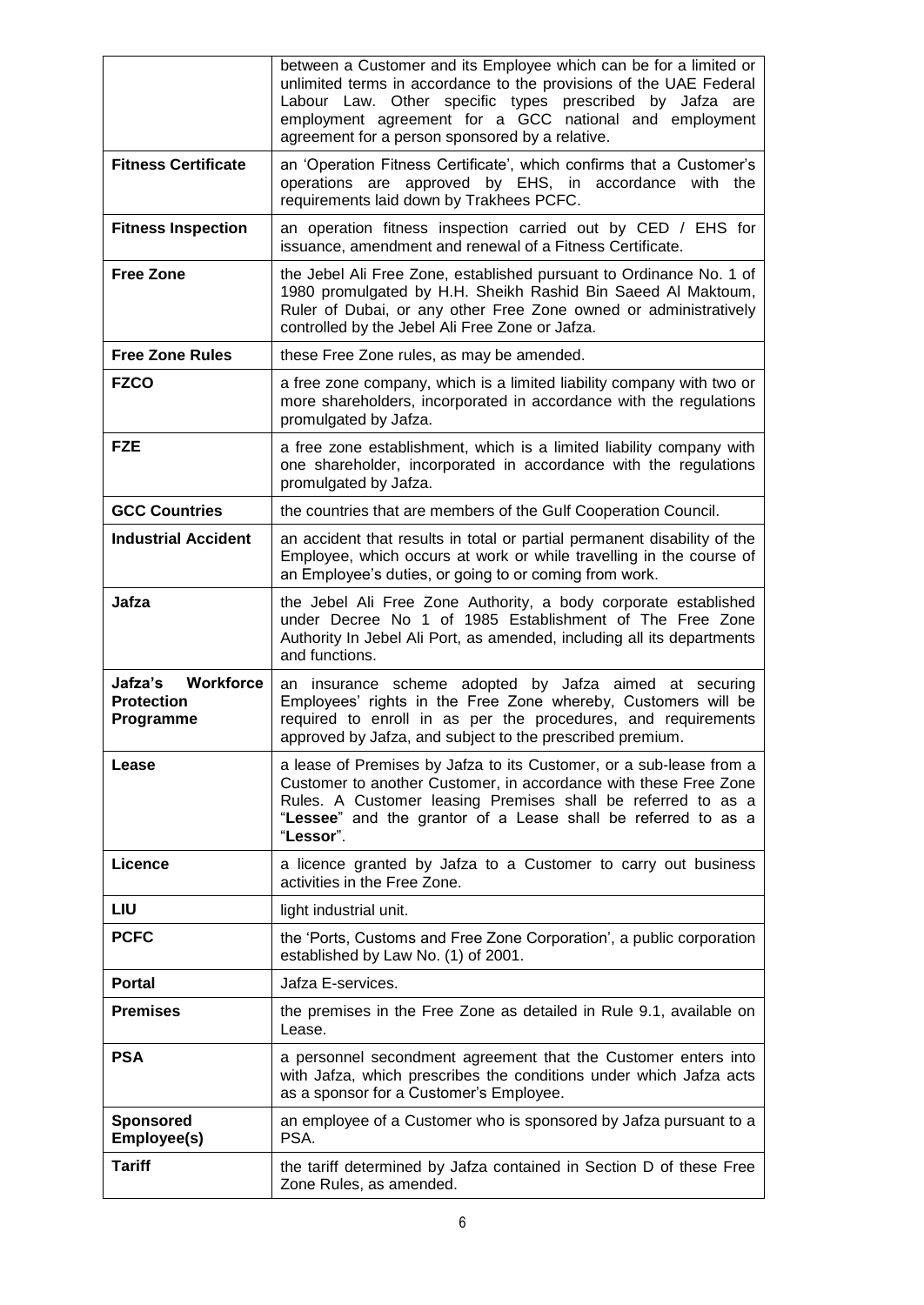| <b>Trakhees</b> | an authority established by PCFC, under the Department of Planning<br>and Development, Government of Dubai, which has the divisions of<br>CED and EHS.                                                                     |
|-----------------|----------------------------------------------------------------------------------------------------------------------------------------------------------------------------------------------------------------------------|
| <b>WPS</b>      | the 'Wage Protection System', a system providing for electronic<br>salary transfer, as developed by the Central Bank of United Arab<br>Emirates, and maintained by the UAE Ministry of Human Resources<br>& Emiratisation. |

# **3. INTRODUCTION TO THE FREE ZONE**

The Free Zone was established in 1980 with the key objective of encouraging companies to benefit from various attractive incentives that the Free Zone offers, such as:

- (a) zero tax regime in force;
- (b) no limit on foreign ownership of companies;
- (c) no requirement for a United Arab Emirates national as a local partner / shareholder; and
- (d) freedom to employ whoever, as per the authorities concerned, with the Free Zone acting as nominal sponsor for residency purpose.

In order to incorporate an entity in the Free Zone, a Customer requires, amongst other things, a Licence issued by Jafza appropriate for the intended business activities in the Free Zone, as well as a Lease for Premises suitable for the nature and scope of its operations. Jafza provides a variety of Premises for Lease for various purposes.

The Free Zone has ready built facilities, such as warehouses, light industrial units, showrooms, offices, workstation, on-site residence, food outlets and retail stores available for leasing to its Customer. A Customer wishing to construct facilities to its own specification and design can do so by leasing a Plot of prepared land of the required area.Operation in the Free Zone is subject to the rules and regulations promulgated by Jafza, including these Free Zone Rules, as well as the prevailing procedures and practices of Jafza.

Service providers for telecommunications services, electric works, water works and postal services are present in Jafza, and they offer a wide range of services to Customers, be it at the time of a Customer's incorporation or thereafter, such as obtaining phone lines, water and power connections and a post office box number.

# **4. POWERS OF JAFZA**

Jafza is the regulatory authority charged with the supervision of the Free Zone, and its responsibilities, as laid down in Decree No 1. of 1985 "Establishment of The Free Zone Authority In Jebel Ali Port", as amended, include, to develop the infrastructure of the Free Zone and to issue rules and regulations, to regulate Customers and their activities in the Free Zone, and in doing so to issue Licences and to Lease different Premises on short term and long term basis. Jafza may also assist Customers to recruit managers, officers, technicians, professionals and other Employees. Jafza has issued these Free Zone Rules based on the authority granted to it.

Jafza may waive a Rule contained in these Free Zone Rules, for one or more than one Customer, subject to terms and conditions that Jafza may prescribe.

Jafza may issue a notification in relation to any matter provided in these Free Zone Rules.

Jafza may appoint an authorised representative, as it may deem necessary, for the implementation of any part of these Free Zone Rules.

# **5. AVAILABILITY OF THESE FREE ZONE RULES**

These Free Zone Rules are available on Jafza's website and can also be obtained on request from Jafza. These Free Zone Rules are routinely handed to a Customer on the provisional approval of the Customer's application and / or at the time of signing a Lease.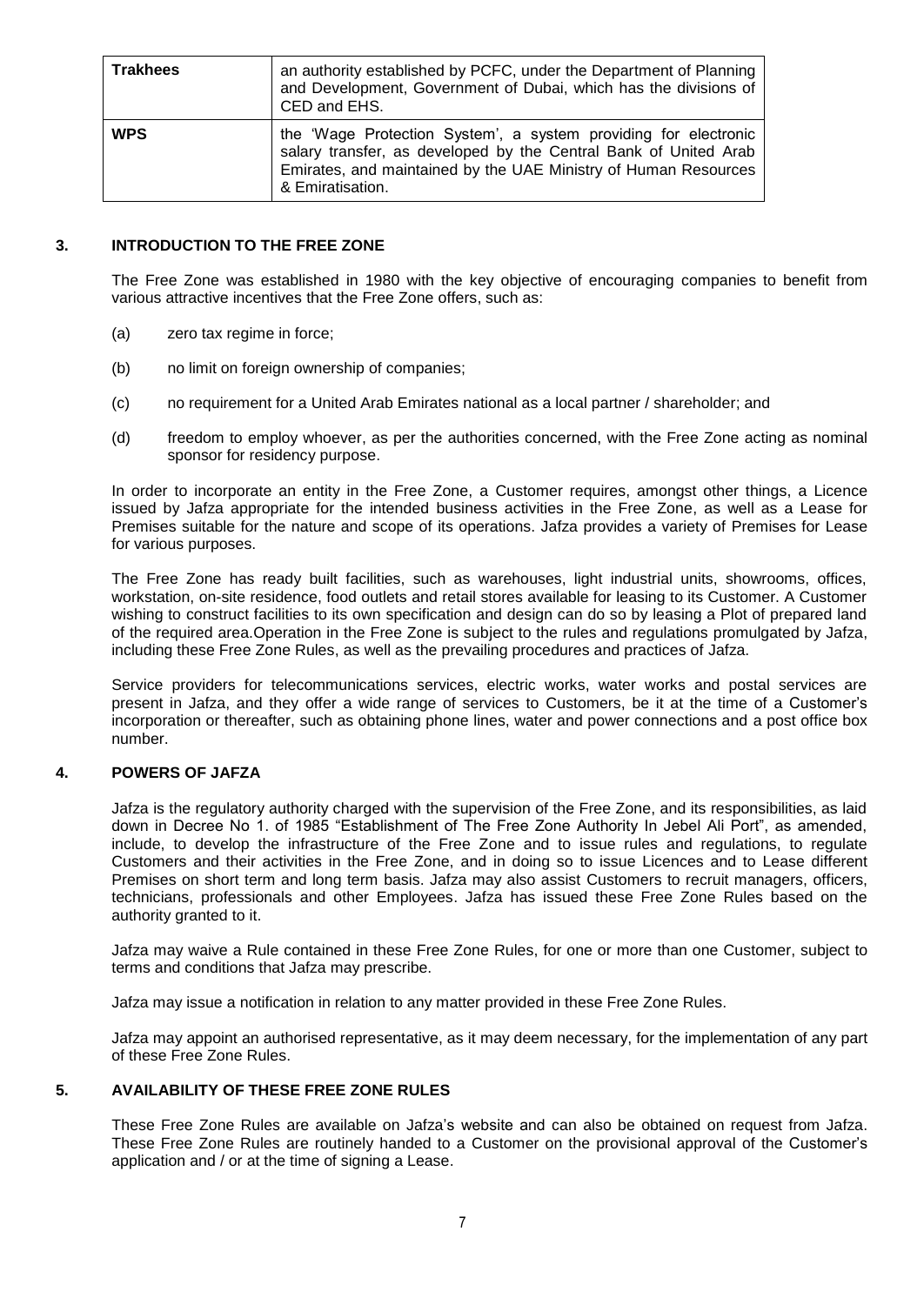# **SECTION B SUBSTANTIVE RULES FOR OPERATING IN THE FREE ZONE**

# **6. GENERAL REQUIREMENTS**

- 6.1. A person working or operating in the Free Zone, be it a Customer, Employee or a contractor working for a Customer, is required to comply with these Free Zone Rules.
- 6.2. A Customer shall have a valid Lease and a valid Licence to operate in the Free Zone. A client occupying a Workstation space in a business centre / incubator may be subject to different requirements. In addition, entities incorporated and licensed by other free zones authorities or competent authorities in the United Arab Emirates may lease a premises in the Free Zone subject to a permit issued by Jafza.
- 6.3. A Customer is required to renew its Lease and Licence within the time frame set by Jafza.
- 6.4. Payment for services rendered by Jafza is required to be made in advance, according to the established Tariff.
- 6.5. Movement of goods within the Free Zone shall be by a Customer's own transport, or by a transportation company registered in the United Arab Emirates.
- 6.6. United Arab Emirates local decrees, regulations, rules and practices are applicable within the Free Zone, and shall be applied to the Free Zone and its Customers in addition to these Free Zone Rules. Violation of United Arab Emirates local decrees, regulations, rules and practices will be notified to the appropriate authorities.
- 6.7. Without prejudice to the generality of Rule 6.6 above, a Customer is required to at all times abide by all international treaties entered into by United Arab Emirates as well as all United Arab Emirates federal and local laws, decrees, regulations, rules and practices in relation to intellectual property rights and any other obligation on the part of the United Arab Emirates. Jafza may take appropriate action, in its own discretion, against a Customer found to be in violation of this Rule.
- 6.8. Violation of these Free Zone Rules is subject to such procedures and penalties as prescribed in Rule 14 herein.

# **7. TYPES OF LICENCES**

7.1. Licences are categorised by the nature of business activity, as follows:

| Licence category            | <b>Nature of activity</b>                                                                                                               |  |
|-----------------------------|-----------------------------------------------------------------------------------------------------------------------------------------|--|
| <b>Trading Licence</b>      | To carry out trading activities.                                                                                                        |  |
| Industrial Licence          | To carry out manufacturing activities.                                                                                                  |  |
| Service Licence             | To carry out services activities.                                                                                                       |  |
| General Trading Licence     | To carry out trading activities as per General Trading<br>terms and conditions                                                          |  |
| Logistic License            | To carry out third party logistic activities                                                                                            |  |
| E-Commerce License          | To carry out buying and selling of goods and services<br>over electronic networks via any electronic means.                             |  |
| National Industrial License | To carry out manufacturing activities where at least<br>51% of the ownership of the Customer is of national(s)<br>of the GCC countries. |  |
| <b>Innovation License</b>   | out development of new products and<br>to carry<br>services                                                                             |  |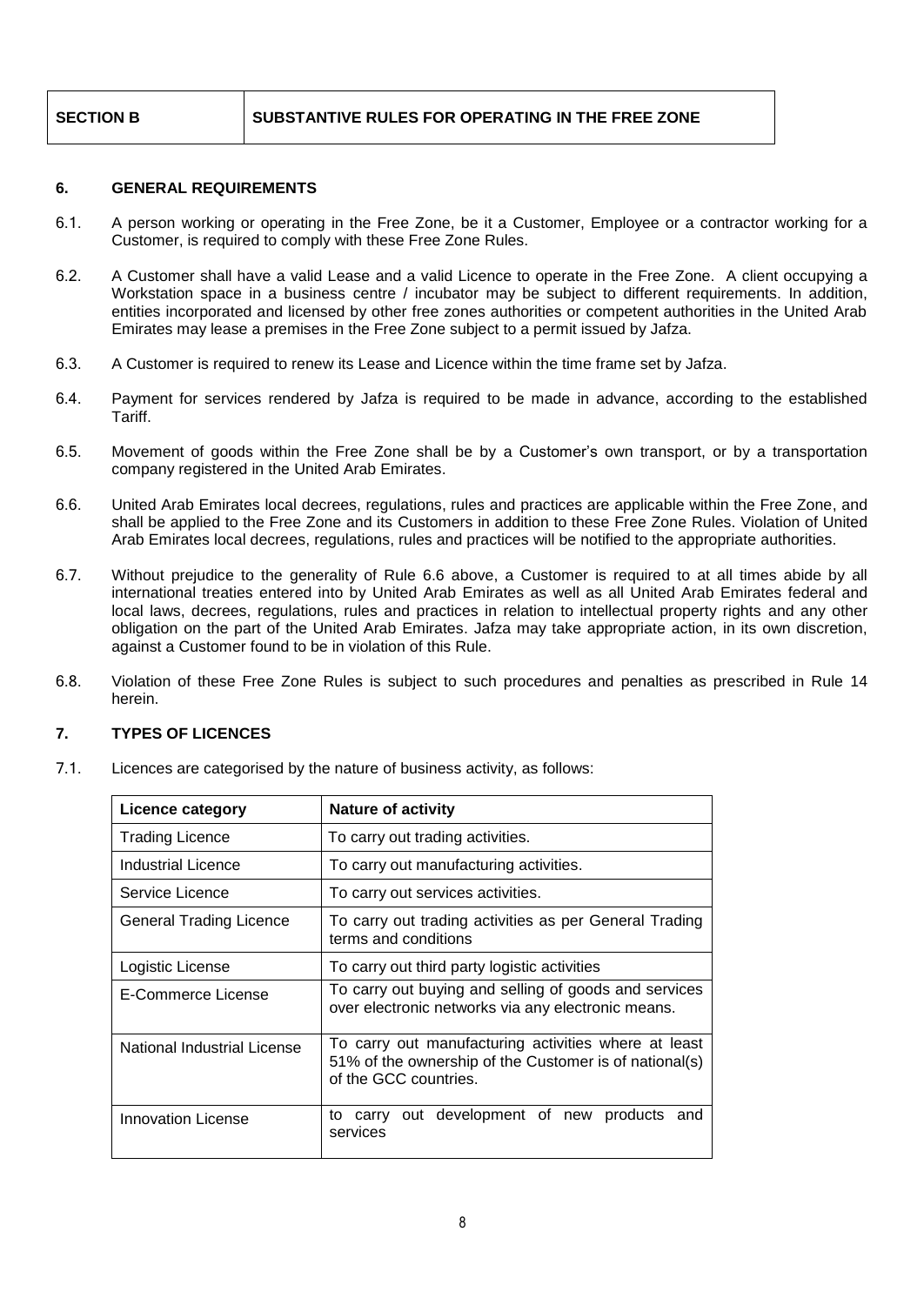A Licence is valid for operations in the Free Zone. A Customer wishing to operate outside the Free Zone shall do so subject to the applicable laws of the jurisdiction the Customer wishes to operate in.

- 7.2. To qualify for and retain a Licence, the applicant must satisfy each of the following:
	- (a) hold a valid registration from either:
		- (i) the Department of Economic Development in United Arab Emirates;
		- (ii) the Free Zone; or
		- (iii) a place of incorporation outside the United Arab Emirates.
	- (b) hold a valid Lease in the Free Zone. A Customer occupying a Workstation space in a business centre/ incubator may be subject to different requirements;
	- (c) compliance with Federal and/or Municipal legislation applicable in the Free Zone; and
	- (d) compliance with all applicable rules, regulations, notices and practices of the Free Zone, including these Free Zone Rules.
- 7.3. A Licence is valid for at least one year and is renewable, provided that:
	- (a) the Customer holds a valid Fitness Certificate for its Premises (except where the Premises are offices and workstations provided by Jafza);
	- (b) the Customer commits to submit its balance sheet (financial report) by the end of every financial year, audited by an auditor who is approved by Jafza.
	- (c) the Customer holds a valid registration or good standing certificate from the place of incorporation;
	- (d) all dues are paid in full; and
	- (e) the Customer satisfies any other requirement imposed by Jafza at the time of such renewal.
- 7.4. The details on a Licence may be amended by the Customer on request and by payment of the published fee as per the Tariff.
- 7.5. The activity on a Licence may be amended by the Customer by adding new activities or by removing existing licensed activities, on application to Jafza. The decision on the application will be made by Jafza at its discretion.
- 7.6. A Customer desirous of conducting an additional activity within the scope of a different category of a Licence may require an additional Licence from Jafza or an amendment to the existing License, which shall be granted by Jafza at its discretion.
- 7.7. A Customer shall not carry out an activity other than the activity appearing on the Customer's Licence.

# **8. FREE ZONE LEASE**

# 8.1. **Lease**

- 8.1.1 Rent for the Premises shall be payable in accordance with the terms and conditions of the Lease agreement.
- 8.1.2 A Customer who Leases Premises from Jafza should ensure that the Premises are operational within the time stipulated below, unless Jafza extends the same in writing:
	- (a) 60 days for office space;
	- (b) 90 days for LIU; and
	- (c) 22 months to complete the building or construction of a Plot.

Once operations commence, the Premises shall be kept in functional order.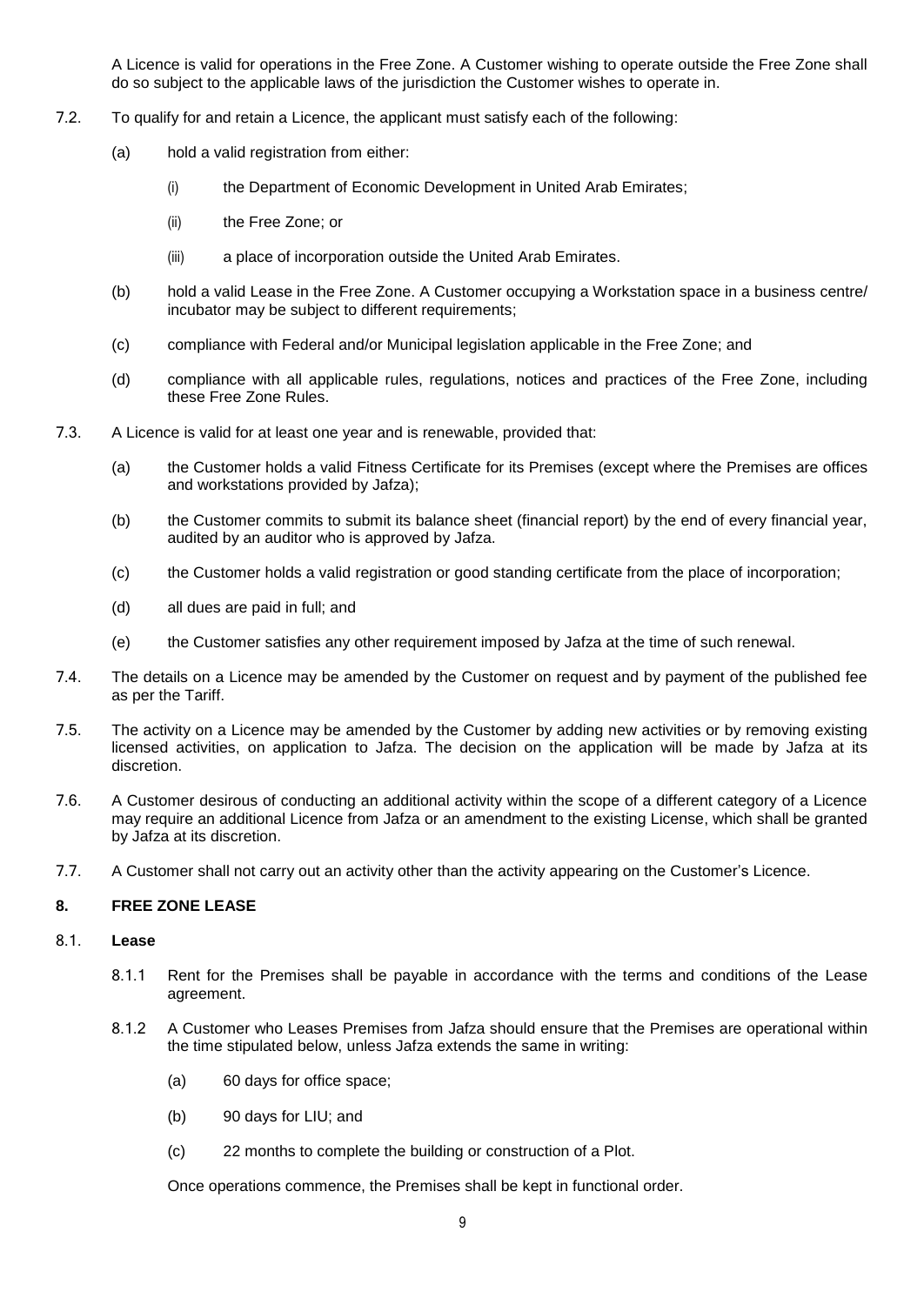8.1.3 A Lease agreement will be signed between Jafza (and/or its nominated party) and the Customer containing the terms and conditions of the Lease. The Lease shall commence on the date of the Lease agreement, or on a date specified therein.

# 8.2. **Sub-Lease**

- 8.2.1 A Customer who has Leased Premises may sub-Lease the Premises to another Customer, subject to the written approval of Jafza, issued by Jafza at its discretion. In considering a request to sub-Lease, Jafza will require that all of the following are satisfied:
	- (a) the Lessor is in possession of a valid Lease for the Premises that is to be sub-Leased;
	- (b) the Premises to be sub-Leased has an operational and complete building;
	- (c) the sub-Lessee is either:
		- (i) a subsidiary of the sub-Lessor, whereby the sub-Lessor holds shares in the sub-Lessee; or
		- (ii) an associated company of the sub-Lessor, associated by way of common shareholding, whereby one or more shareholders hold shares in both the sub-Lessee and the sub-Lessor; or
		- (iii) (iii) any other party approved by Jafza with specified terms and conditions
	- (d) the sub-Lessee shall possess a Licence for its activities and shall be carrying on its business in conformity with the rules and regulations of the Free Zone including these Free Zone Rules, particularly the rules regarding EHS and zoning plan;
	- (e) the Premises Leased by the sub-Lessor are sufficient and appropriate for the activities of the sub-Lessee, without jeopardizing or in any way creating any hazards for its own operations; and
	- (f) the sub-Lessor undertakes to be fully responsible for the activities of the sub-Lessee as far as the terms and conditions of the Lease agreement and the PSA are concerned.
- 8.2.2 Where Jafza approves a sub-Lease in writing, the Lessor shall be jointly and severally liable and responsible, along with the sub-Lessee, for an act or omission of the sub-Lessee, which act or omission is contrary to law or the rules, regulations and practices of Jafza, or which result in loss, damage, harm, liability or nuisance to a Customer or to Jafza.
- 8.2.3 If Jafza approves a sub-Lease, the sub-Lessor shall be required to pay an annual fee, as per the Tariff.
- 8.2.4 The sub-Lease agreement entered between sub-lessor and sub-lessee shall not contradict or override the Lease agreement entered into between Jafza and the Lessee. The sub-Lease agreement shall be approved by Jafza.

# **9. BUILDING AND OPERATION CONTROL**

# 9.1. **Premises**

- 9.1.1 In order to carry out business in the Free Zone, a Customer is required to Lease Premises. The Premises shall be used for the business objectives of the Customer, for which it has a Licence.
- 9.1.2 The Premises can be broadly divided into two distinct categories:
	- (a) Ready built ("**Ready Built**"): Such Premises are ready built Premises in the Free Zone, for use by the Customer in an as-is-condition or where the Customer may require minor or major modification; and
	- (b) Prepared plot ("**Plot**"): Such Premises are prepared plots of land in the Free Zone, which Jafza can Lease to the Customer, whereupon the Customer can construct a custom made building in accordance with the Customer's needs and objectives.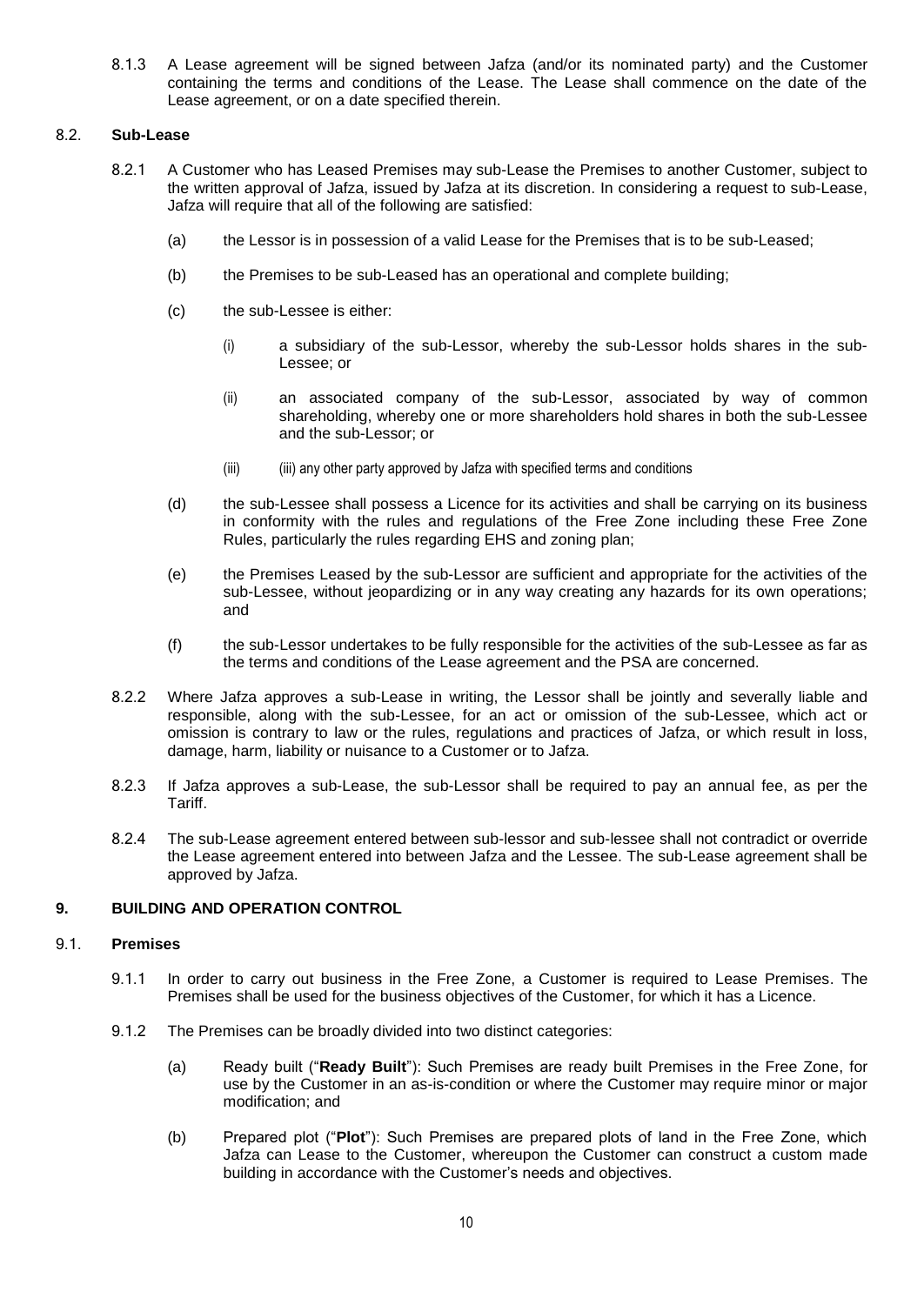9.1.3 Whether a Customer builds on a Plot, modifies a Ready Built Premises, or obtains a Ready Built Premises in as-is-condition, the Premises allocation and modification has to be approved by Jafza and Trakhees (CED/EHS/fire departments) and the Customer shall ensure that all rules, regulations, requirements, standards, guidelines and procedures of Jafza and of relevant authorities are adhered to, including those of CED/EHS and fire department, during the construction, installation or operational stage. The Customer shall obtain necessary permits and approvals, including a Building Permit, Fitness Inspection, Fitness Certificate and Completion Certificate, as may be necessary. All measures shall be taken by a Customer to conduct its operations in an environmentally clean and safe manner, and to avoid nuisance to other Customers. The Customer shall update itself on the various provisions within the applicable regulations.

#### 9.2. **Power supply for built on leased land**

Application for provision of electrical supply to a Premises shall be submitted to Jafza and should be in compliance with the regulations to receive a pre-approval. Once the pre-approval is obtained the application may be submitted directly to Dubai Electricity and Water Authority. A Customer requiring an increase in the power supply shall submit a request for approval to Jafza, along with reasons and justification for the increase in consumption, which Jafza shall approve at its discretion.

# **10. INSURANCE**

# 10.1. **Insurance of buildings**

- 10.1.1 A Customer is required to have its Premises insured against all risk insurance, including fire and perils.
- 10.1.2 For Premises erected by a Customer, the Customer shall be responsible for arranging the insurance, which shall be in the joint names of the Customer and Jafza. The policy shall be sufficient to cover clearance and replacement costs of the structure, fixtures and fittings. The policy must be presented and approved by Jafza before the Completion Certificate can be issued.
- 10.1.3 For Premises erected by Jafza, the insurance will be arranged by Jafza on behalf of the Customer. The insurance shall be in the name of Jafza or its nominee. The Customer shall be required to pay a contribution as determined by Jafza to the insurance premium. This will take the form of an annual standard charge in line with the established Tariff. The master policy will be available for inspection on request from Jafza.
- **Note:** Where damage covered under insurance has incurred to a Ready Built Premises, Jafza requires the Customer to bear a certain minimum deductible charge required to be paid to the insurance company at the time of a claim. Such amount shall be determined by the insurance company.
- 10.1.4 Insurance of the contents of a building shall be at the discretion of Customers. Jafza will not be liable for loss or damage to Customers' possessions, due to any reason, including theft or natural calamities.
- 10.1.5 A Customer shall obtain the insurance(s) required to be obtained in the Lease agreement.

# 10.2. **Employee insurance**

- 10.2.1 Each year a Customer shall take out third party liability insurance (or public liability insurance) and workmen's compensation insurance for its Employees pursuant to the PSA. In addition, all employees of the Customers should be insured as per the requirements and regulations of the Health competent authority.
- 10.2.2 The value of insurance cover required for third party liability is AED 500,000 for up to 19 Employees and AED 1,000,000 for 20 Employees or above. The stated value may be revised by Jafza through notification. The insurance cover shall be for a single occurrence, and there should be no limit in the policy as to the number of occurrences.
- 10.2.3 Workmen's compensation insurance must include cover for injury and disability compensation and related medical expenses, in accordance with the Federal Labour Law No. 8 of 1980, regarding the organisation of labour relations, as amended, and these Free Zone Rules.
- 10.2.4 A Customer shall provide to Jafza a copy of the insurance policy for third party liability and for the workmen's compensation insurance, as renewed annually. The insurance cover shall be adequate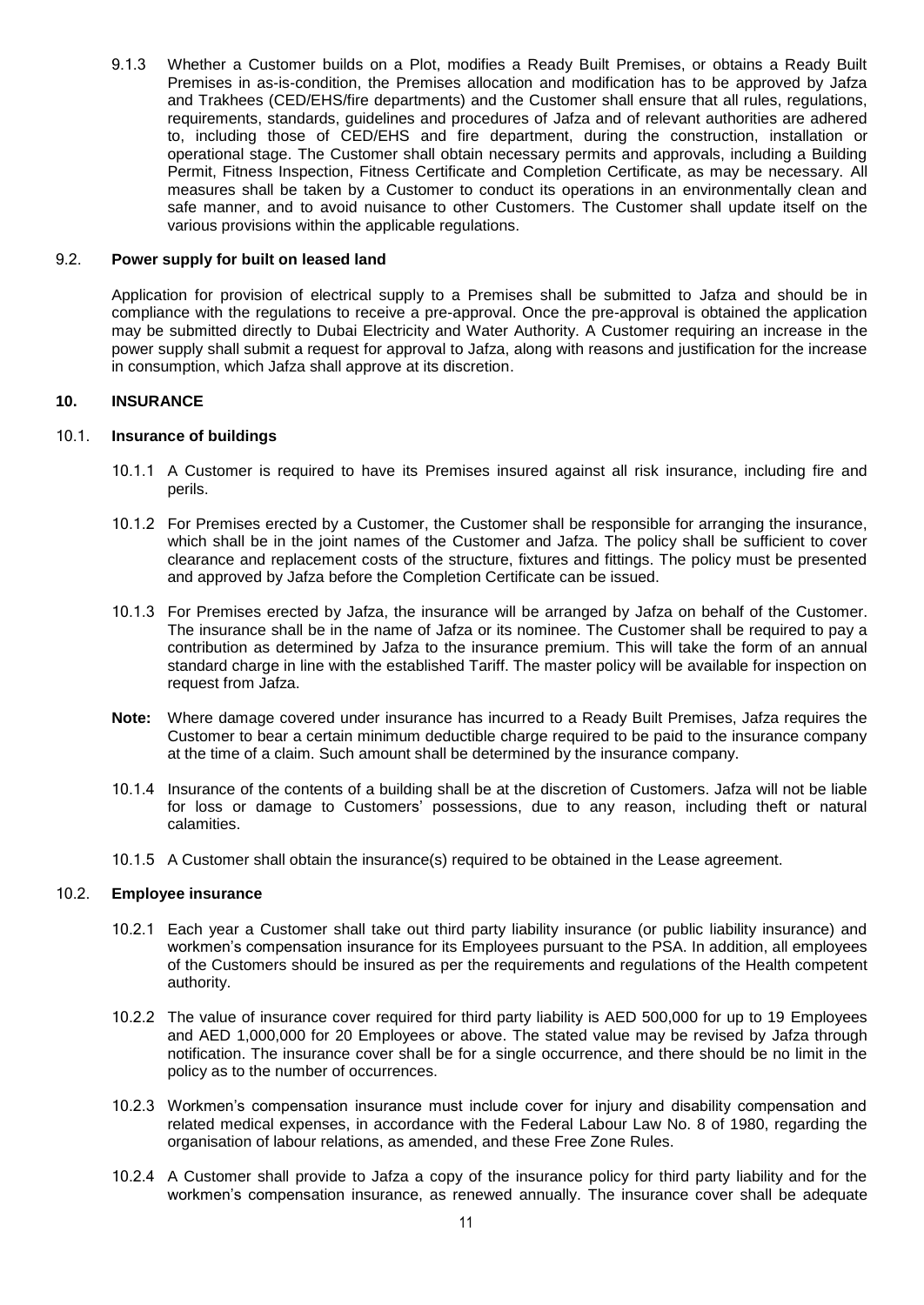and sufficient. A Customer shall also obtain a certificate from the insurers, addressed to Jafza, stating details of the policy.

# **11. EMPLOYEE AFFAIRS**

# 11.1. **Sponsorship**

- 11.1.1 Jafza is authorised to sponsor staff to be engaged to work for a Customer in the Free Zone.
- 11.1.2 A Customer wishing to take advantage of this sponsorship facility will be required to sign a PSA with Jafza and to have a CIC (Computer Immigration Card) to be able to apply for visas. The PSA shall lay down the conditions under which Jafza will act as sponsor for a Sponsored Employee. A Customer shall not employ Employees exceeding the number approved by Jafza (e.g., according to office area, warehouse, machinery installation, etc.).
	- 11.1.3 In accordance with the PSA, a Customer shall provide a guarantee or any other security approved by Jafza, to Jafza in respect of each Sponsored Employee. Primarily, a Customer is required to apply for Jafza's Workforce Protection Programme. Whereas in cases, a Customer is proved to be ineligible to be part of the Jafza's Workforce Protection Programme, or in default to any of the requirements, as per Jafza's discretion, then the Customer will be required to submit a guarantee with Jafza, where a single guarantee to cover the anticipated total number of Sponsored Employees may be lodged with Jafza. Such bank guarantee shall be in line with the standard format approved by Jafza. A Customer has the option to pay a cash guarantee in lieu of the bank guarantee. The Customer must abide by any other forms of security as adopted by Jafza from time to time.
	- 11.1.4 Where a Customer is under the requirement of a guarantee, that guarantee is applicable for all Sponsored Emplo**y**ees regardless of their grade and position (waivers can be granted by Jafza for certain personals in control of a Customer as per Jafza's discretion, related formalities and subject to other requirements). The guarantee shall be equal to or higher than one and half month's basic salary plus a one way Air Fare from Dubai to the country of which the Employee is a national**.** The applicable Air Fare figure can be provided by Jafza for the purpose of this calculation. If the Customer provides a bank guarantee, it must be issued from a bank operating in United Arab Emirates and the amount must be in Arab Emirates Dirhams. The Jafza Workforce Protection Programme / guarantee may be required to be increased / adjusted in value to meet subsequent increases in salary or Air Fare. In the event of withdrawal of the bank guarantee or the security or refund of the cash guarantee held with Jafza for the Sponsored Employees at any point of time, the Customer shall settle any outstanding amounts owed to Jafza, its affiliated entities and insurers. If a record of an absconding Employee of the Customer still exists (in United Arab Emirates), an Air Fare for each absconding Employee shall be deducted from the guarantee. Jafza shall always have the right to encash / release the guarantee for the purpose of covering any unpaid labour dues to the Sponsored Employee(s).
	- 11.1.5 Jafza will act as a sponsor to obtain entry permits and residence visas for Employees:
		- (a) recruited by a Customer; or
		- (b) engaged by Jafza on behalf of a Customer.
	- 11.1.6 A Customer wishing to employ staff, other than a national of a GCC country, who is to be a Sponsored Employee, is required to apply for entry permit, in the first instance.
	- 11.1.7 Jafza may provide some investors with an investor's visa / long-term investor's visa subject to the prevailing regulations and policies of the relevant authorities.
	- 11.1.8 A Sponsored Employee is only allowed to work in the Free Zone. However there may be occasions when a Customer requires a Sponsored Employee to work temporarily outside the Free Zone on a temporary basis (e.g. installation, repair, or maintenance of specialist equipment) in which case Jafza's prior approval is required.
	- 11.1.9 A Sponsored Employee is only allowed to work with the Customer the Sponsored Employee is seconded to, or to the affiliated company(ies) / parent company / sister company(ies) of the Customer subject to Jafza's prior approval and requirements. Under no circumstances shall a Sponsored Employee work for a Customer other than a Customer to whom the Sponsored Employee is seconded, be it during free time or holidays. A Customer shall not recruit, employ or make use of an Employee employed under an Employment Agreement by another Customer.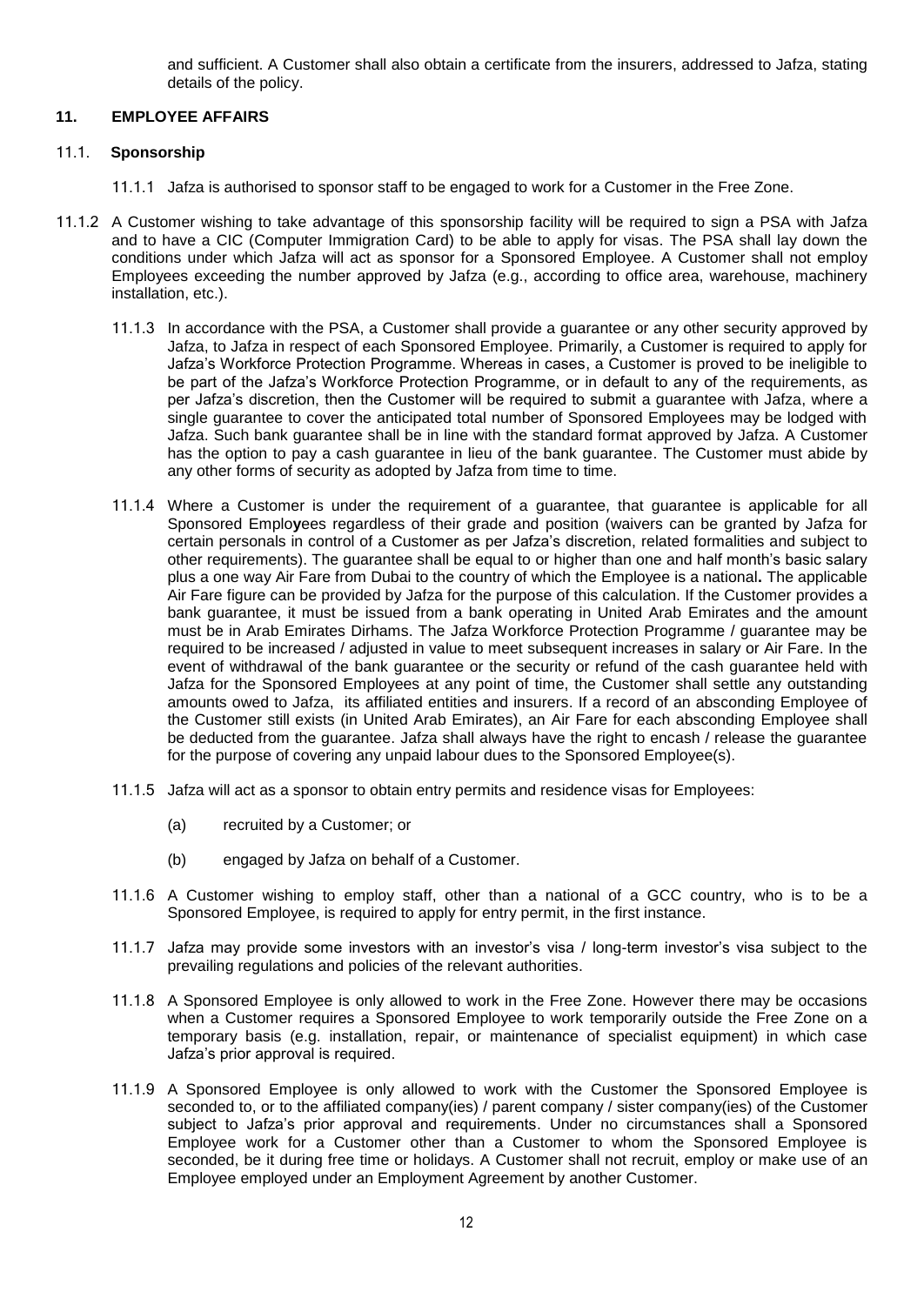- 11.1.10 Upon termination / expiry of the employment relationship between a Sponsored Employee and a Customer, Jafza will no more act as a sponsor to such Employee.
- 11.1.11 All unused entry permits (visit, transit, employment) need to be applied for cancellation when Jafza ceases to sponsor a Sponsored Employee, or when the purpose of such permit is satisfied, whichever earlier.

# 11.2. **General rules**

- 11.2.1 A Customer shall execute an Employment Agreement with every Employee that it employs.
- 11.2.2 A Customer shall be responsible at all times for all matters pertaining to its employees from the first date of employment till the relevant employees depart the country upon cancellation.
- 11.2.3 An Employee authorised to apply for entry permits for entry into the Free Zone and other administrative correspondence in connection with the Customer's operations, shall record its name on a "**Certificate of Authorisation**" and such certificate shall be lodged with Jafza.
- 11.2.4 Working hours for Employees will be a maximum of 8 hours per day, plus a 1 hour meal break, 6 days per week, and a total of 48 hours per week, unless a lesser maximum is prescribed in the Employment Agreement.
- 11.2.5 During the Holy Month of Ramadan, the working hours shall be reduced from 8 hours per day to 6 hours per day, and this will apply to all Employees of a Customer, regardless of the Employee's religion. Hours worked in addition to the hours agreed in the Employment Agreement shall be deemed overtime and paid accordingly.
- 11.2.6 Overtime shall be paid at the rate of 125% of the hourly rate, whereas overtime worked between the hours of 9:00 pm and 4:00 am shall be paid at the rate of 150% of the hourly rate, and overtime worked on Public Holidays or on a Friday shall be paid at the rate of 150% of the basic hourly rate.
- 11.2.7 Public holidays for Employees of a Customer will be in line with the public holidays announced by the United Arab Emirates Government for employees of the private sector as and when declared.
- 11.2.8 Shift working to be duly submitted to Jafza for approval in advance and include details of number of shifts, hours and numbers to be employed per shift, otherwise the necessary increase in staff to be employed may not be approved on the grounds that the space available is inadequate.
- 11.2.9 A Customer shall immediately notify and duly register with Jafza any amendment to an Employment Agreement of an employee, including any change occurring to the salary of the employee from time to time.

#### 11.3. **Employing non-Sponsored Employees**

A Customer may employ a person who is not a Sponsored Employee, either temporarily or permanently, provided that certain conditions are fulfilled. Such employment is permitted for the following persons:

- (a) a GCC national;
- (b) a person sponsored by a relative (provided that the specific employment contract for such person, available at Jafza, is signed);
- (c) a person employed on a temporary basis for a parent company registered in the United Arab Emirates; and
- (d) a person employed on a temporary basis, where the Employee is sponsored by a company which is part of the same group company as the Customer.

A Customer wishing to employ anyone in the above categories must seek approval of Jafza. Approved nonsponsored staff must acquire the appropriate identity card or access pass from Jafza for entry into and out of the Free Zone. A Customer requiring temporary manpower should approach the Manpower companies approved by the competent Authorities and listed in Jafza.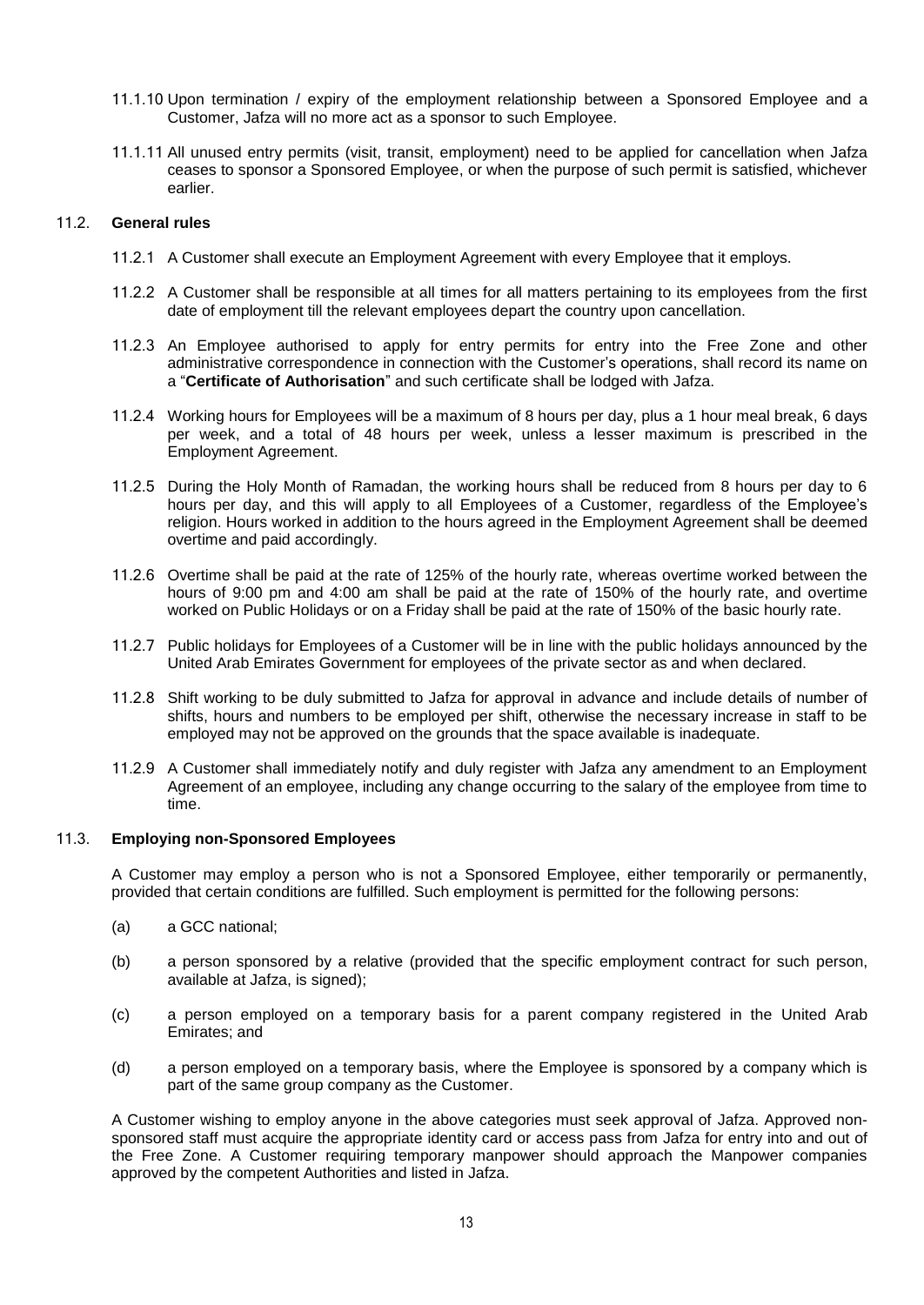# 11.4. **Passes for working in and visiting the Free Zone**

## 11.4.1 ID Cards

A Sponsored Employee will be issued a Company Employment card ("**CEC**"), which provides a unique identification. The CEC Card serves as a permit to work in specific areas inside the Free Zone, allows access into the Free Zone and is the source of identification in lieu of the Employee's passport. If a Card is lost, then a replacement cannot be issued without police clearance.

## 11.4.2 Temporary ID Card

11.4.3 A temporary ID Card will be issued to a non-Sponsored Employee. Access passes

Access passes are issued to individuals; including but not limited to legal representatives, associates, agents, dealers, service providers, contractors, Employers and Employees (other than Sponsored Employees), who have been approved to visit/work for Customers. Jafza will issue the access pass upon obtaining the temporary access permit, where applicable.

11.4.4 Day pass

Day passes are issued to visitors to the Free Zone.

11.4.5 Obtaining passes

All types of passes above, with the exception of the day pass, need to be acquired by applying to Jafza. A day pass can be obtained by the Customer providing the details of the intended visitor. In the case of ceasing employment, the Customer must ensure that all passes issued to its Employees are returned to Jafza.

# 11.5. **Employment**

- 11.5.1 A Customer recruiting Sponsored Employees will be responsible to bear the following costs:
	- (a) processing the entry permit and its requirements;
	- (b) Air Fare;
	- (c) processing the residence permit (including any transfer of sponsorship charges);
	- (d) the health insurance;
	- (e) renewal of residence permit and health insurance including the cost of a medical fitness certificate; and
	- (f) CEC Charges.
- 11.5.2 A Customer shall not charge the Sponsored Employee or deduct from the Sponsored Employee's salary the costs listed in Rule 11.5.1 above.
- 11.5.3 A Customer and a Sponsored Employee may negotiate the terms and conditions of employment, provided the agreement is not contrary to these Free Zone Rules and is in accordance with the Federal Labour Law No. 8 of 1980.
- 11.5.4 A Customer shall pay to a Sponsored Employee the minimum monthly basic salary payable, which must be in accordance with the job title, as acceptable to Jafza.
- 11.5.5 A Sponsored Employee shall sign the Employment Agreement which shall offer the minimum acceptable conditions of employment. Employees who are exempt from entering into an Employment Agreement are required to sign an undertaking to the effect that they shall not make a claim against Jafza in relation to employment matters or against Jafza as a sponsor. The effective date of the contract shall be coincident with the date of entry on the employment visa, or with the transfer date on the immigration records, whichever earlier.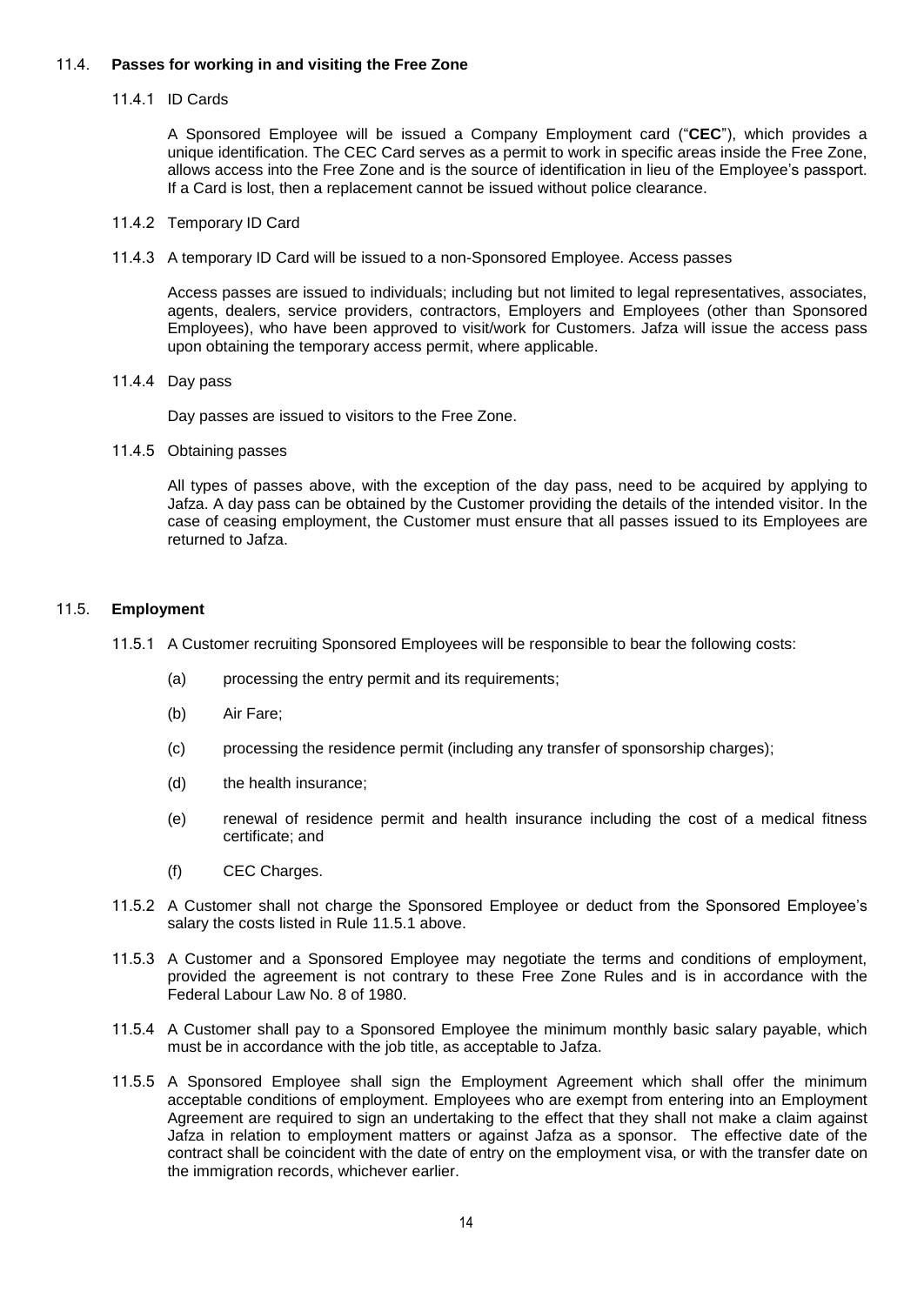11.5.6 A Customer will receive the entry permit, and shall promptly submit the passport and Employment Agreement for all new Employees to Jafza. Such Employee shall not be permitted to work for the Customer unless the Employment Residence is stamped on the passport.

# 11.6. **Passports**

A passport of an Employee shall be returned to the Customer after a residence permit is attached thereon. It is the responsibility of the Customer to hand over the passport to each Sponsored Employee.

Jafza may inspect the Customer to ascertain that the passport is in the Employee's custody. An Employee shall present its passport to Jafza on request.

## 11.7. **Wage Protection System - WPS**

A Customer shall be registered in WPS and shall transfer the Employees' salaries through the WPS to confirm that all emoluments due have been paid between the 1<sup>st</sup> and 15<sup>th</sup> of every month. A Customer failing to register in the WPS, as required by Jafza, may suffer penalties.

# 11.8. **Rules governing termination of Employment Agreement**

- 11.8.1 An Employment Agreement may be terminated as follows:
	- (a) by agreement between the Customer and Employee and with the approval of Jafza;
	- (b) during the probationary period (without notice);
	- (c) by the Employee or Customer with notice having immediate effect provided all the requirements of the Federal Labour Law No. 8 of 1980, regarding the organisation of labour relations, as amended, have been satisfied; or
	- (d) on expiry of the service period prescribed in the contract by either party, provided that a notice not to renew is given by either party.
- 11.8.2 An Employment Agreement shall be deemed automatically terminated in either of the following cases:
	- (a) if the Employee dies during service; or
	- (b) illness of, or injury to, the Employee resulting in a total incapacity to work (which is subject to the provision of a medical report by an authority acceptable to Jafza).
- 11.8.3 An Employee shall be entitled to a period of notice before termination of service as laid down in the Employment Agreement or the Federal Labour Law No. 8 of 1980, regarding the organisation of labour relations, as amended. The Employee shall be entitled to full pay during the prescribed notice period, and shall render services contracted for during the notice period, unless the Customer requires otherwise.
- 11.8.4 An Employee's service may be terminated without notice for the following reasons:
	- (a) if the Employee is ill disciplined, or fails adequately to perform the duties as defined in the Employment Agreement (one written warning shall be issued to the Employee prior to termination and a copy of such notice shall be filed with Jafza);
	- (b) if the Employee is sentenced by a competent court of a civil misdemeanor or criminal act;
	- (c) if the Employee is found drunk or under the influence of an illicit drug at work;
	- (d) if the Employee is absent from work without valid reason for more than seven consecutive days in one year or twenty non-consecutive days in one year;
	- (e) if the Employee, while at work, assaults the Customer, a responsible manager, another Employee, or a visitor;
	- (f) if an action or negligence by the Employee results in substantial loss to the Customer (provided that the Customer notifies Jafza within 48 hours of discovering the loss);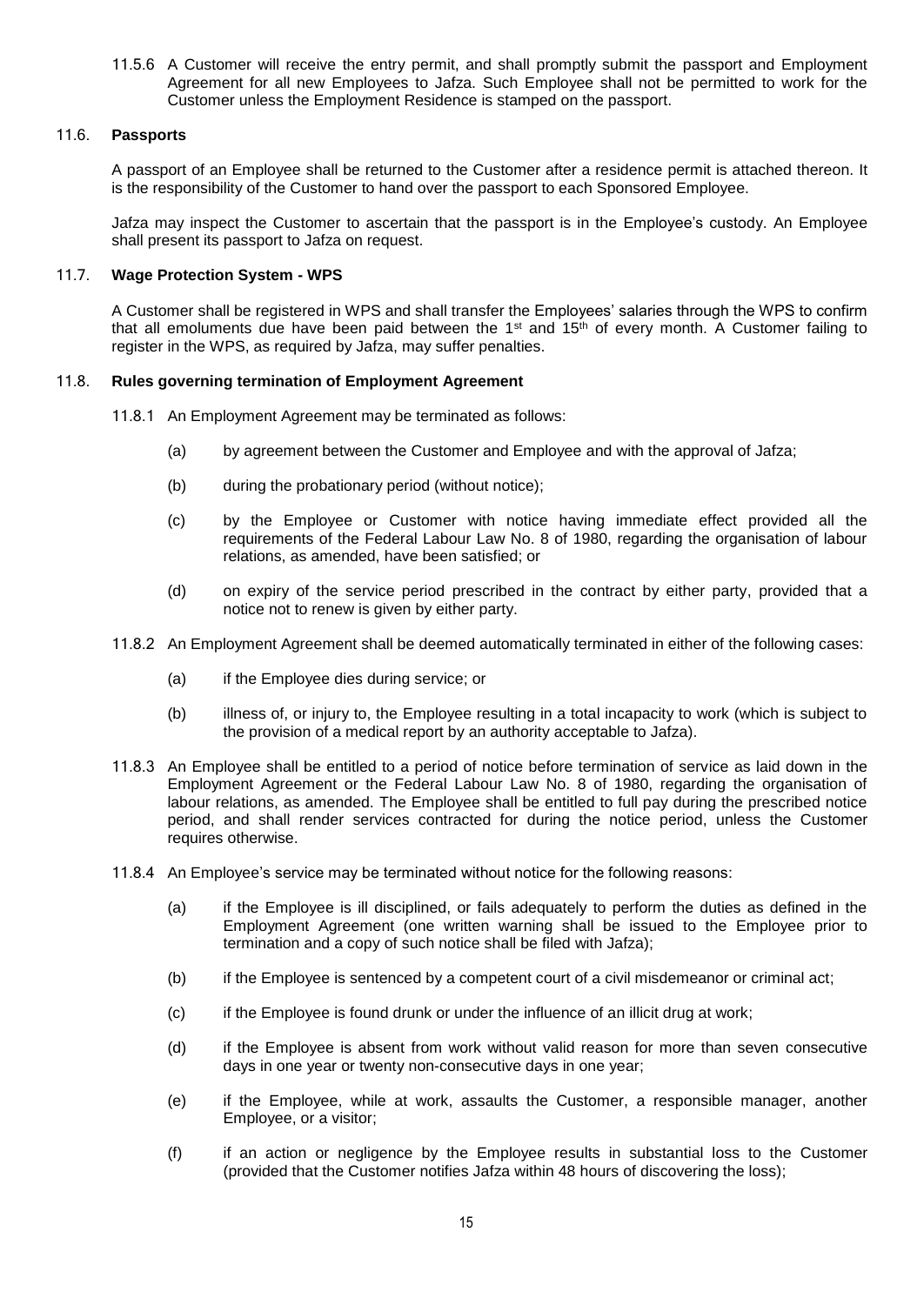- (g) if the Employee fails to comply with health and safety regulations (provided that such regulations are prominently displayed in writing and in the case of illiterate Employees, that they have been explained orally);
- (h) if the Employee falsifies identity details;
- (i) if the Employee reveals confidential information of the Customer; and
- $(i)$  if the Employee works for another employer, be it during the annual leave or sick leave.
- 11.8.5 An Employee may cease work without notice if:
	- (a) the Customer fails to fulfill the terms of the Employment Agreement; and
	- (b) the Customer, or its representative, assaults the Employee.
- 11.8.6 Termination under Rule 11.8.4 and ceasing work under Rule 11.8.5 is subject to approval by Jafza, which approval shall be sought before the Employment Agreement is cancelled.
- 11.8.7 Dismissal for a reason other than the reasons in Rules 11.9.1, 11.9.2 and 11.9.4 shall be deemed to be an "arbitrary dismissal". In such cases the Employee shall be entitled to compensation in addition to severance payments due.
- 11.8.8 The amount of compensation payable under Rule 11.8.7 above:
	- (a) shall be verified by Jafza in accordance with the UAE Federal Labour Law;
	- (b) shall not exceed three times the total monthly wage and allowances as specified in the Employment Agreement; and
	- (c) Jafza shall address the dispute and seek to determine the case.
- 11.8.9 Where a change occurs in the form or legal status of a Customer, the Employment Agreement that was valid at the time of the change shall remain in force between the Employee and the Customer after its change of legal status and the Employee's service shall be deemed to be continuous.
- 11.8.10 If an Employee transfers to another Customer, in accordance with the terms of these Free Zone Rules, the Employment Agreement with the previous Customer shall have to be terminated and service will not be considered to be continuous, unless approved by Jafza in writing.
- 11.8.11 An Employee whose service exceeds one year shall be entitled to a gratuity payment on termination of service in accordance with the provisions of the LAE Federal Labour Law (or a higher payment if the Employment Agreement so specifies).
- 11.8.12 The gratuity shall be calculated at the basic pay rate as defined in the Employment Agreement and in accordance with the provisions of the UAE Federal Labour Law.
- 11.8.13 Entitlement to gratuity (end of service benefits) shall be forfeited if the Employee:
	- (a) is dismissed in accordance with one of the reasons in Rule 11.8.4; or
	- (b) resigns before completing one year's service.
- 11.8.14 In case of death during service, the gratuity due will be payable as part of the Employee's rights.
- 11.8.15 On termination of service, (at the expiry of the Employment Agreement or if the Employment Agreement is terminated by the Customer prior to its expiry), a Customer shall provide Air Fare to the international airport nearest to the Employee's home. However, Air Fare will not be provided in the case of dismissal under Rule 11.8.4 or where the Employee terminates the employment.
- 11.8.16 Where an Employee's annual contract is automatically renewed in accordance with the Employment Agreement the Employee is entitled to Air Fare either in the event of submitting a resignation or on dismissal, whenever this occurs.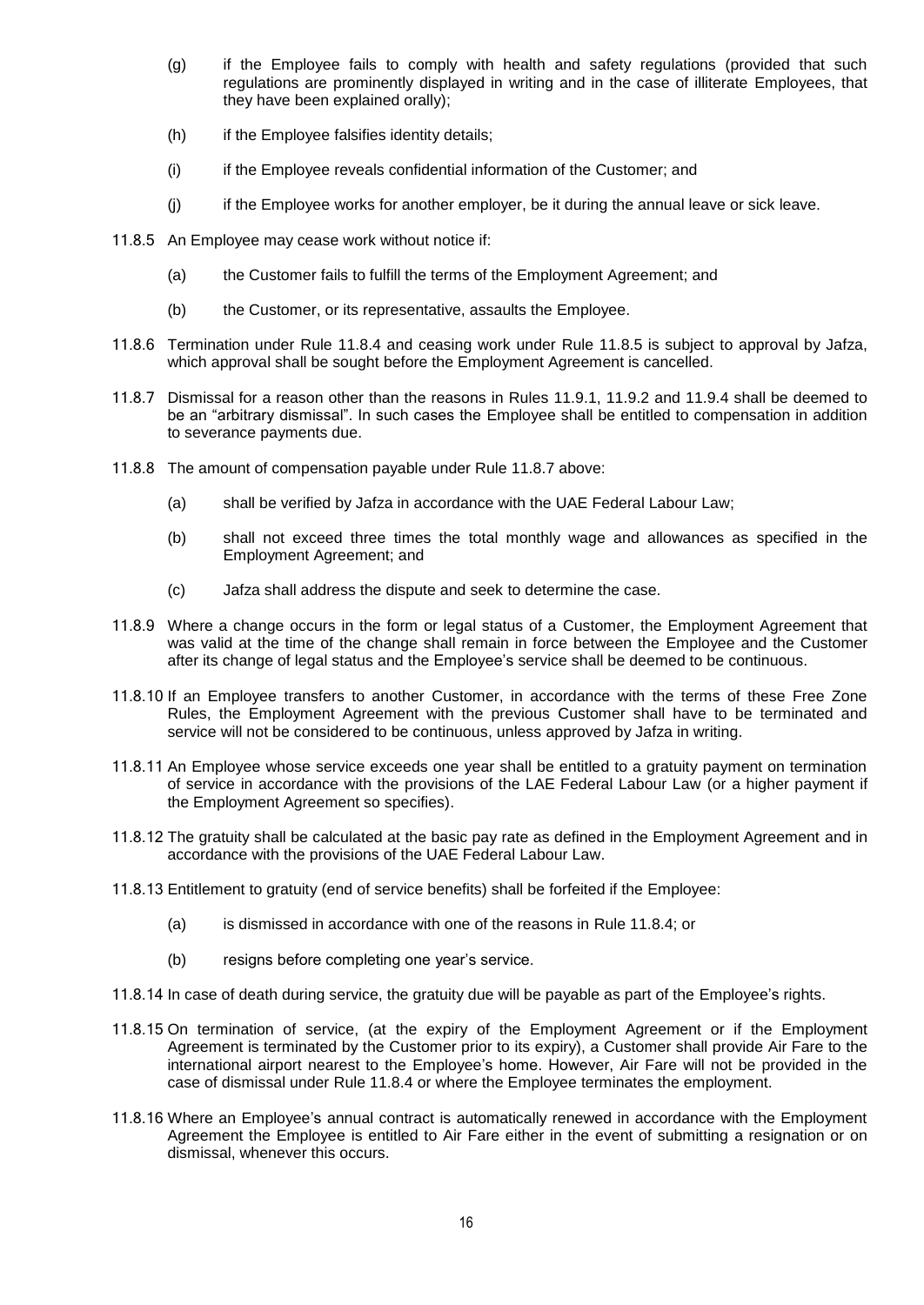**Note:** In the case of the Employee having already availed the Air Fare entitlement for the completed contract period, the Employee is not entitled to additional Air Fare for the same period.

- 11.8.17 The Employee, on termination of service may request, and the Customer shall provide, free of charge a "Service Certificate" to show:
	- (a) period of service:
	- (b) work performed while employed;
	- (c) final rate of pay and bonus, if any; and
	- (d) a character reference.

#### 11.9. **Implementing termination of employment**

- 11.9.1 Jafza is to be notified of any disciplinary action taken against a Sponsored Employee within 10 days of the action being taken. The following information is to be provided to Jafza:
	- (a) name and identification number of the Sponsored Employee;
	- (b) date of the alleged offence committed by the Sponsored Employee;
	- (c) nature of the alleged offence committed by the Sponsored Employee;
	- (d) disciplinary action taken by the Customer; and
	- (e) general manager's signature on such notification.
- 11.9.2 Where a Customer wishes to dismiss an Employee for performance, conduct or disciplinary matters, the Customer must carry out the following steps in order to invoke sanctions:
	- (a) the Employee must be notified of the charge, within 30 days of the matter arising;
	- (b) the Employee must be provided with an opportunity to state the Employee's position;
	- (c) the stated position must be investigated;
	- (d) all the above should be recorded in the Employee's personal file; and
	- (e) the Employee should be notified in writing of the applicable penalty, the reason for the same and the action taken against the Employee in case of repetition or continuity of the issue. The penalty may not be imposed after the lapse of 60 days from the date of the disciplinary finding.
- 11.9.3 On termination of employment, the Customer is required to submit a statement (End of Service Entitlement) in the prescribed form (copies available from Jafza), of the final dues, giving sufficient details to determine how the final dues have been calculated in addition to proof of the Employee's receipt of the total final dues. This statement shall be signed by the Employee and by an authorised signatory of the Customer. A copy signed statement shall be given to the Employee and a further copy is to be presented to Jafza.
- 11.9.4 At the same time the Customer shall either lodge with Jafza a sum in cash equal to the total of the final dues, or lodge a receipt evidencing that the Employee has received the final dues. Jafza reserves the right to calculate terminal benefits itself and to require the Customer to provide cash and Air Fare for distribution to departing Employees. In such cases Jafza's signature shall be deemed to replace the Customer's authorised signatory.
- 11.9.5 In cases when the Employment Agreement with a Sponsored Employee is terminated, Jafza shall cancel the Sponsored Employee's residence permit.
- 11.9.6 The Customer shall ensure that the Employee's residence permit, access pass and CEC Card are cancelled within 30 days of the Employee's final day of employment.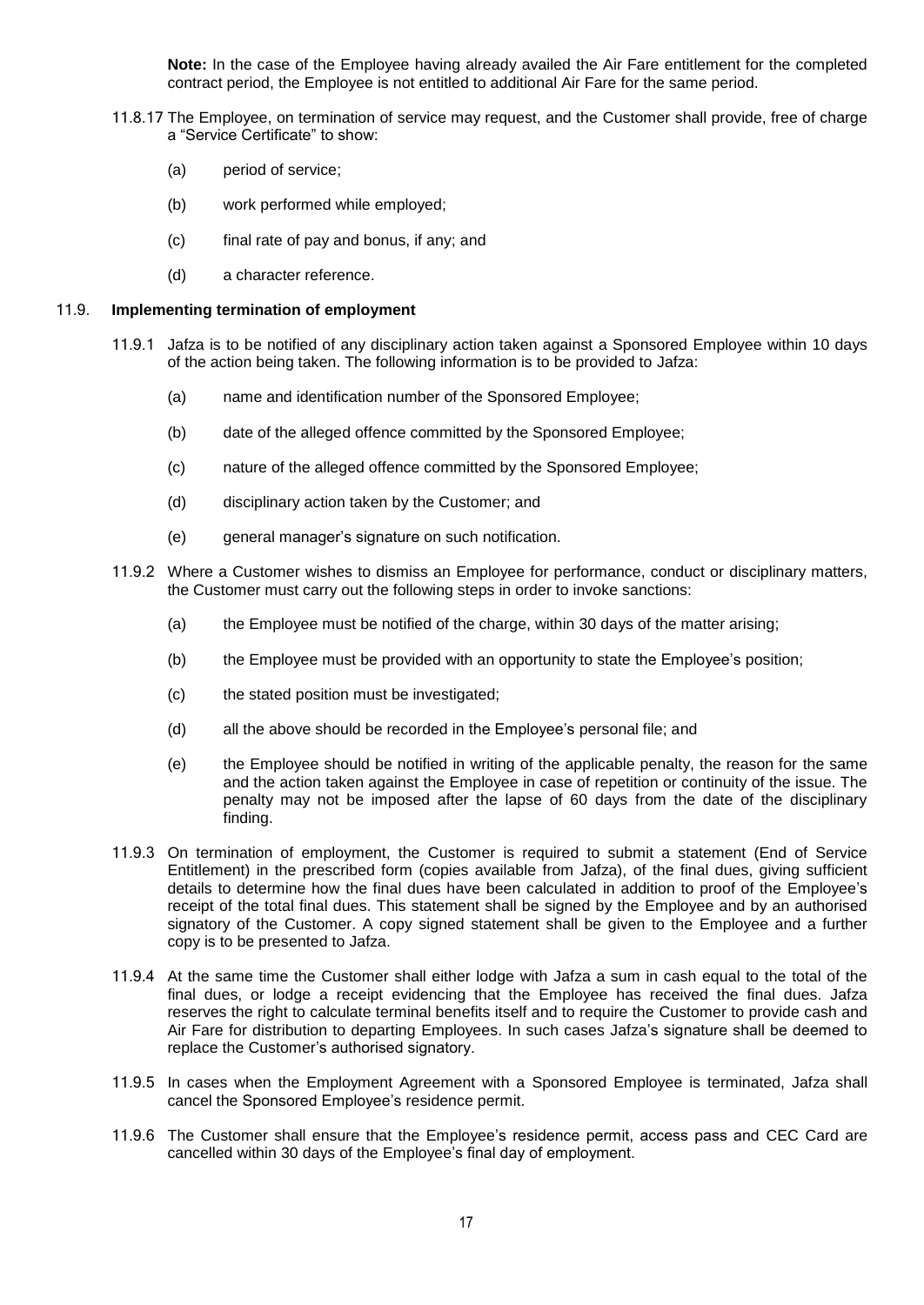## 11.10. **Resolving labour disputes**

In the first instance, Jafza shall attempt to amicably resolve a labour dispute arising between a Customer signing a PSA with Jafza and an Employee, through Jafza's concerned labour section. Where a resolution is not reached Jafza shall transfer the matter to the Dubai Courts (by any means adopted in the Free Zone with the Courts including the Virtual Reality Smart Court) if it is requested by one of the parties.

## 11.11. **Absconding Employee**

An Employee unexplainably absent for a period more than seven continuous calendar days shall be deemed to be an absconding Employee. In such event:

- (a) the Customer shall within seven days of an Employee being deemed to be absconding notify Jafza in writing of the same; and
- (b) Jafza shall upon receiving notification inform the General Directorate of Residency and Foreign Affairs and may also advertise the absence of the absconding Employee in the local press. The cost of such advertisements plus related costs will be chargeable to the Customer as per the Tariff.

# 11.12. **Compensation for Industrial Accidents**

- 11.12.1 An Employee who is the victim of an Industrial Accident will be eligible for financial compensation in accordance with the prevailing laws.
- 11.12.2 A Customer shall be responsible for payment for medical treatment, including hospitalisation costs required by an Employee involved in an Industrial Accident.
- 11.12.3 Where an injury prevents an Employee from carrying on work, the Customer shall pay such Employee a cash allowance equal to the full pay throughout the period of treatment or for a period of six months, whichever is shorter. Where the treatment lasts for more than six months, the allowance shall be reduced by one-half for a further period of six months or until the Employee fully recovers, is declared disabled, or dies.
- 11.12.4 An Employee shall not be entitled to compensation (be it medical treatment or payment of basic salary) in accordance with these Free Zone Rules if enquiries by the competent authority establish that the Employee caused the accident through:
	- (a) willful neglect;
	- (b) intentional violation of environment, health and/or safety regulations;
	- (c) being under the influence of illicit drugs or alcohol;
	- (d) deliberate misconduct;
	- (e) self harm; or
	- (f) unreasonably refusing medical treatment/check-up as prescribed by a medical board set up to assess the ability to return to work/disability.
- 11.12.5 In case of death resulting from an Industrial Accident, compensation will be payable by the Customer to the Employee's next-of-kin together with any other monies due. Relevant penalties by EHS may also apply.
- 11.12.6 If an Employee is wholly, or partially disabled, compensation will be payable by the Customer in accordance with prevailing laws in this regard and the Federal Labour Law No. 8 of 1980, regarding the organisation of labour relations, as amended, which provides further details and classifications in this regard. Classification of the degree of disability shall be made by a competent medical authority appointed by Jafza, or the Dubai Health Authority.
- 11.12.7 Adjudication in disputes between a Customer and Employee in connection with these Free Zone Rules shall be by Jafza.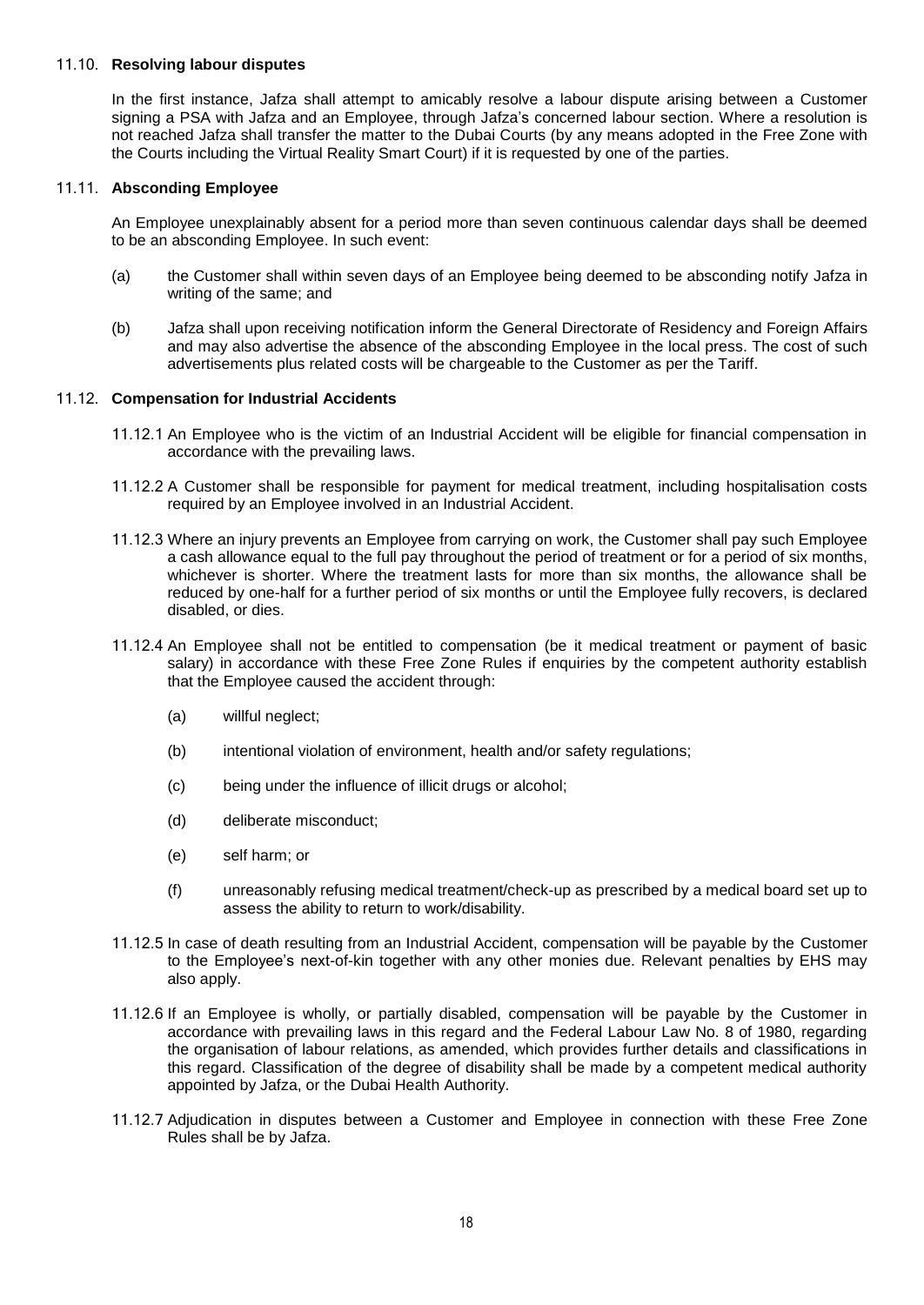# **12. INSPECTION OF CUSTOMER'S PREMISES**

#### 12.1. **General**

- 12.1.1 Jafza may at any time inspect or enter into the Premises of Customers without prior notice. However, consideration maybe given, as appropriate and according to urgency, to any resulting disruption of the Customer's ongoing operations. Jafza's inspection or entering the Premises may be for any reason including but not limited to:
	- (a) ensure compliance with these Free Zone Rules and other regulations and requirements of Jafza. Inspect any work to which, in the opinion of Jafza, the provisions of Free Zone Rules apply;
	- (b) examine any process causing the discharge of any noxious or offensive substance;
	- (c) apply tests, take samples, conduct experiments and generally make enquiries as deemed necessary or proper for confirming compliance with EHS/Free Zone Rules;
	- (d) confirm that employment rules are being complied with; and
	- (e) confirm that activities comply with the Lease and Licence terms and conditions.
- 12.1.2 A Customer should note that inspections shall only be carried out by local and federal authorities, Jafza or any other authorities specifically authorised to inspect by Jafza. Inspection by any other person or organisation is strictly prohibited, unless prior approval of Jafza is obtained. A Customer being approached by any other party for inspection or information should notify Jafza immediately.
- 12.1.3 A Customer, or the agent, shall render to the authorised representatives of Jafza, necessary facilities for entry, inspection, examination and testing in pursuit of the representative's duties under these Free Zone Rules.
- 12.1.4 A Customer shall not in any way restrict or hinder the entrance or inspection by a State, local or federal authority, by Jafza or by any other representative specifically authorised to inspect by Jafza, failing which the Customer shall be liable to a fine.

#### 12.2. **Types of Free Zone inspection**

Jafza may directly or through an authorized person or body carry out inspection and such inspection may include but is not limited to the following objectives:

- (a) determining cleanliness and maintenance of facilities;
- (b) ensuring compliance with safety measures;
- (c) enforcing restriction on cooking in accommodations or inside any Premises not intended for that purpose, such as working stations of offices, warehouses or showrooms, etc;
- (d) preventing illegal stay of Employee or extra person in accommodation;
- (e) ensuring appropriate dumping and waste disposal;
- (f) ensuring issuance of CEC Cards;
- (g) ensuring appropriate Lease /sub-Lease of Premises;
- (h) ensuring compliance with the requirements of applicable laws and international treaties the UAE is part of, such as the standard requirements of Anti-Money Laundering and Combating the Financing of Terrorism as per the FATF group directions;
- (i) enforcing restriction on illegal parking;
- (j) enforcing restriction on spitting; and
- (k) enforcing restriction on trading in fake and illegal goods.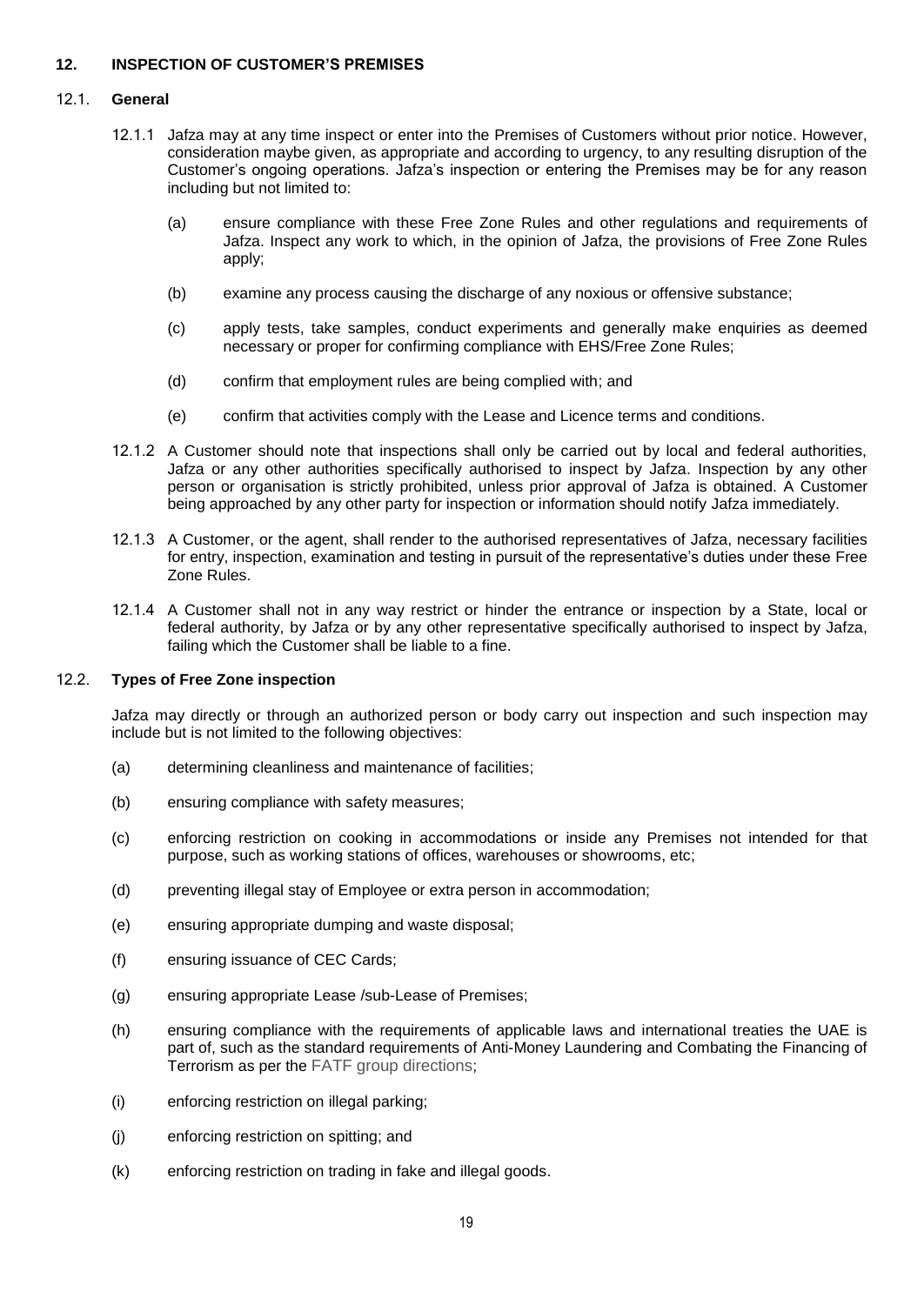(l) Enforcing restriction on illegal open storage.

# 12.3. **Areas of Free Zone inspection**

All Environment, Health and Safety and Fire Department requirements shall be complied with during the construction stage of a project with adequate EHS safeguards and fire detection measures. All measures shall be taken by the Customers to conduct their operations in an environmentally clean, safe manner to avoid nuisance to other Customers and prevent EHS impacts. Jafza may directly or through an authorized person or body carry out inspection in any area of the Free Zone. The rules governing the same are as included in (but not limited to) the following:

- (a) Building and General Civil Work construction regulations;
- (b) Environmental Control rules and requirements.
- (c) Environmental guidelines;
- (d) Health & Safety regulation and standards;
- (e) Food Establishment guidelines;
- (f) Jafza Rules, policies and resolutions issued with obligations on the part of a Customer.
- (g) Premises of the Customer;
- (h) warehouses/LIUs/Plots/Ready Built;
- (i) food court, shops and restaurants;
- (j) on site Accommodation;
- (k) roads; and
- (l) general landscape.

# 12.4. **Operations/materials/equipments inspection**

The material and equipment of a Customer shall be used, maintained and stored in a responsible and safe manner considering safety of Employees, Premises and other personnel in Jafza as well as visual appeal and aesthetics. A Customer shall be particularly mindful of stored materials or waste materials being in common or public areas or behind warehouse Premises, in corridors between offices and other Premises, in open areas or unused land. To ensure compliance, Premises will be thoroughly checked by inspectors in different categories as mentioned below, and a breach by the Customer may result in a warning, financial penalty, termination of License or any other penalty determined by Jafza. Such breaches specifically include but are not limited to the following:

- (a) minor waste or any kind of goods kept outside/inside the restaurants/shops for more than a day;
- (b) bulk waste at a Customer's Premises;
- (c) waste of pallets, waste, wood cuttings, plastics, boxes, or any kind of goods;
- (d) unrepaired damages to walls by the vehicles or containers during loading/off-loading , or any damages to a warehouse, interior or exterior of a Premises;
- (e) discovery of merchandise by an inspector not mentioned on the Licence or evidence of activities other than those appearing on the Licence without the approval of Jafza;
- (f) a person found working at Customer's Premises who is not meant to be working on the Customer's Premises, whether due to being sponsored for another Customer, not being sponsored, or for any other reason (illegal employment);
- (g) sub-Lease of the Premises to third parties without prior approval from Jafza; and
- (h) A Customer barring Jafza's inspectors from entering the Premises or hindering their tasks.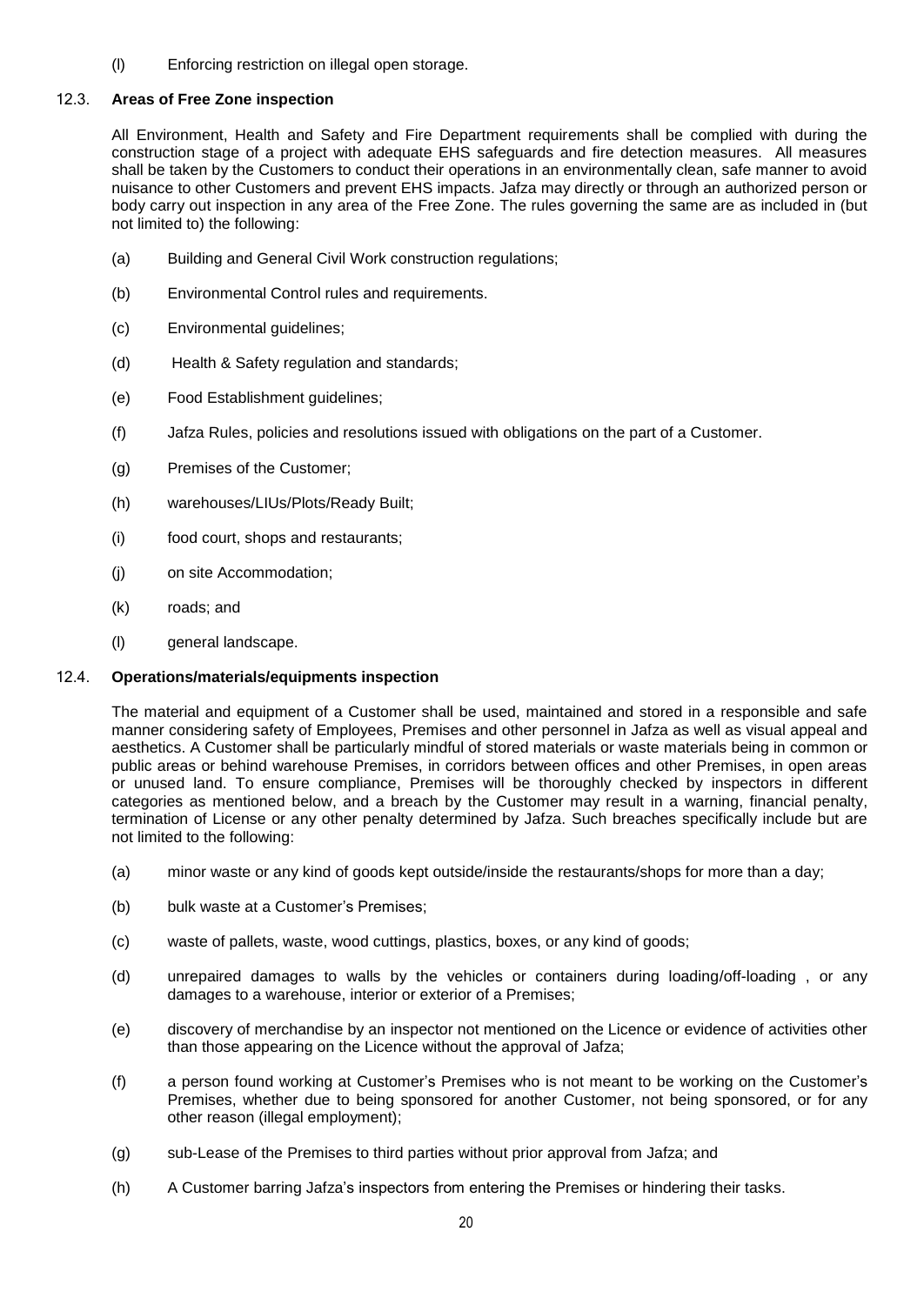## 12.5. **Accommodation inspection**

- 12.5.1 A Customer housing more than the permissible number of persons advised for each class of room, in the accommodation complex for Employees or such other persons as permitted by Jafza in the Free Zone ("**Accommodation**"), shall be fined per additional person per day till the breach persists. Jafza shall have the right to terminate the License in case of the violation is repeated.
- 12.5.2 A Customer shall accommodate only Employees or such other persons as permitted by Jafza in the Accommodation complex of the Free Zone. No other person is entitled to stay in the Accommodation. Employees of an affiliated company(ies) / parent company / sister company(ies) of the Customer are not entitled to stay in the Accommodation without the prior permit from Jafza. Jafza may impose a penalty on the person at whose Accommodation such unauthorised person is found. In case of violation a fine (per person) of AED 10,000 to be imposed. Fine to be doubled if the violation is repeated.
- 12.5.3 Accommodation sub-leased to a third party without Jafza's permission will result in fines on the Customer and eviction of the occupant. In case of violation a fine (per room) of AED 10,000 to be imposed.
- 12.5.4 Jafza shall carry out regular inspections to ensure that no food is cooked in the Accommodation, offices, warehouses, showrooms; Jafza may impose a fine where such activity is found.
- 12.5.5 Pan spitting or throwing waste in the corridors of the Accommodation is prohibited and shall be subject to a fine.
- 12.5.6 If an occupant of an Accommodation is found to be in violation of these Free Zone Rules with respect to the use of the Accommodation, such as storing goods, storing alcohol or conducting unauthorised activities, such occupant will be subject to fine on each occasion and may suffer potential legal action.

# 12.6. **Office building inspection**

Jafza may inspect the offices and the office building of the Customer to ensure compliance with the following restrictions:

- 12.6.1 a Customer carrying out activities other than those appearing on its Licence without the approval of Jafza;
- 12.6.2 a Customer barring a Jafza's inspector from entering the Customer's office or the office building, or hindering the inspector's tasks;
- 12.6.3 smoking in corridors in office building;
- 12.6.4 pan spitting in corridors in office building is prohibited;
- 12.6.5 offices that are Leased for rent to Customers and are used for a purpose other than an office (meaning used as a store room, for other miscellaneous purposes, or illegal use); and
- 12.6.6 unauthorised persons found working in a Customer's Premises (illegal employment).

# 12.7. **Certain restrictions**

Certain non-exhaustive restrictions on Customers are listed below:

- 12.7.1 unauthorised (illegal) parking of heavy vehicles and/or leaving remnants/stocks or other similar objects in the Free Zone or at a Customer's Premises is strictly prohibited. Violators found parking on such areas will be penalized on each occasion. Repeat violators may find their Premises locked by the security. If the lock is damaged then further penalty may be imposed on the violator;
- 12.7.2 unauthorized (illegal) parking of third parties' heavy vehicles / trucks in Jafza's premises and damaging Jafza's assets. In such incident, the penalty will vary from a warning, a fine of AED 5000 as well as revoking access for 3 months and finally a fine with permanent revocation of the access, plus the repair cost of the damaged assets, if any on all occasions.
- 12.7.3 selling of banned substances is prohibited. Those found selling banned substances will be penalized and the stock of the same will be taken away;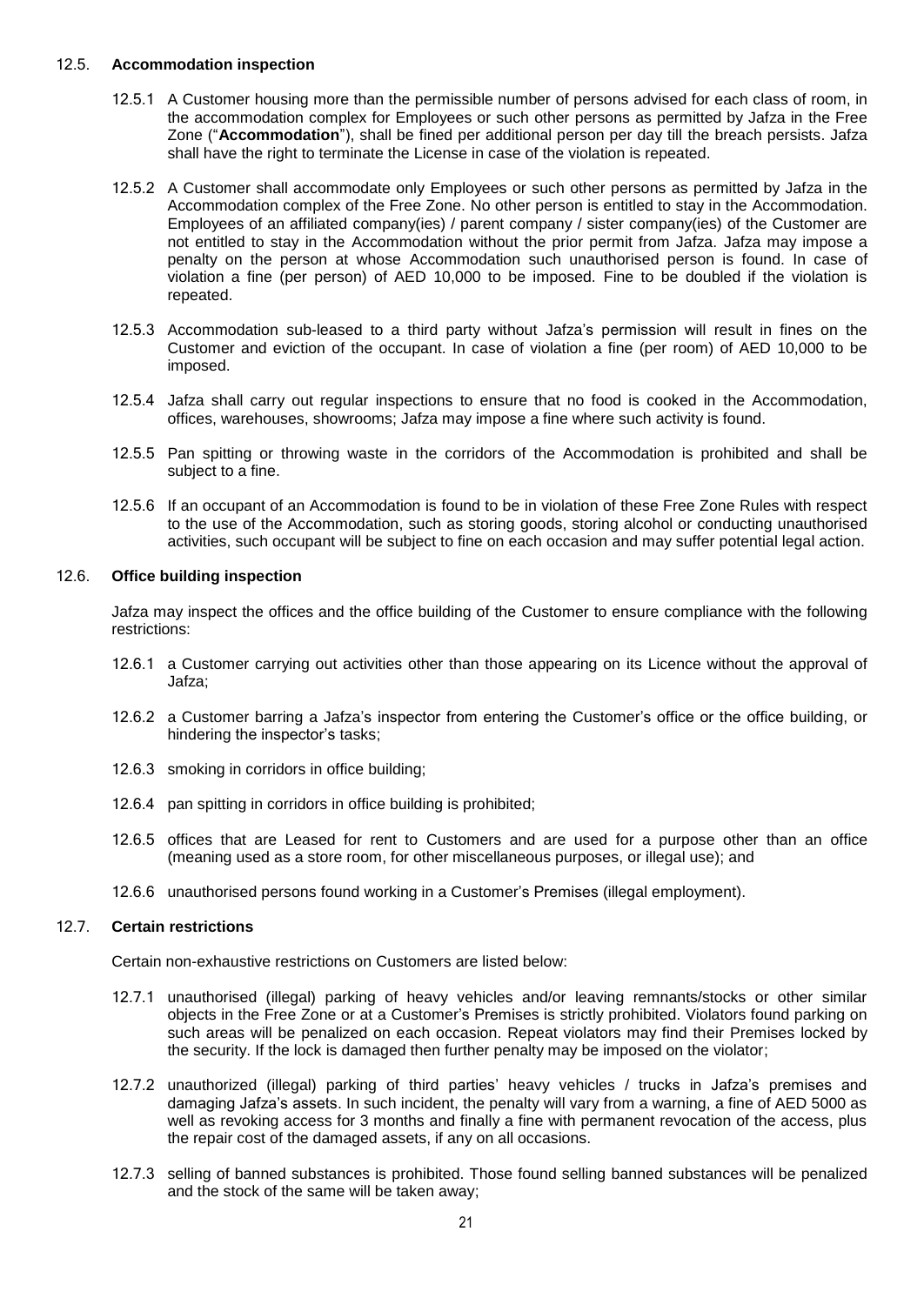- 12.7.4 selling of pirated media, such as compact discs, videos, and data is prohibited. Those found selling pirated media will be penalized and the stock of the same will be confiscated;
- 12.7.5 food court or other such facilities not complying with the drawings produced will be fined;
- 12.7.6 containers/trailers/goods parked, without loading or offloading the goods, by a Customer's Premises shall be subject to a fine. If the same is repeated an additional fine per day will be issued; and
- 12.7.7 if a Customer is found trading in fake goods, it shall be subject to a fine and the Customer's Licence may be terminated or suspended.

# **13. PRODUCTS**

#### 13.1. **General**

- 13.1.1 Consignment of goods may be split between two Customers, provided that such splitting does not lead to:
	- (a) any loss in the customs revenue;
	- (b) reduction in the value of goods; or
	- (c) reduction in the proportion of fees in case of classifying the contents of each consignment.
- 13.1.2 Manufacturing, trading or marketing of contraband items is strictly forbidden. The following goods are forbidden from entry into the Free Zone:
	- (a) flammable goods except for fuels necessary for operations as permitted by the concerned authority in supervision over the Free Zone markets, subject to the conditions specified by the competent authorities;
	- (b) radioactive materials;
	- (c) arms, ammunition and explosives, unless authorised by the competent authorities;
	- (d) goods infringing the laws of protecting commercial and industrial property;
	- (e) illicit drugs or similar substances;
	- (f) goods originating in a country boycotted economically by United Arab Emirates; and
	- (g) goods prohibited from entering the Free Zone and/or the United Arab Emirates.
- 13.1.3 A Customer exporting either manufactured or labeled products from the Free Zone to the United States is required to mark as "Made in JEBEL ALI FREE ZONE, Dubai".

#### 13.2. **Marketing products in the United Arab Emirates**

- 13.2.1 A Customer may carry out business in the mainland subject to the Laws and regulations applicable in the emirate of Dubai.
- 13.2.2 A Customer also may advertise goods or services in the mainland.
- 13.2.3 A Customer may participate in trade exhibitionsand sell its goods and/or services at such exhibitions in the same way as any other foreign company may, by getting approval from the relevant authority in the United Arab Emirates.

# 13.3. **Customs**

- 13.3.1 A Customer engaging in trading activities, by import of goods into the Free Zone or export of goods from the Free Zone, is required to have a code from the Department of Customs and Ports (the "**Customs**"). A Customer's representative shall obtain a 'Representative Card' from the Customs in order to represent the Customer before the Customs.
- 13.3.2 A Customer shall abide by rules, regulations and practices of the Customs, as may be amended.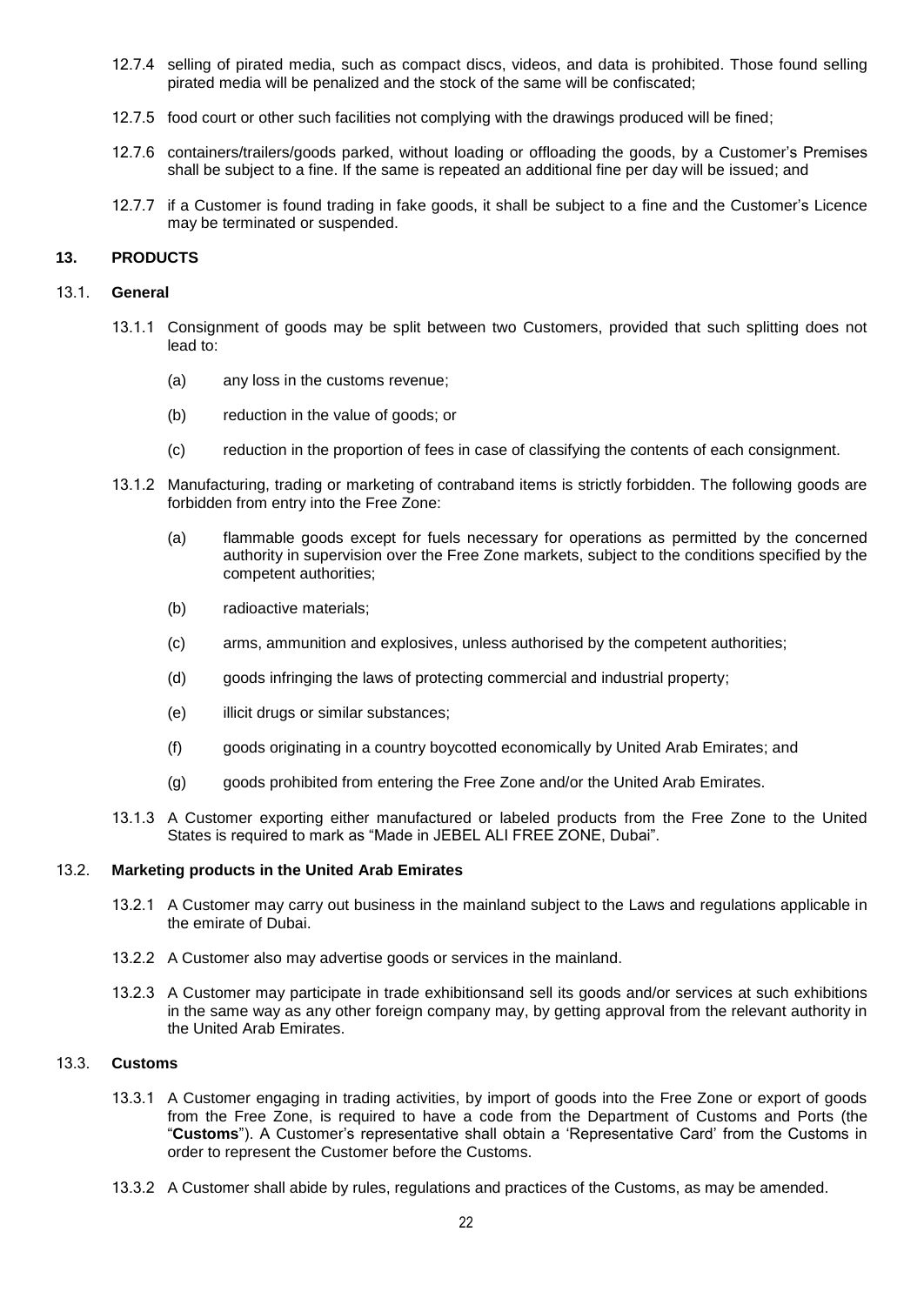. 13.3.3 The postal address and phone number of the Free Zone customs is:

> P.O. Box 17017 Dubai, United Arab Emirates Tel: 9714-8055232/233 Fax: 9714-8811314

# **14. VIOLATIONS OF FREE ZONE RULES**

# 14.1. **General**

- 14.1.1 Ignorance of the Free Zone Rules shall not be a defence for lack of compliance thereof.
- 14.1.2 A Customer in violation of the Free Zone Rules shall be in breach. If such breach is not remedied to the satisfaction of Jafza, Jafza may render the Customer liable to sanctions as given in this Rule 14, or such other sanctions Jafza may consider necessary. The sanctions prescribed for violation of these Free Zone Rules are the minimum sanctions. Jafza reserves the right to impose additional sanctions that it may deem fit, and reserves its right to refer any violation to the Court of law.
- 14.1.3 Jafza reserves the right to ban the entry or exit of the staff and/or goods of Customers who fail to remedy violations of Free Zone Rules.
- 14.1.4 The intention to impose a ban will be notified to the Customer in writing and a period to remedy the breach may be allowed. Once imposed, the ban will not be lifted until the violation has been rectified.
- 14.1.5 In the event of failing to remedy the violation, following any additional warnings, the Free Zone reserves the right to re-possess the Premises, or take any action it deems necessary.
- 14.1.6 Jafza reserves the right to disconnect electricity supply to the Premises in the event that any accounts payable to Jafza or to Dubai Electricity and Water Authority are not paid within the prescribed period. A re-connection charge will be payable before the supply is restored.

## 14.2. **Activity violation**

- 14.2.1 A Customer carrying out activities other than those appearing on its Licence without the approval of Jafza shall be subject to a fine of AED 5,000 on the first occasion. If the violation is repeated, the fine will be at AED 20,000 per occasion.
- 14.2.2 Jafza reserves the right to take stringent measures, including termination of License, financial penalty and closure of the operations of a Customer, if the unauthorised activities are of a serious nature such as:
	- (a) violating Free Zone Rules and regulations; and
	- (b) violating municipal, governmental or federal law, or criminal law, including the copyright law, the trademark law, the trade agency law, patent law and the intellectual property right law, etc.

# 14.3. **Employment violation**

- 14.3.1 A Customer found to be illegally utilising the services of an Employee of another Customer shall be fined AED 10,000 per Employee if sponsored by Jafza but under different company and AED 10.000 as well if not sponsored by Jafza. The Employee and the Customer involved shall be warned. This restriction / fine includes utilizing the services of an employee of an affiliated company(ies) / parent company / sister company(ies) of the Customer without prior permit from Jafza.
- 14.3.2 Should a Customer repeat this violation, then a fine of AED 20,000 per employee if the same is sponsored by Jafza but under different company and AED 20,000 as well if not sponsored by Jafza per occurrence shall be jointly or severally imposed and the operations of the Customer shall be suspended for a period up to one month.
	- 14.3.3 Failure of the Customer to transfer the Employee's salary through WPS by the 15<sup>th</sup> of the month will result in automatic withdrawal of operations and personnel services. In addition, fines will be imposed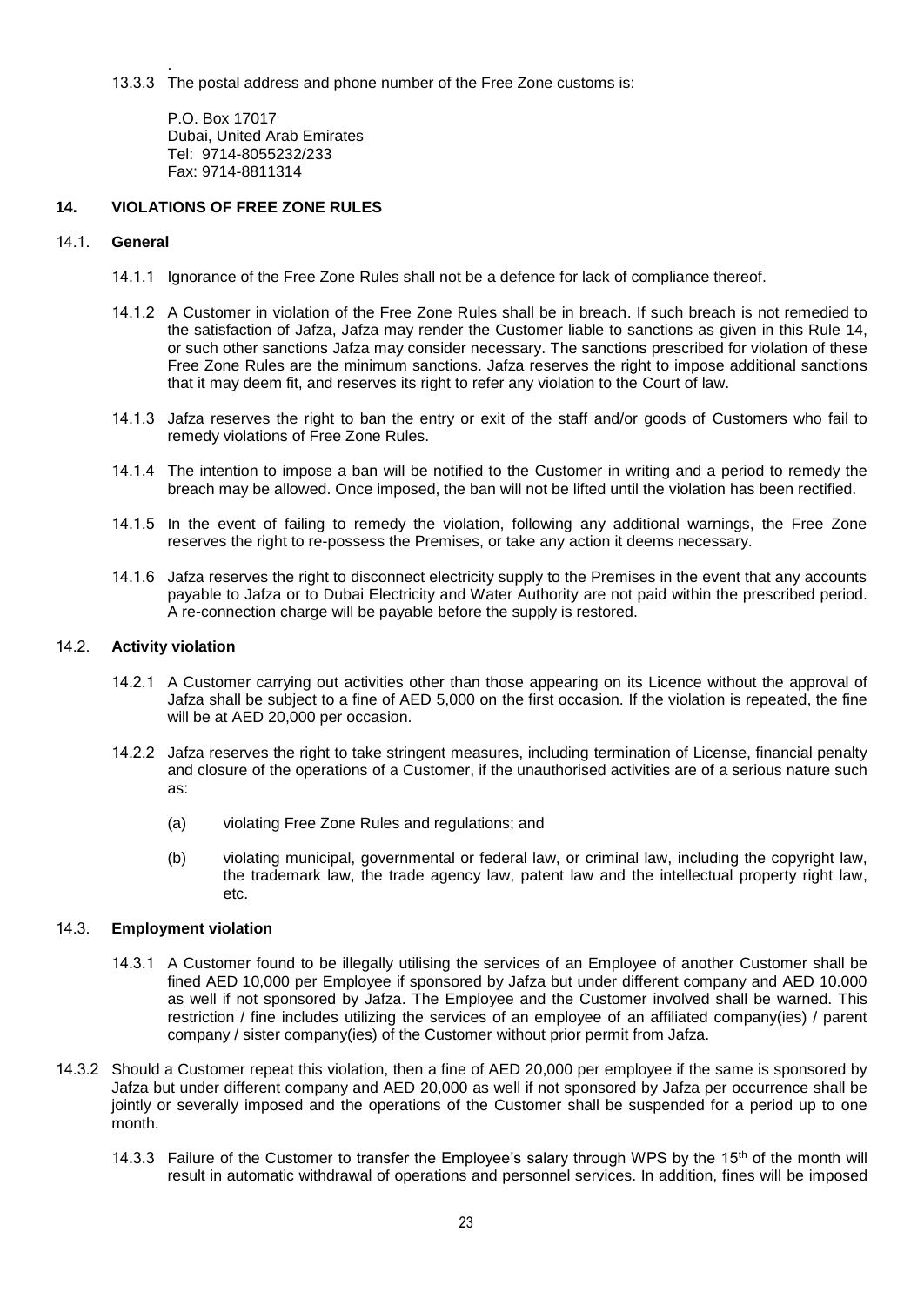on the Customer in the sum of AED 2,500 per month. Jafza shall not make exceptions to this rule and shall have the right to take further action in this respect.

- 14.3.4 An absconding Employee, as defined in Rule 11.11, shall be required to pay a fine of AED 1,500.
- 14.3.5 A Customer who fails to notify Jafza about an absconding Employee within seven days will face a fine of AED 5,000 per occasion.
- 14.3.6 A Customer who fails to cancel or transfer an Employee's residence permit within thirty days of the Employee's final day of employment will be subject to a fine determined by Jafza.

#### 14.4. **Construction violation**

Contravention of Trakhees building regulations and design guidelines, or any construction, undertaken which is not included in the Building Permit for a project, or where after construction a Completion Certificate is not obtained, shall render the Customer liable to financial penalties and non-financial sanctions as set forth in the current regulations and schedule of Tariffs and penalties or fines.

## 14.5. **Operation fitness violation**

It shall be an offence if the Customer operates without a valid Fitness Inspection and Fitness Certificate. A Customer will be liable to appropriate financial penalty on per day basis so long as the offence continues. Jafza reserves the right to disconnect electricity and water supply in such cases and impose other measures as appropriate, described in this section. Instances of such violations include, but are not limited to the following (applicable EHS penalty code shall be referred for the following violations):

- (a) commencement of operations of a new Customer from a warehouse/factory unit without a Fitness Certificate;
- (b) commencement of operations of a new Customer from an undeveloped/semi-developed (during construction)/developed Plot, without a Fitness Certificate;
- (c) commencement of operations of an existing Customer from the new/expanded/ modified facility, without amendment of its existing Fitness Certificate;
- (d) commencement of operations of additional/amended activities of an existing Customer, without amendment of its existing Fitness Certificate;
- (e) commencement of operations from additionally installed machinery/ equipment of an existing Customer, without amendment of its Fitness Certificate;
- (f) a Customer operating without a valid renewed Fitness Certificate; and
- (g) a Customer who has sub-Leased Premises or obtained an additional Licence, operating without a valid Fitness Certificate.

Note: In case of serious EHS violations, the existing Fitness Certificates from a Customer who is in such violation shall be revoked until such time the violation is addressed to the satisfaction of the EHS.

#### 14.6. **Accident reporting**

In the event of failing to immediately report an accident, including a minor one, to PCFC emergency control room on telephone 8833111, EHS-Trakhees shall levy a fine as per EHS penalty code.

## 14.7. **Accommodation**

- 14.7.1 A Customer who houses more than the permissible number of persons prescribed for each class of room, in the Accommodation, shall be fined AED 5,000 (same tenants, sponsored by Jafza) and AED 10,000 (same tenant, not sponsored by Jafza) per additional person. The fine will be at AED 20,000 if any of the two violations is repeated.
	- 14.7.2 In the event that a Customer fails to rectify the breach in Rule 14.7.1 within seven days, Jafza may take such action as necessary, including termination of License.
	- 14.7.3 A Customer failing to maintain the standards of external Accommodation (as defined by EHS), shall be issued with a warning letter giving 45 days to remedy the situation. A fine of AED 500 per day shall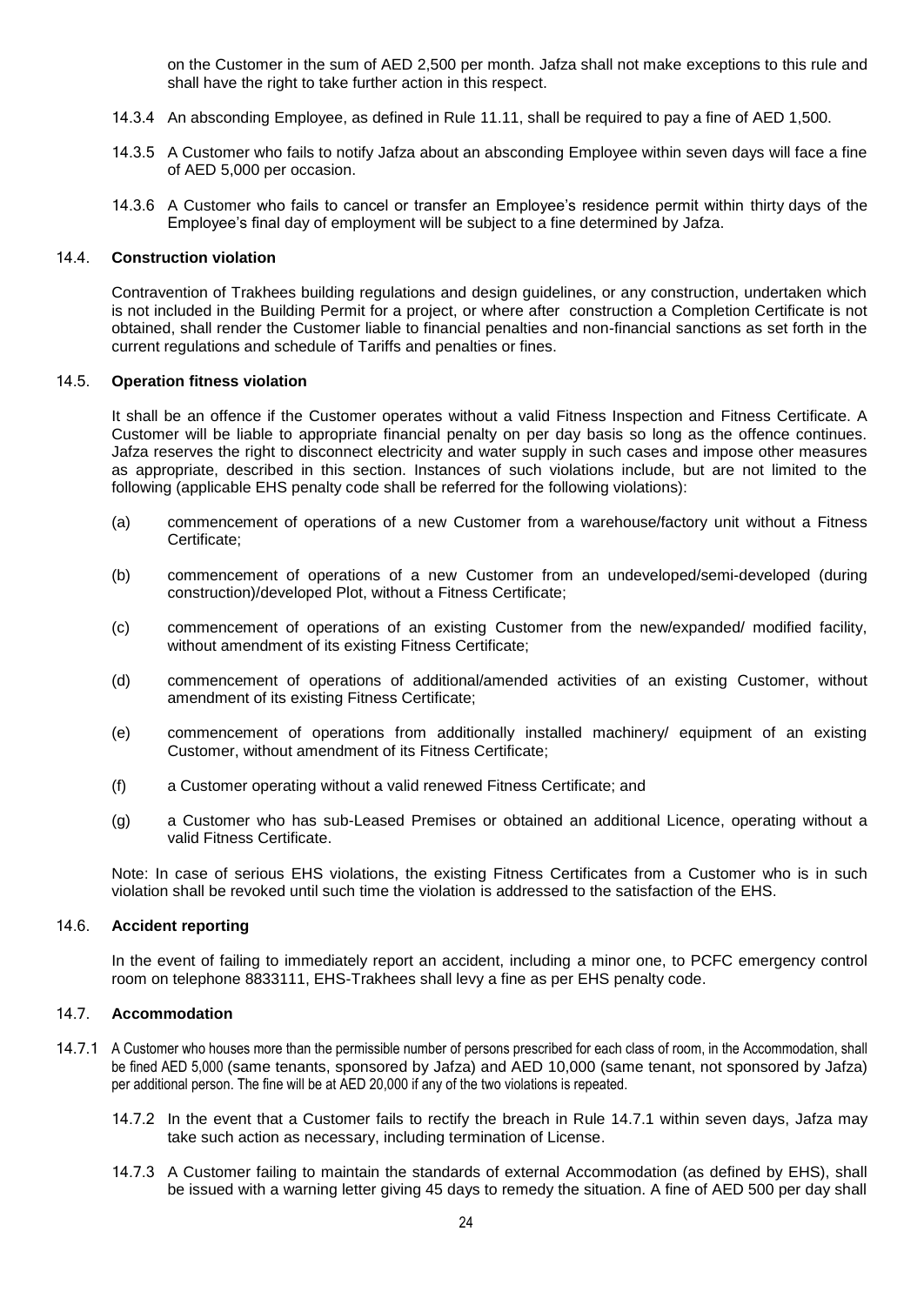be applied after expiry of the time allowed until the Customer rectifies the situation and obtains approval from EHS.

- 14.7.4 If the condition of the Accommodation is extremely poor and poses an immediate danger to the health of the occupants, Jafza reserves the right to impose other non-financial sanctions, including repatriation of some or all the staff occupying the Accommodation.
- 14.7.5 Jafza shall carry out regular inspections to ensure that no food is cooked in rooms in the Accommodation (other than senior rooms). A violator of this rule shall be warned through the Customer on the first occasion and subject to a fine of AED 5,000. In the event that this violation is repeated, Jafza shall impose a fine on the Customer and the violator of AED 10,000. On further violation Jafza may take such action as necessary, including termination of License.

#### 14.8. **Environment, Health and Safety**

- 14.8.1 A Customer shall comply with EHS regulations. EHS or Jafza may take necessary action in the event of non-compliance including the actions in the scenarios below:
	- (a) Immediate danger to environment, health and safety:

In such situations, EHS will issue a "**Prohibition Notice**", which requires an immediate cessation of operations until such time as the required remedial action has been implemented to the satisfaction of EHS.

(b) Potential danger to health and safety and environment:

For such situations EHS will issue a "**Correction Notice**", specifying the necessary corrective action and the required completion date. This will however be discussed with the concerned Customer and EHS will approve the completion date. EHS will then monitor implementation to ensure a positive response.

(c) Minor violations:

For these situations EHS will notify the Customer of the violation. However, if there is a persistent failure to remedy these, then EHS will issue a "**Warning Notice**", defining the necessary corrective action and appropriate completion date.

- 14.8.2 Failure to comply with a Prohibition Notice, Correction Notice or Warning Notice may result in a penalty and fine. Where the Customer does not act in accordance with the Prohibition Notice, Correction Notice or Warning Notice, it may face further penalties and fines.
- 14.8.3 Unauthorised dumping within the Free Zone is an offence and Jafza may impose appropriate financial penalties and non-financial sanctions on the offenders as per the current EHS regulations and schedule of Tariffs and penalties or fines. In all cases the dumped material must be cleared, either by the offending Customer or by Jafza who will charge the Customer accordingly.
- 14.8.4 Jafza/EHS-Trakhees may impose a maximum financial penalty and non-financial sanctions as per the current EHS regulations and schedule of Tariffs and penalties or fines for serious violations of EHS requirements.

Some examples of serious violations are:

- (a) negligence leading to death or serious injury;
- (b) discharge of untreated, industrial waste or hazardous materials without EHS approvals;
- (c) mishandling, abandonment or unsafe storage of dangerous goods or materials;
- (d) construction site violations with EHS potential risk; and
- (e) operating equipment or machinery, or conducting activity without EHS approvals.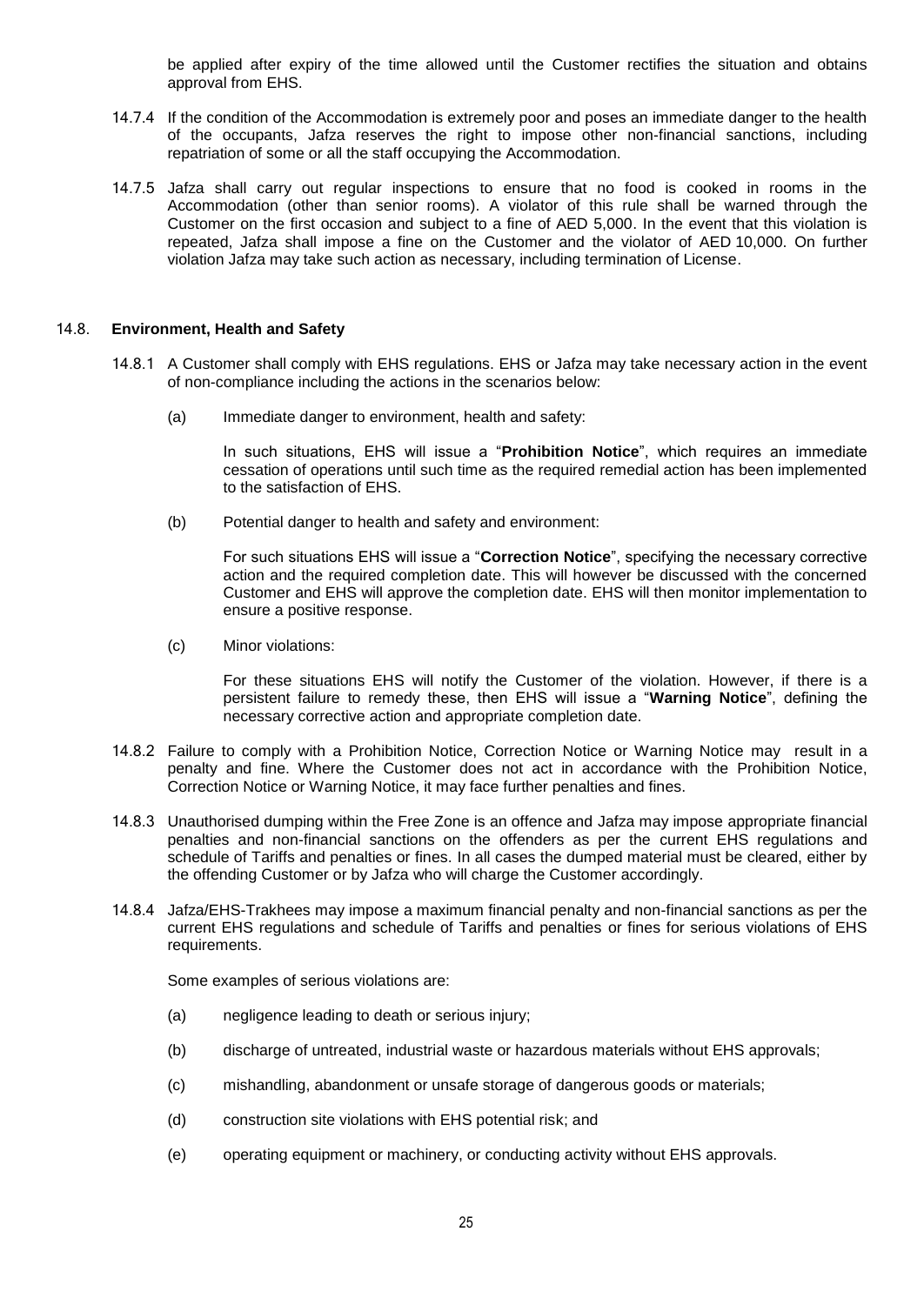Jafza may investigate the circumstances leading to a violation and the Customer shall cooperate with Jafza for such investigation.

- 14.8.5 If the Customer abandons goods on the Premises or in the Free Zone then in addition to financial penalties Jafza may take such measures as necessary to remove the abandoned goods, including disposing or auctioning the abandoned goods. The Customer shall lose claim of ownership over the goods once they are abandoned.
- 14.8.6 Unauthorised use of containers or portacabins on a Customer's Premises will result in a fine of AED 1,000/- per day following the grace period to remove the same.
- 14.8.7 A Customer barring Jafza's inspectors from entering the Premises or hindering their tasks in any way is, in addition to any penalty or action, liable for a fine of AED 5,000/- on the first occasion. The fine will be AED 10,000/- on any subsequent occasion.

## 14.9. **Unauthorised entry**

In the event of an individual entering the Free Zone without the appropriate authorisation (pass, company employment card, etc), and where such entry is as a result of a Customer aiding and abetting such an entry, then the Customer shall be warned in the first instance and the individual will be handed over to Dubai Police. Subsequent violations shall result in a fine of AED 1,000/- per unauthorised person entry and Jafza shall take action as deemed necessary.

# 14.10. **Customer violations**

In the case of a default by a Customer or its shareholder under the Free Zone Rules and other relevant rules and regulations, including implementing regulations and any relevant policies and resolutions issued by Jafza, or in case of breach of terms and conditions of the Customer's Licence, Jafza may impose a fine up to AED 10,000/- per day during the period of such non-compliance, in addition to any other action that Jafza may deem appropriate.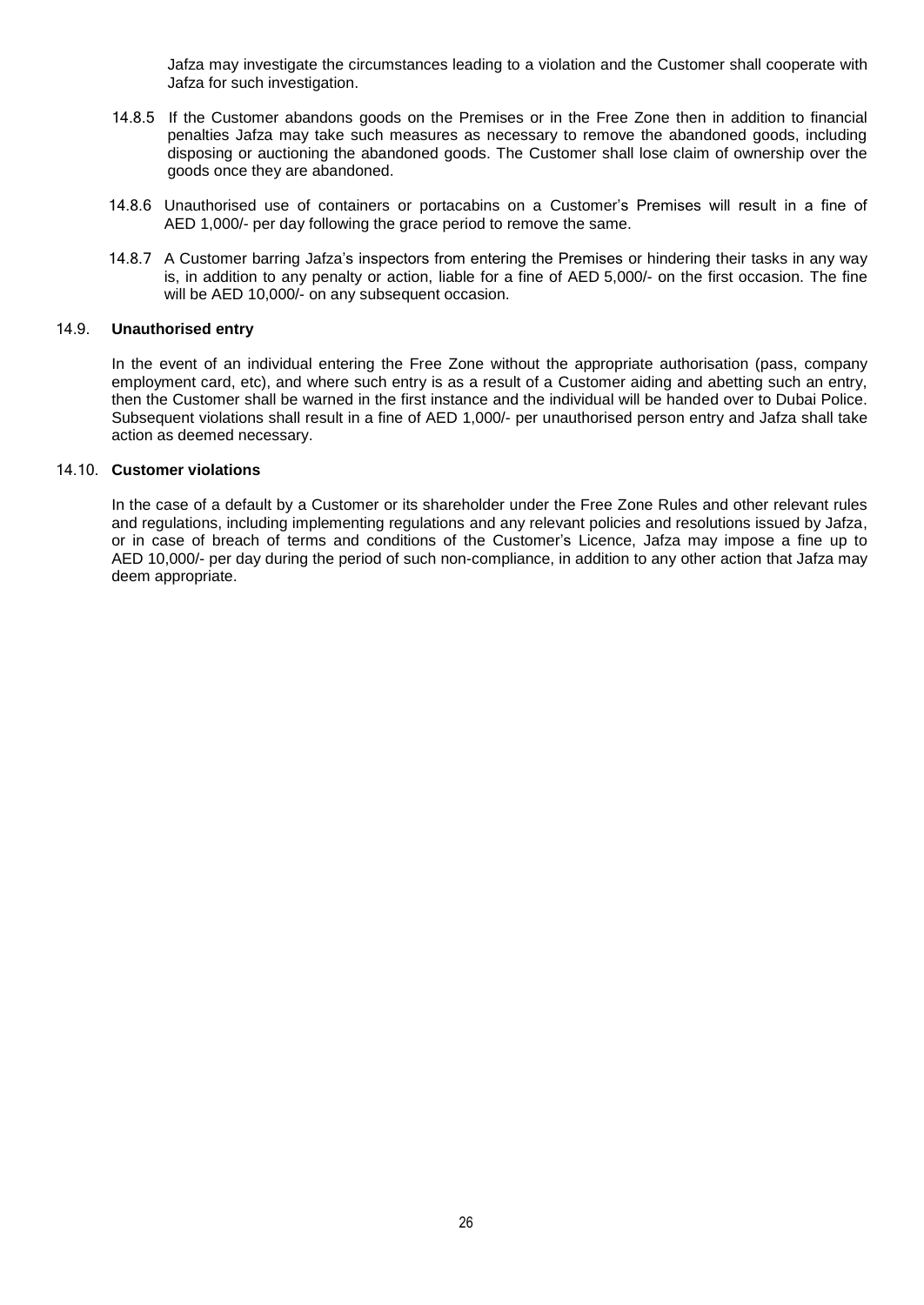# **15. HEALTH, SAFETY, ENVIRONMENT AND FIRE**

#### 15.1. **General**

- 15.1.1 Paved ground in front and behind warehouses and corridors, between offices of buildings and open areas, and between Premises, are not to be used for placement or storage of equipment, waste, or other items.
- 15.1.2 Cooking is not permitted in the Premises.
- 15.1.3 A Customer shall ensure that its Employees directly involved in processing, manufacturing, or packaging edible or health products (e.g., pharmaceutical, cosmetics, etc.), have a valid 'Occupational Health Card', issued by the Dubai Municipality and/or EHS, which they must keep readily available for inspection on request by Jafza or EHS.

## 15.2. **Reporting of accidents or serious illnesses**

- 15.2.1 In addition to contacting the relevant public emergency service, in the event of an Employee suffering contagious/serious illness or emergency medical condition or an accident/incident/fire, it shall be the Customer's responsibility to immediately report the same to the PCFC emergency control room/EHS emergency control centre as well, at Tel: 8833111. The emergency control room shall then notify the relevant emergency services.
- 15.2.2 Within one day of an accident, a Customer must present a written report to the EHS and in accordance with the EHS procedures, provide the Employee's name, identity number, job title, address and nationality. The report must also include a brief account of the circumstances of the accident and a note of medical aid provided.
- 15.2.3 A Customer shall maintain records of notable accidents which an Employee suffers.
- 15.2.4 In the event of an Employee suffering from food poisoning or an infectious disease, the Customer shall be required to promptly notify the same to EHS. A Customer is required to fully co-operate with Jafza and EHS-Trakhees in the event of such incidents.

#### 15.3. **Collection of domestic waste**

Jafza will be responsible for the provision of domestic waste management services (including but not limited to the collection and disposal of domestic waste generated at the premises of Customers) – directly or through any of its affiliates or an outsourced service provider - to all Customers and companies in the Free Zone. For this purpose, where required, skips and pick-up services will be provided to Customers occupying land sites, factory units and occupants of sheds. Charges for provision and collection of skips and pick-up services will be as announced from time to time.

#### 15.4. **Domestic sewage**

- 15.4.1 No new soak ways are permitted and where no sewage system is available, suitably sized septic/holding tanks shall be constructed by the Customer for regular disposal.
- 15.4.2 Buildings, including Ready Built Premises, will be connected to the sewage system wherever it is operational in the Free Zone.
- 15.4.3 Annual charges for this connection (excluding office buildings), will be as per the Tariff. The Tariff will also be applicable to LIUs connected to septic tanks.

## 15.5. **Industrial waste**

15.5.1 Liquid industrial waste shall be treated by the Customer generating the waste, to the required applicable standard for each receiving medium (e.g., land, sea, municipality sewer). However, as a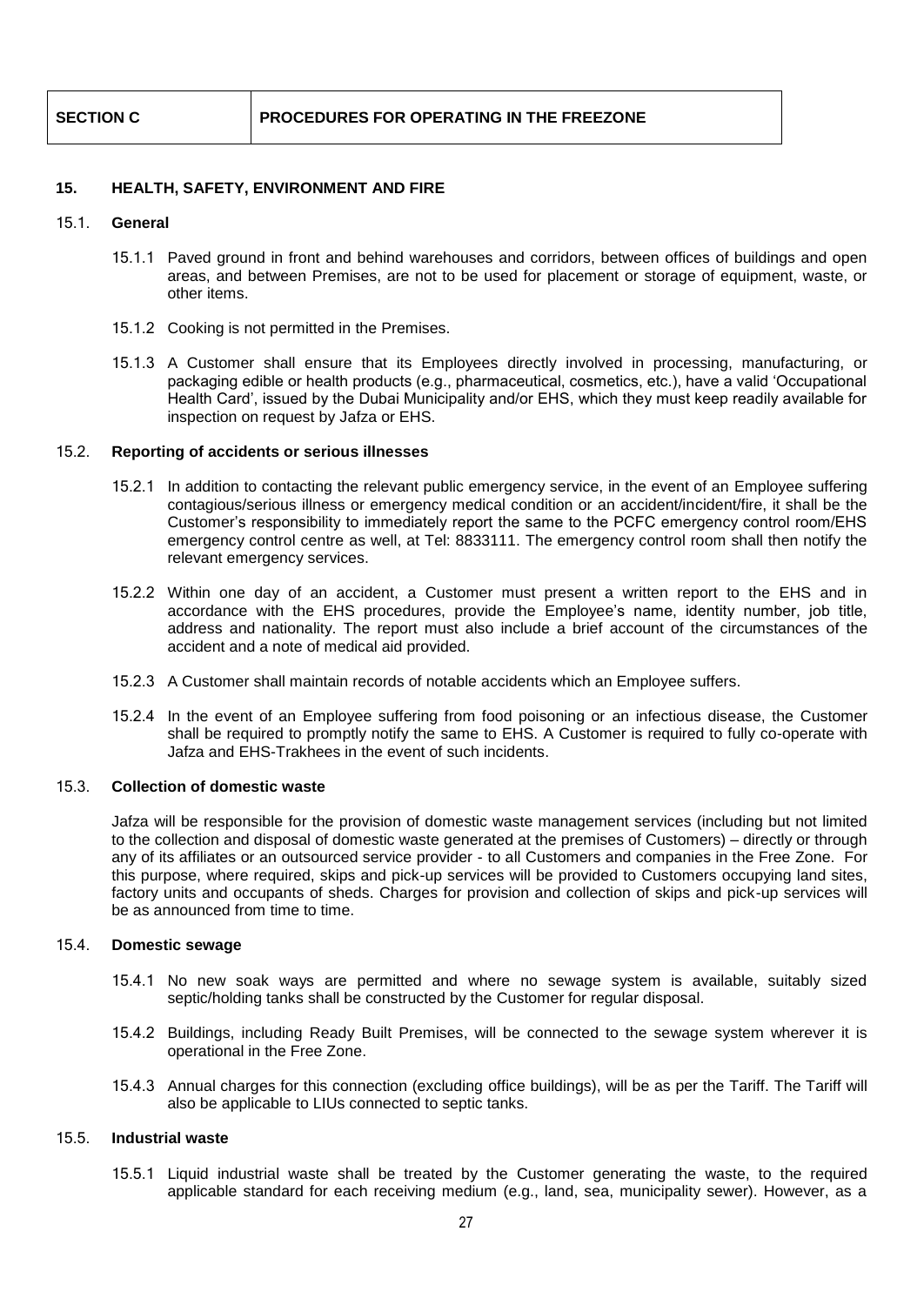policy, the Customer shall explore all possibilities to recycle/re-use and recover waste to the satisfaction of Jafza/EHS, prior to an approval for disposal of the same. For further information on these standards, the Customer should liaise with EHS.

- 15.5.2 A Customer generating liquid industrial waste for discharge into industrial drainage lines (where applicable) laid by Jafza, will be required to provide a holding tank of a suitable size to be agreed by Jafza/EHS. The condition of effluents from such tanks will be subject to checks and monitoring programs as determined by Jafza/EHS-Trakhees.
- 15.5.3 For connection of the Customer's treated industrial wastewater drainage line to the Free Zone's main industrial drainage lines i.e. harbor discharge line (for subsequent disposal of treated industrial waste effluent), the following conditions must also be satisfied:
	- (a) certain control and metering/recording devices must be provided to the satisfaction of Jafza and EHS on the Customer's industrial drainage line and must be made accessible to the EHS staff whenever required. Upon compliance with the above and satisfactory inspection to verify the same, EHS may issue harbour discharge permit to the respective Customer;
	- (b) in the case of failure to achieve the EHS standard, the discharge into the Free Zone's main industrial drainage system will be stopped immediately and the Customer shall be responsible for any consequences; and
	- (c) charges will be levied in line with the Tariff prior to issuance of harbour discharge permit.
- 15.5.4 Industrial solid waste, which is considered by Dubai Municipality as non-hazardous waste, can be disposed in accordance with these Free Zone Rules. However, such industrial wastes shall be collected, stored, and/or disposed separately as per Dubai Municipality requirements.
- 15.5.5 Industrial solid or liquid waste, which is considered to be hazardous by Jafza and by Dubai Municipality, should be dealt with as laid down in Rule 15.5.6 below.
- 15.5.6 Disposal of heavy industrial solid waste shall be the responsibility of companies generating such waste. However, the requirement for disposal of such waste should be intimated to Jafza/EHS-Trakhees at the project planning/application stage itself for initial approval from Dubai Municipality.

#### 15.6. **Disposal of hazardous waste**

- 15.6.1 Dubai Municipality is the controller of waste disposal sites in the Emirate of Dubai and it has its own local order and technical guidelines. A Customer shall be aware of such orders, guidelines and rules in order to fulfill such requirements. The orders, guidelines and rules can be obtained from Dubai Municipality or EHS-Trakhees.
- 15.6.2 Hazardous waste must be separated at site and source from ordinary or general waste and should be disposed at Dubai Municipality's hazardous disposal site in accordance with the following procedures:
	- (a) the Dubai Municipality application for hazardous waste form should be completed by the waste generator (the Customer) online at the Dubai Municipality website;
	- (b) the Customer shall submit the copy of completed form to EHS-Trakhees for initial approval and pay the applicable Tariff;
	- (c) upon approval, Dubai Municipality will notify the Customer the disposal instructions. There will be charges applied by Dubai Municipality for the disposal of such waste. The charges can be obtained from Dubai Municipality;
	- (d) upon completion of inspection by an EHS inspector at the respective Customer's Premises, EHS shall issue inspection report with approval to the Customer for Dubai Municipality's reference and/or final approval. Any discrepancies observed during EHS' inspection visit to the Customer's Premises in terms of quantity and quality of the hazardous waste materials proposed for disposal, EHS reserves the right to reject such application and to take appropriate action without any reference; and
	- (e) copy of the approval of EHS and Dubai Municipality is essential to permit the waste to leave the Free Zone for disposal through Dubai Municipality.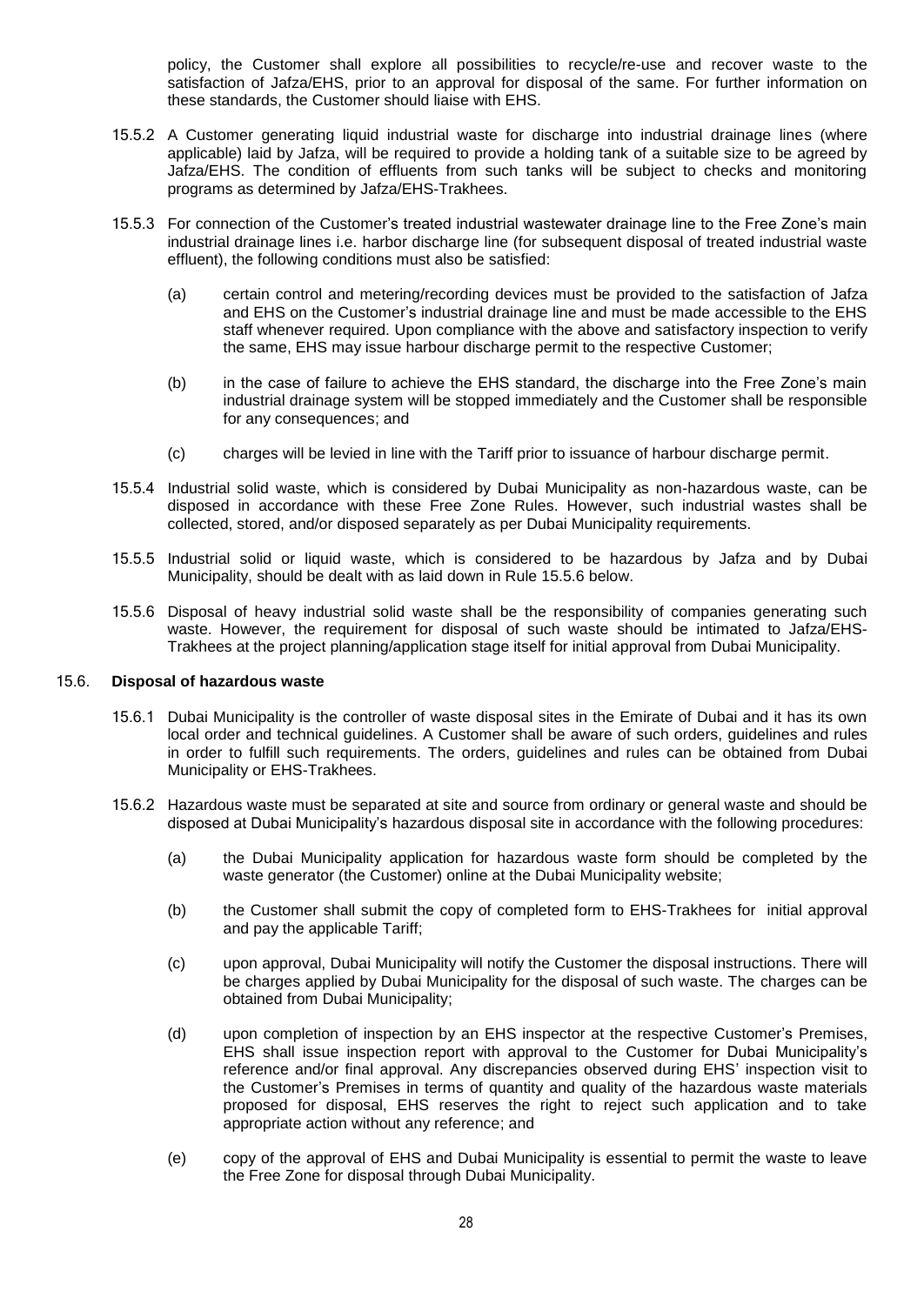# 15.7. **Use of containers**

During operations, use of containers is generally not permitted on a Customer's Premises under the following categories:

(a) Containers/portacabin for material storage:

Use of containers for any kind of storage is not permitted; this includes containers used for material storage within the warehouse, light industrial unit, showroom as well as outdoors. However, EHS will review the above restrictions for containers or portacabins used for operational purpose.

(b) Containers or portacabin for general purpose:

The containers or portacabins are not permitted to be used as for general purpose such as (mess hall, accommodation block for staff or any other purpose) that may endanger health and safety of workers, create potential fire and environment hazard and affect aesthetic look of Free Zone. However, in order to use the portacabin as site office, Jafza/EHS will review the above restrictions for containers or portacabins used for operational purpose.

(c) Use of Premises as containers or portacabin storage yard:

A Customer shall not be permitted to utilize its Premises as a yard for empty container or portacabins storage. Growth of business, cancelled contracts, etc. cannot be considered as an excuse for such storage.

In exceptional cases the above three scenarios can be permitted where a Customer has a business requirement, which must be submitted for review and approval from Jafza. If approved, a refundable deposit, as per relevant EHS procedure, shall be payable for each container or portacabin and a time frame for use of container or portacabin will be agreed, which shall be no greater than four months. Without such approval and the appropriate permit, security will not allow entry of the container or portacabin into the Free Zone. Unapproved usage or exceeding the time frame will be subject to fines and penalties.

# 15.8. **Public health levy**

Jafza attaches great importance to matters concerning public health, safety and environment and expects the Customer to attach the same degree of importance to such matters. A Customer, other than a Customer with a Lease of an office space and workstation, shall be required to pay the levy given in the Tariff. The levy covers the cost of pest control services and garbage collection services. The levy does not cover the cost of fumigation and termite control services.

#### 15.9. **Fire protection, fire prevention and fire/emergency control**

- 15.9.1 A Customer shall cooperate and comply with fire protection, fire prevention and fire/emergency control preventive and fire control measures taken by Jafza in accordance with the current regulations and practices as stipulated through Trakhees/EHS Division.
- 15.9.2 A Customer who has Leased a Ready Built Premises which have been modified or a Plot whereupon the Customer has constructed, must ensure that effective fire protection systems, complying with local regulations, are installed and that a dedicated telephone connection is made to the 'Fire Station Emergency Control Centre (ECC)'. False fire alarms or calls at the ECC must be avoided.
- 15.9.3 Trakhees fire department or any other competent authority is authorised to take full control of a firefighting situation. Where there is reasonable justification, fire fighting personnel are authorised to make a forced entry into a Premises. Such reasonable justification includes but is not limited to where fire fighting personnel have reasonable suspicion of a fire and the Premises is unmanned, unguarded, closed or locked, or where failure to do so could result in significant loss. Trakhees and Jafza shall not be liable for loss that may be caused to the Premises of the Customer due to fire.

# **16. TRAFFIC AFFAIRS**

# 16.1. **General**

16.1.1 The roads in the Free Zone are treated as public roads. A driver or operator of a vehicle or equipment must be in possession of a valid licence issued by the Roads and Transport Authority ('**RTA**') and any other competent authority, and suitable for the class of vehicle or equipment being driven or operated.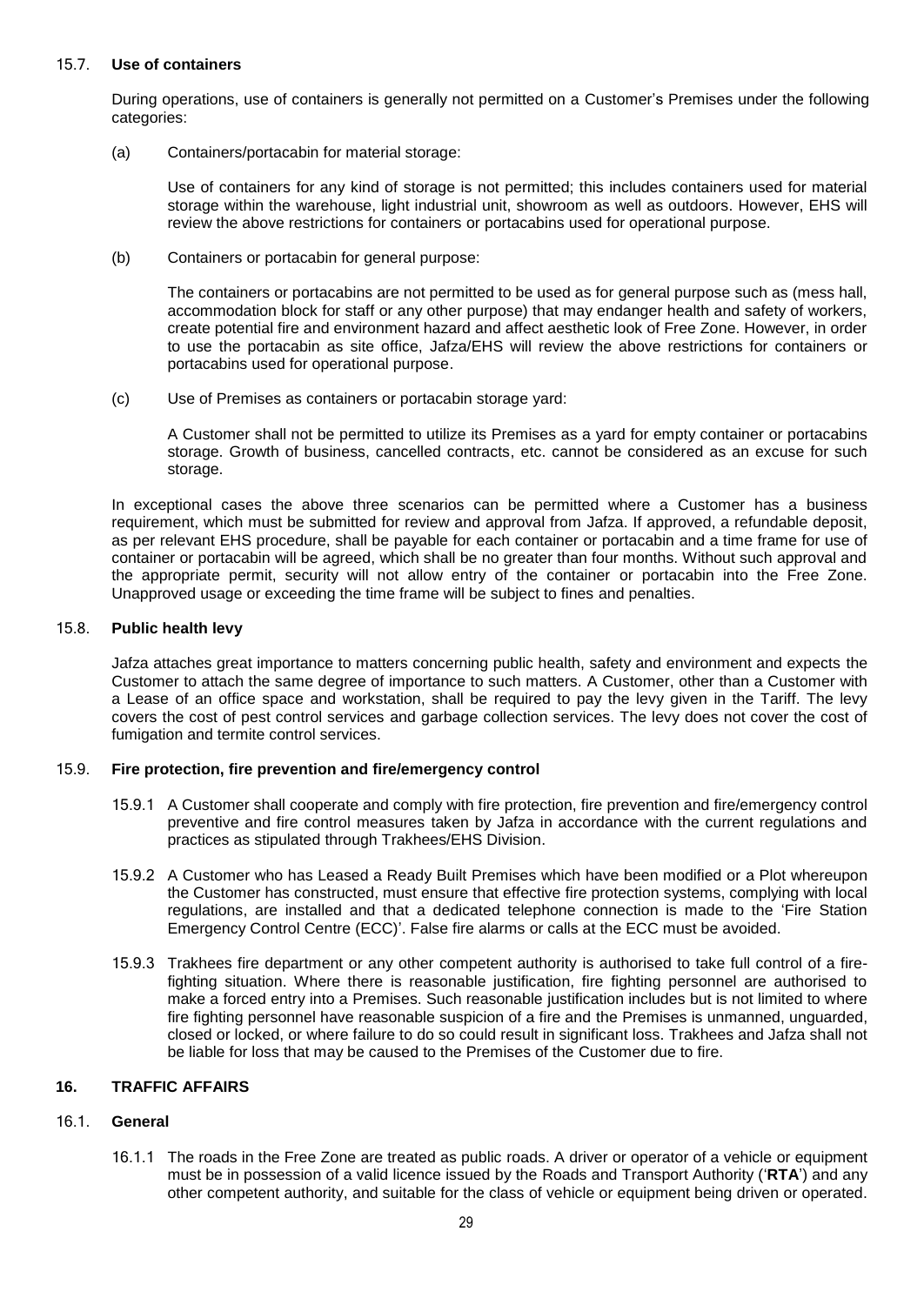Vehicles shall only be parked in designated public parking or in the Leased area; violators may incur fines.

16.1.2 Vehicles and mobile equipment such as forklift trucks, including those whose operations are confined to the Customer's Premises, need to be properly licenced by the RTA before they are put into use. Operators and drivers of such vehicles and equipment must be in possession of a valid driving licence issued by RTA suitable for the class of vehicles being driven.

## 16.2. **Vehicles owned by Customers**

- 16.2.1 A Customer is not permitted to purchase a commercial vehicle (i.e., pick-ups, trucks, forklift etc) unless prior approval is obtained from Jafza.
- 16.2.2 A Customer is permitted to register one ton (maximum) pick-up trucks, for the purpose of transporting the Customer's staff in and out of the Free Zone and for conveying goods from the local market into the Free Zone. However, such vehicles must not be used to deliver goods to customers in mainland United Arab Emirates.
- 16.2.3 A Customer required to register a pick-up of greater than one ton capacity must appoint an agent to do so on its behalf and the pick-up must then be registered in the agent's name.

#### 16.3. **Cars for Employees**

- 16.3.1 Sponsored Employees can register private cars, but require a "No objection" from Jafza.
- 16.3.2 Jafza shall issue the necessary "No objection" addressed to RTA for the Employees for the test and in order to obtain the driving licences.

# **17. STAFF ACCOMMODATION**

#### 17.1. **General**

- 17.1.1 Accommodation is available in the Accommodation complexes in the Free Zone.
- 17.1.2 A Customer is not permitted to either share or transfer the Accommodation to another Customer without prior approval by Jafza.
- 17.1.3 A Customer who has leased Accommodation is required to comply with terms and conditions of the tenancy contract, Free Zone Rules and regulations. Non compliance will result in the tenancy contract being terminated.
- 17.1.4 Where a Customer requires its Employee to be transferred from one Accommodation to another it shall submit a letter to such effect to Jafza.

#### 17.2. **Occupancy of rooms**

The maximum number of individuals to be accommodated in the various types of rooms available shall be as published by Jafza.

# 17.3. **Cooking in rooms**

Cooking in the rooms of the Accommodation (other than the senior blocks/executive rooms, where kitchens are provided), is prohibited on the grounds of health and safety.

# 17.4. **Accommodation outside the Free Zone**

- 17.4.1 A Customer wishing to accommodate its Employees in accommodation complexes or houses outside the Free Zone should inform Jafza in writing. In addition, the following information should be submitted to Jafza:
	- (a) detailed address and location of the premises which is to be used for accommodation;
	- (b) a layout plan of the premises showing the number of rooms with sizes in square meters, the number of ablution facilities with sizes, the size of corridors and the size of open yards;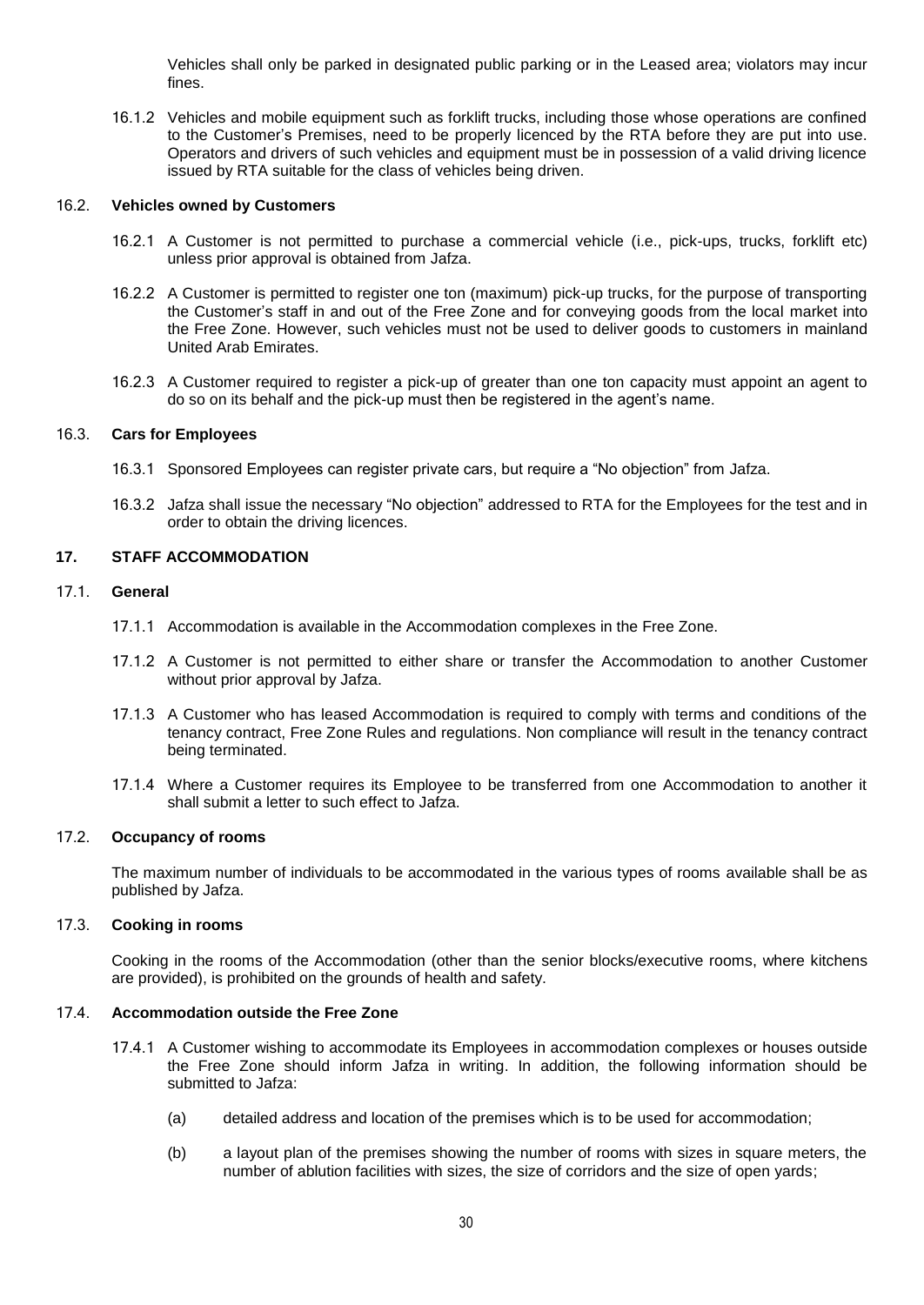- (c) general condition of the building with details of major structural damages;
- (d) the condition of sanitation and hygiene in the building;
- (e) the number of people who will be occupying each room;
- (f) arrangement for eating or gathering;
- (g) details of amendments or renovations the Customer wishes to incorporate into the building; and
- (h) copy of the tenancy contract.
- 17.4.2 The criteria for the minimum standard for accommodation can be obtained from EHS.
- 17.4.3 Jafza shall carry out regular inspections in order to ensure that these standards are maintained.

# **18. SECURITY**

- 18.1 DWS/PCFC is tasked with providing security in the Free Zone and for authorising movement of vehicles and personnel into and out of the Free Zone. In the event of fire, theft, or other violations of security coming to the notice of a Customer, the Customer shall notify DWS/PCFC. Where required DWS/PCFC may notify or involve the Dubai Police.
- 18.2 Vehicles and personnel moving in and out of the Free Zone are required to have the appropriate pass or permit.
- 18.2 For security reasons, a Customer must inform DWS/PCFC about any shift working arrangements.
- 18.4 Vehicles entering and leaving the Free Zone, shall be subject to search/security check, at the various entry/exit gates.
- 18.5 A Customer who has either modified the Ready Built Premises or has constructed a building on the Plot shall be required to lodge a second key for the Premises with DWS/PCFC to ensure ready access in the event of fire or other serious incident. Such second key shall also be deposited in the event of locks are changed.
- 18.6 A Customer is required to provide written details of a contact person to DWS/PCFC in order to facilitate fast responses in the event of fire, burglary or other incident.
- 18.7 For a serious traffic violation occurring within the Free Zone, DWS/PCFC shall notify the Dubai Police for them to take appropriate action.
- 18.8 Firearms will not be allowed in the Free Zone. Any violation will be notified to the appropriate authority.
- 18.9 Photography or video recording within Jafza is strictly prohibited. A Customer who may require to carryout photography or a filming session must approach Jafza customer relations and DWS/PCFC for authorisation.
- 18.10 Traffic accidents, incidents or violations shall be reported to DWS/PCFC control room. DWS/PCFC telephone number is: 048832200.

# **19 TERMINATION OF LEASE AND LICENCE**

In the event of the termination, discontinuance or invalidity of the Lease or Licence, a Customer shall by or before the date of such termination:

- 19.1 settle all outstanding operational issues, including financial, in liaison with Jafza;
- 19.2 cancel the sponsorship of or transfer the Sponsored Employees. Similarly, the records of passes for the nonsponsored Employees such as 'Permanent Access Card' and 'CEC Card' must be surrendered for cancellation;
- 19.3 ensure the Premises are fully vacated, i.e., furnishings and equipment are removed and the Premises are restored to their original condition; and
- 19.4 dispose waste material or contaminated soil in accordance with Free Zone regulations, for which approval from EHS should be obtained.

#### **Sultan Ahmed Bin Sulayem**

#### **Chairman of Ports, Customs & Free Zone Corporation**

Issued in Dubai on: 26/01/2020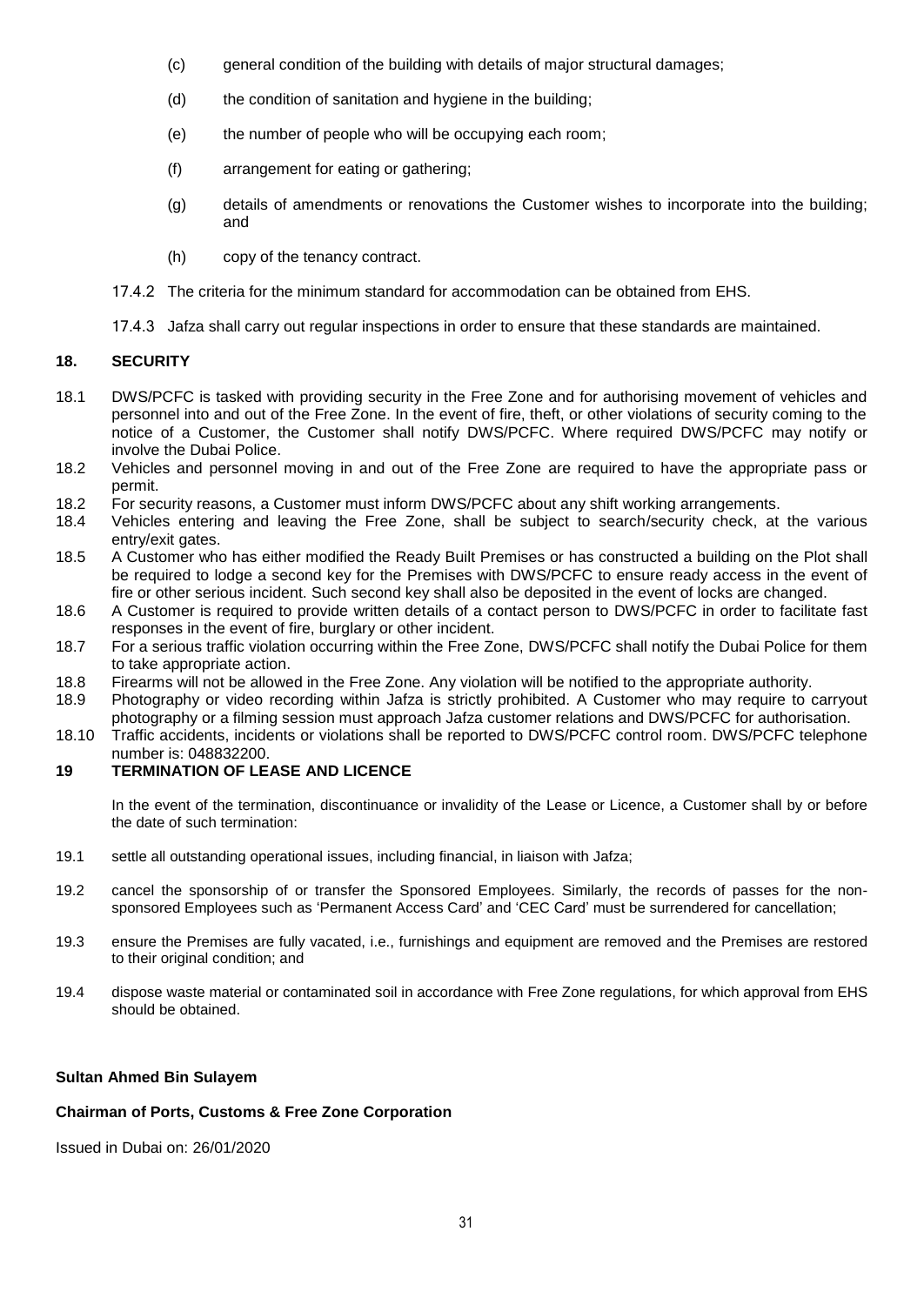# 20 **JAFZA/JEBEL ALI FREE ZONE TARIFF**

# **Registration Service Fees**

| <b>Type of Services</b>                                                           | <b>Fees/AED</b> |
|-----------------------------------------------------------------------------------|-----------------|
| <b>Registration for FZE</b>                                                       | 5,000           |
| Registration for FZCO                                                             | 5,000           |
| <b>Registration For Branch</b>                                                    | 5,000           |
| Registration for Public Listed Company (PLC)                                      | 20,000          |
| Re-domicile Certificate "for Transfer of a company to the Free Zone"              | 10,000          |
| Filing of application for certificate of incorporation Free Zone Company          | 5,000           |
| Filing of application for certificate of incorporation Free Zone<br>Establishment | 5,000           |
| <b>Share Certificate</b>                                                          | 200             |
| Memorandum and Articles Of Association                                            | 200             |
| Good standing certificate                                                         | 3,000           |
| Registration Letters FZE & FZCO                                                   | 200             |
| <b>Tax Exemption Letter</b>                                                       | $\mathbf 0$     |
| Appointments of Director                                                          | 300             |
| <b>Removal of Director</b>                                                        | 300             |
| Change Manager                                                                    | 500             |
| Appointments of Secretary                                                         | 300             |
| <b>Removal of Secretary</b>                                                       | 300             |
| Specimen Signature                                                                | 50              |
| Change of Company's /Establishment's Name                                         | 200             |
| Advertisements                                                                    | 1,500           |
| Change Name Plate Change                                                          | 500             |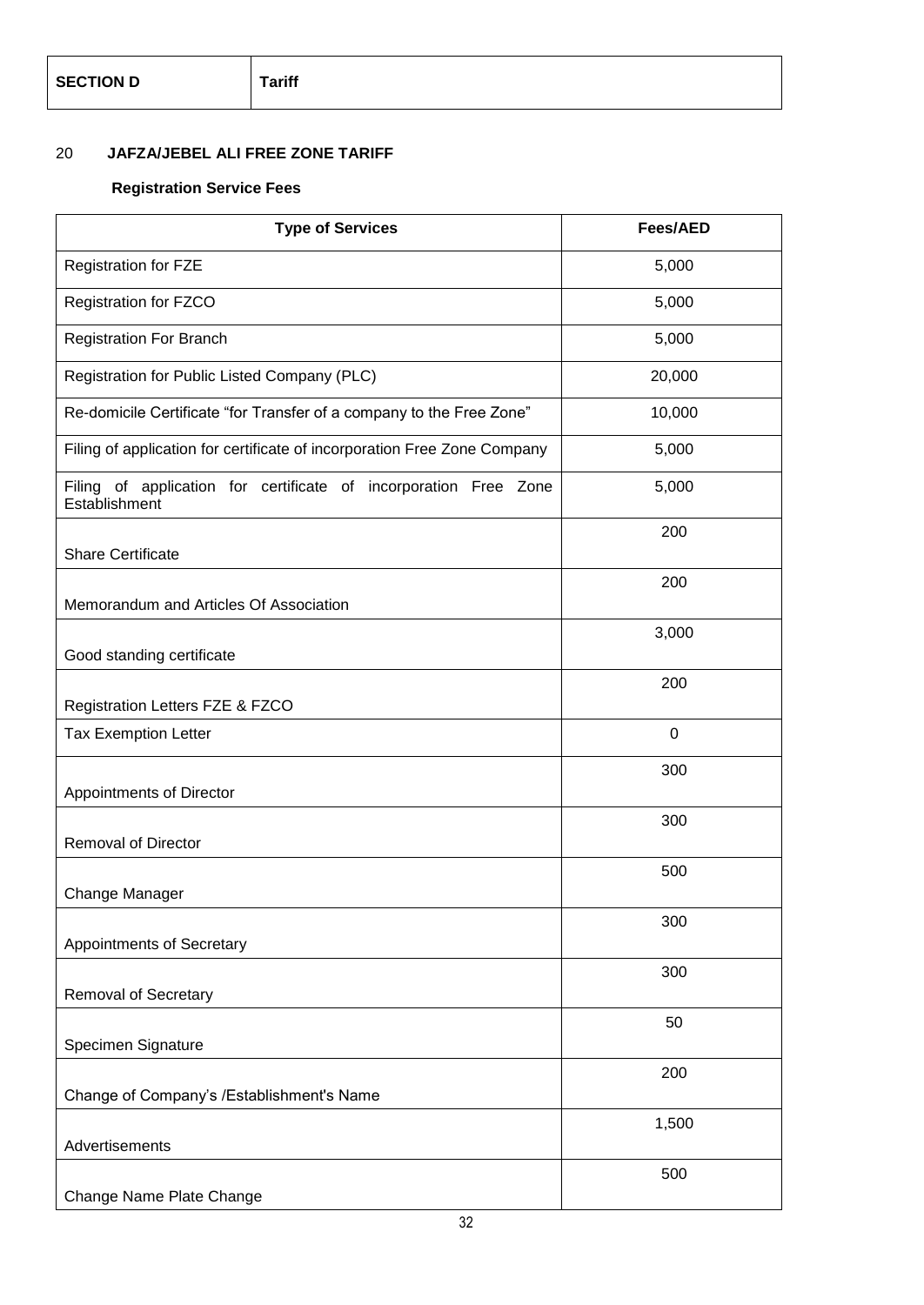| <b>Type of Services</b>                                           | <b>Fees/AED</b>                                    |
|-------------------------------------------------------------------|----------------------------------------------------|
| Amendment of Memorandum and Articles Of Association               | 200                                                |
| New Share Pledge (Security of interest)                           | 600                                                |
| Amendment of Share Pledge - Security of Interest                  | 600                                                |
| Release of Share Pledge - Security of Interest                    | 200                                                |
| Mortgage Certificate                                              | 200                                                |
| New Commercial Business Mortgage                                  | 500                                                |
| Amendment to Commercial Mortgage                                  | 500                                                |
| Release of Commercial Mortgage                                    | 200                                                |
| New Assignment of lease                                           | 500                                                |
| Release Assignment of lease                                       | 500                                                |
| New Building Mortgage                                             | $200 + of mortgage$                                |
| Amendment to Building Mortgage                                    | 0.12% of the total value of<br>mortgage            |
| Release of Building Mortgage                                      | 500                                                |
| Increase in Share Capital for FZCO                                | 2000 For each share and<br>maximum of AED 50,000   |
| Increase in Share Capital for FZE                                 | 20,000 For each share and<br>maximum of AED 50,000 |
| Decreases in Share Capital                                        | 200                                                |
| <b>Transfer of Shares For FZE</b>                                 | 20,000 For each share and<br>maximum of AED 50,000 |
| Transfer of Shares For FZCO                                       | 2000 For each share and<br>maximum of AED 50,000   |
| De-registration                                                   | 5,000                                              |
| <b>Document Attestation</b>                                       | 200                                                |
| Transfer of Foreign offshore to JAFZA Offshore (Re-Domiciliation) | 1,000                                              |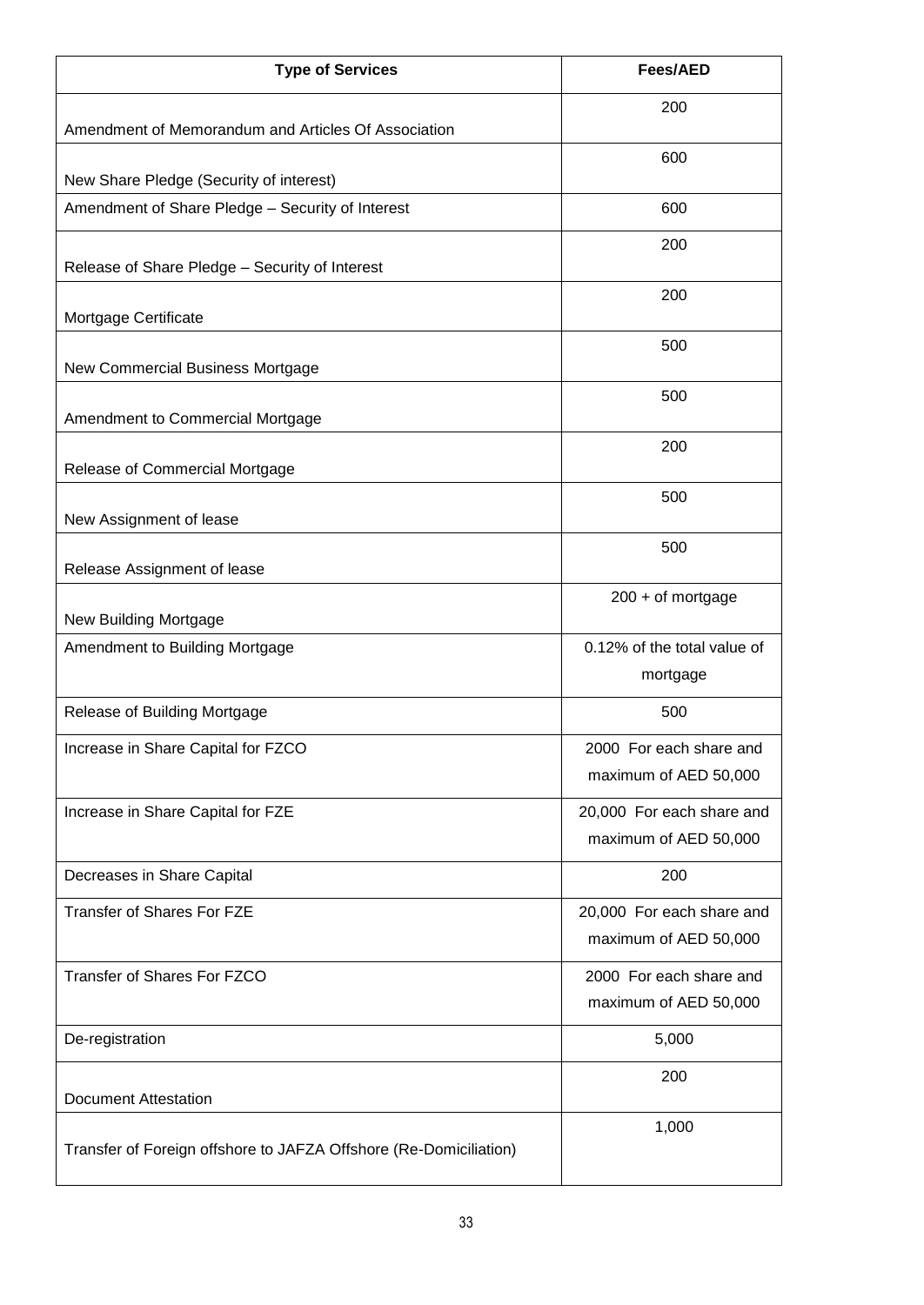| <b>Type of Services</b>                                 | Fees/AED                    |
|---------------------------------------------------------|-----------------------------|
|                                                         | 3,000                       |
| <b>Company Freeze</b>                                   |                             |
| Reactivate License Status after a year                  | 1,000                       |
| Plot Takeover (Transfer)                                | 4% of the total of Building |
|                                                         | value                       |
| Transfer of Foreign Company to JAFZA (Re-Domiciliation) | 10,000                      |

# **Licence and Lease Services Fees**

| <b>Type of Services</b>                                                                         | <b>Fees/AED</b> |
|-------------------------------------------------------------------------------------------------|-----------------|
| Trading License - New or Renewal or Amendment (One Group – up to<br>7 activities)               | 5,000           |
| Trading License - New or Renewal or Amendment (Two Group – up to<br>12 activities)              | 8,500           |
| Industrial License - New or Renewal or Amendment (One Group -up to<br>7 activities)             | 5,000           |
| Industrial License - New or Renewal or Amendment (Two Group – up<br>to 12 activities)           | 8,500           |
| Industrial License - New or Renewal or Amendment (3 Groups)                                     | 12,000          |
| National Industrial License - New or Renewal or Amendment (One<br>Group $-$ up to 7 activities) | 5,500           |
| National Industrial License - New or Renewal or Amendment (Two<br>Group – up to 12 activities)  | 9,000           |
| National Industrial License - New or Renewal or Amendment (Three<br>Groups)                     | 12,500          |
| Service License - New or Renewal or Amendment                                                   | 5,000           |
| Logistics License - New or Renewal or Amendment                                                 | 15,000          |
| General Trading License - New or Renewal or Amendment                                           | 15,000          |
| Holding Company License - New or Renewal or Amendment                                           | 30,000          |
| Trading + Industrial each additional Activity from the same Group                               | 500             |
| Late Payment Fee for expired License (on monthly basis)                                         | 1000            |
| License Re-Print                                                                                | 500             |
| <b>All Branch letters</b>                                                                       | 100             |
| Permit for entities incorporated and licensed by other free zones                               | 100             |
| authorities / competent authorities in UAE to lease a premise in the<br>Free Zone               |                 |
| Sub Lease (1 - 5 sub-leases)                                                                    | 20,000          |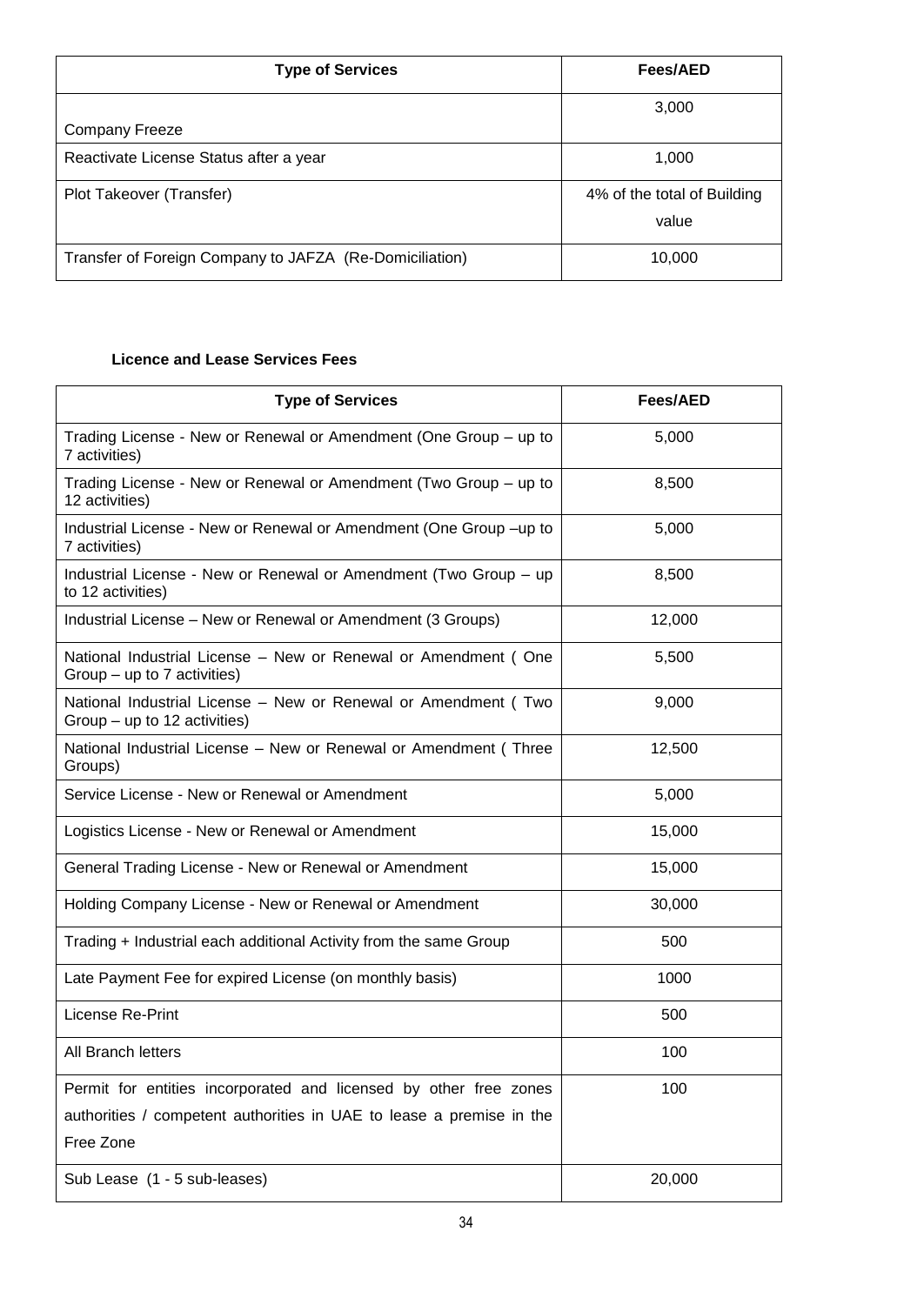| <b>Type of Services</b>                          | Fees/AED |
|--------------------------------------------------|----------|
| Sub Lease (6 <sup>th</sup> sub-lease)            | 35,000   |
| Sub Lease (7 <sup>th</sup> sub-lease)            | 40,000   |
| Sub Lease (8 <sup>th</sup> sub-lease)            | 45,000   |
| Sub Lease (9 <sup>th</sup> sub-lease)            | 50,000   |
| For Every Additional Sub-lease (Increment)       | 5000     |
| New+ Amendment+ Attestation (Authorization Card) | 50       |
| Manager Name Change                              | 500      |
| Company Name Change                              | 1,500    |
| Name Plate for Office                            | 500      |
| <b>License Termination Fees</b>                  | 1,500    |
| Activity amendment during renewal - additional   | 500      |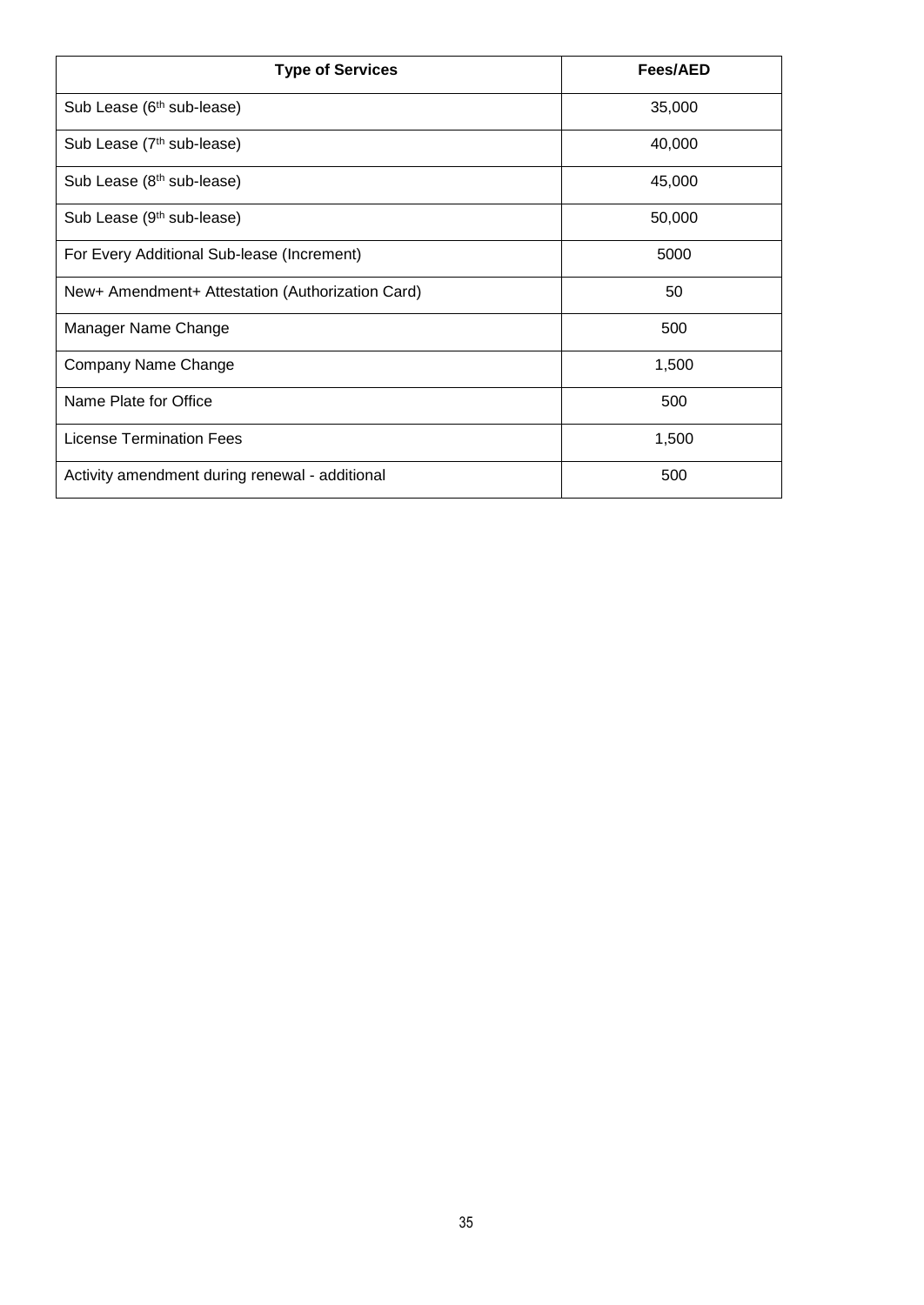# **JAFZA ADMINISTRATIVE SERVICES**

# **Admin Services Price List**

| <b>Type of Services</b>                                                     | <b>Fees/AED</b>                                                                                                                                                |
|-----------------------------------------------------------------------------|----------------------------------------------------------------------------------------------------------------------------------------------------------------|
| New Permanent Access Card (1Year $\backslash$ 2<br>Years $\langle$ 3 Years) | AED 400\600\800                                                                                                                                                |
| Renew Permanent Access Card (1Year \ 2<br>Years $\langle$ 3 Years)          | AED 400\600\800                                                                                                                                                |
| <b>Cancel Permanent Access Card</b>                                         | $\overline{\phantom{a}}$                                                                                                                                       |
| New Permanent Identity Card                                                 | AED 400 per year                                                                                                                                               |
| Renew Permanent Identity Card                                               | AED 400 per year                                                                                                                                               |
| Cancel Permanent Identity Card                                              |                                                                                                                                                                |
| New Temporary Access Card                                                   | AED 100 per month                                                                                                                                              |
| Renew Temporary Access Card                                                 | AED 100 per month                                                                                                                                              |
| Cancel Temporary Access Card                                                | -                                                                                                                                                              |
| New Temporary Identity Card                                                 | AED 100 per month                                                                                                                                              |
| Renew Temporary Identity Card                                               | AED 100 per month                                                                                                                                              |
| <b>Attest Employment Contract For Consulate</b>                             | <b>AED 100</b>                                                                                                                                                 |
| Company Representative Cards (1Year \ 2)<br>Years \ 3 Years)                | AED 200\400\500                                                                                                                                                |
| Renew Company Representative Cards<br>$(1Year \ 2 Years \ 3 Years)$         | AED 200\400\500                                                                                                                                                |
| New Driving License Letter                                                  | AED <sub>0</sub>                                                                                                                                               |
| <b>Converting Driving License</b>                                           | <b>AED 200</b>                                                                                                                                                 |
| Amend Company Employment Card                                               | <b>AED 300</b>                                                                                                                                                 |
| Duplicate Company Employment Card                                           | <b>AED 300</b>                                                                                                                                                 |
| Renew Company Employment Card                                               | <b>AED 400</b>                                                                                                                                                 |
| Letter Request                                                              | <b>AED 110</b>                                                                                                                                                 |
| Salary Amendment                                                            | (Insurance premium will<br>300<br><b>AED</b><br>be<br>charged only if the employee<br>under<br>insurance and salary band changed from<br>36<br>one to another) |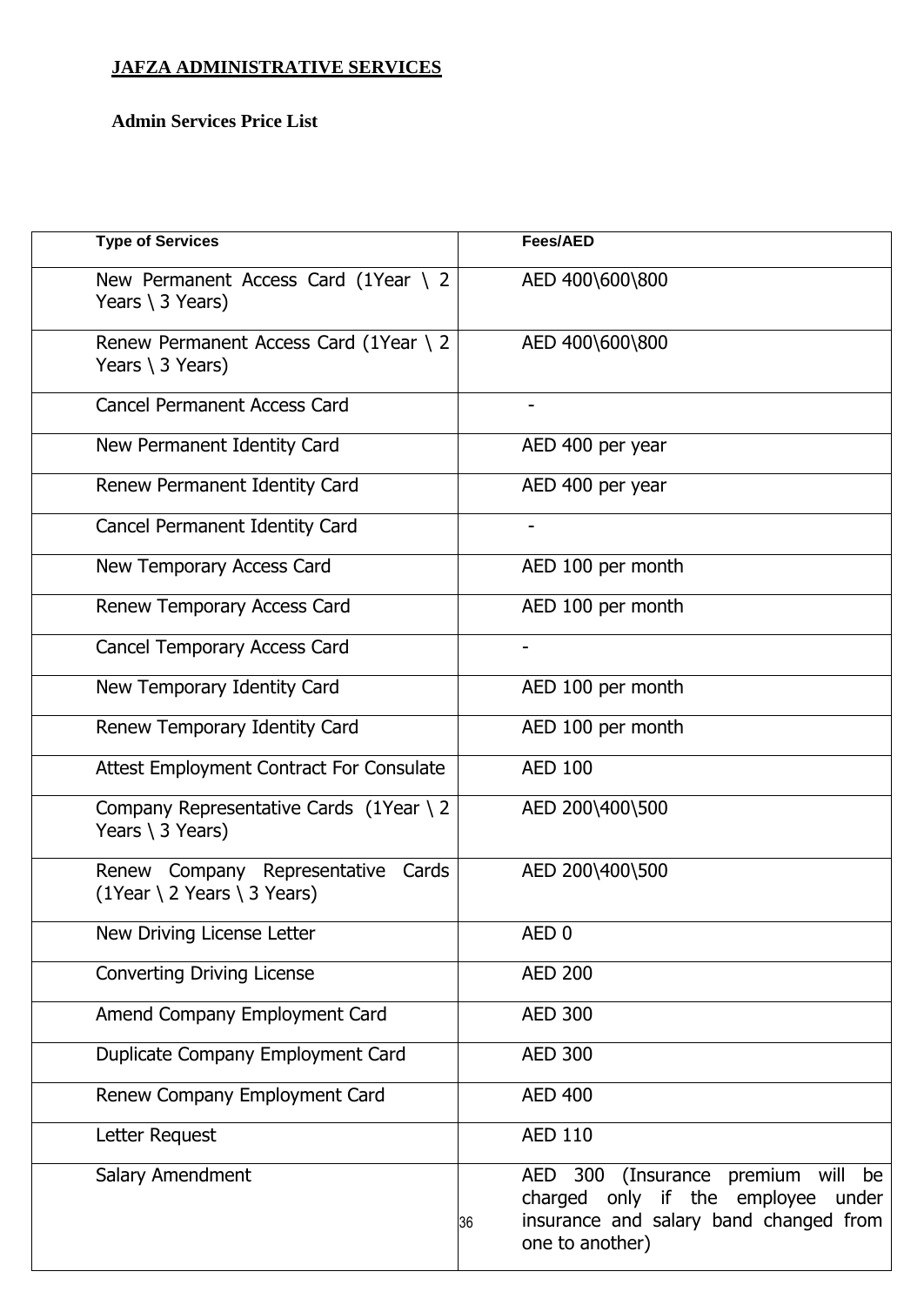| <b>Designation Amendment</b>                   | AED 930 NORMAL/ AED 1230 URGENT<br>(Insurance premium will be charged only if<br>the employee under insurance and salary<br>band changed from one to another) |                                       |
|------------------------------------------------|---------------------------------------------------------------------------------------------------------------------------------------------------------------|---------------------------------------|
| <b>Employment Contract Attestation</b>         | <b>AED 100</b>                                                                                                                                                |                                       |
| Apply For Employment Visa Entry Permit         | Normal package:                                                                                                                                               |                                       |
| <b>New</b>                                     | Outside Country: AED 2,963                                                                                                                                    |                                       |
|                                                | Inside the country: AED 3,743                                                                                                                                 |                                       |
|                                                | Urgent Package:                                                                                                                                               |                                       |
|                                                | Outside Country: AED 3,553                                                                                                                                    |                                       |
|                                                | Inside the country: AED 4,333                                                                                                                                 |                                       |
|                                                | VIP Package:                                                                                                                                                  |                                       |
|                                                | Outside Country: AED 4,863                                                                                                                                    |                                       |
|                                                | Inside the country: AED 6,503                                                                                                                                 |                                       |
|                                                | premium will be charged as below:                                                                                                                             | If company under insurance, insurance |
|                                                | <b>Employee Basic</b>                                                                                                                                         | Premium                               |
|                                                | <b>Salary Intervals</b>                                                                                                                                       | amount (AED)                          |
|                                                | (AED)                                                                                                                                                         | (5% VAT is<br>applicable)             |
|                                                | < 4001                                                                                                                                                        | 160                                   |
|                                                | 4001-8000                                                                                                                                                     | 250                                   |
|                                                | 8001-12000                                                                                                                                                    | 325                                   |
|                                                | 12001-16000                                                                                                                                                   | 425                                   |
|                                                | 16001-20000                                                                                                                                                   | 500                                   |
|                                                | >20,000                                                                                                                                                       | 610                                   |
| <b>Visa Position Amendment</b>                 | <b>AED 870</b>                                                                                                                                                |                                       |
|                                                | AED 50 GDRFA                                                                                                                                                  |                                       |
| Correct Employment Visa Entry Permit           | AED 783 Normal                                                                                                                                                |                                       |
|                                                | AED 943 Urgent                                                                                                                                                |                                       |
| Cancel Employment Visa Entry Permit Unutilized | <b>AED 273</b>                                                                                                                                                |                                       |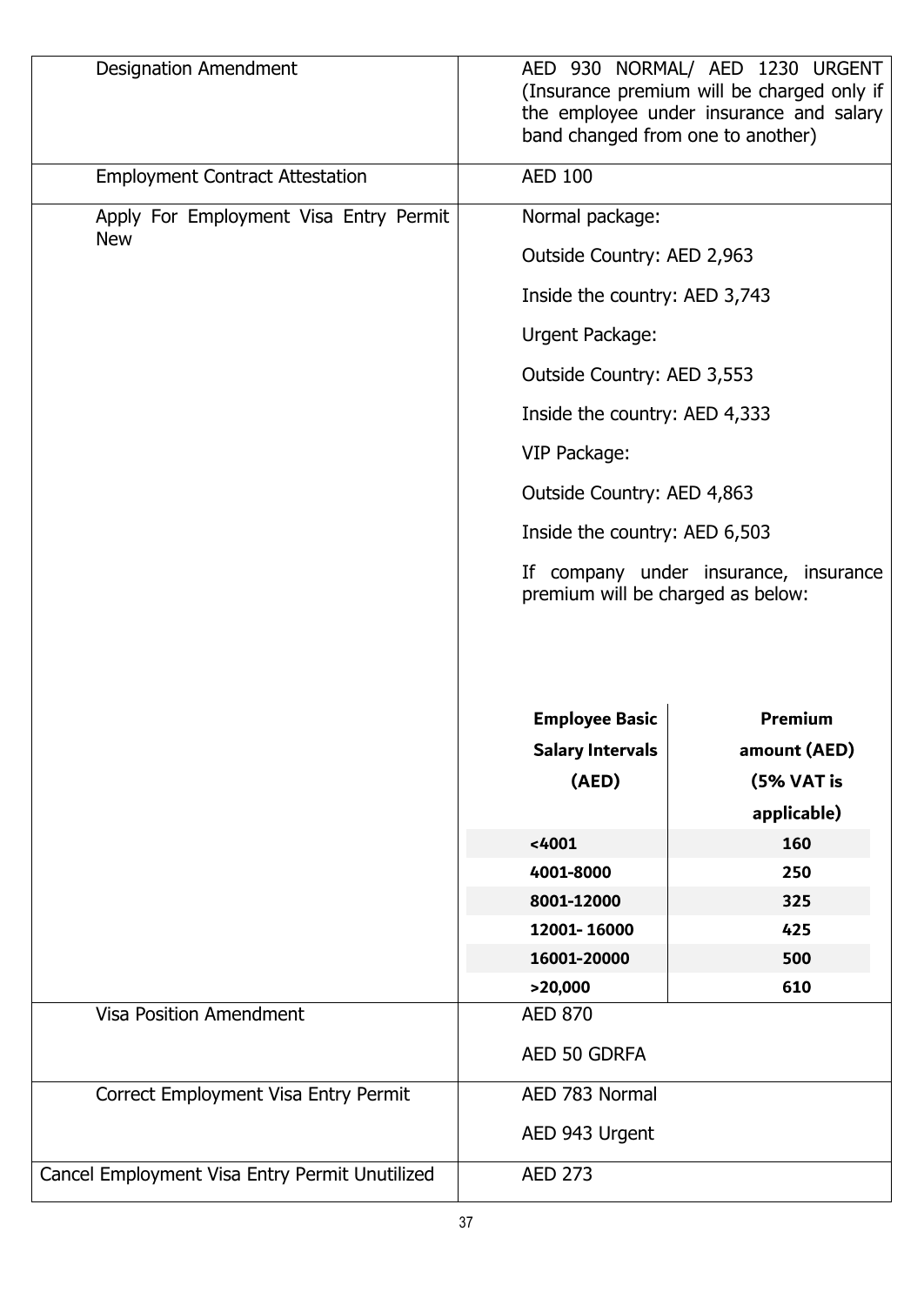| Apply For Pink Copy of Employment Visa<br><b>Entry Permit</b> | <b>AED 180</b>                                    |                                        |
|---------------------------------------------------------------|---------------------------------------------------|----------------------------------------|
| <b>Entry Permit Renewal</b>                                   | AED 883 Normal<br>AED 993 Urgent                  |                                        |
| Renew Employee's Resident Permit                              | Normal package: AED 1870 + CEC Renewal<br>Charges |                                        |
|                                                               | Charges                                           | Urgent Package: AED 2300 + CEC Renewal |
|                                                               | Charges                                           | VIP Package: AED 3610 + CEC Renewal    |
|                                                               | premium will be charged as below:                 | If company under insurance, insurance  |
|                                                               |                                                   |                                        |
|                                                               | <b>Employee Basic</b>                             | <b>Premium</b>                         |
|                                                               | <b>Salary Intervals</b>                           | amount (AED)                           |
|                                                               | (AED)                                             | (5% VAT is                             |
|                                                               |                                                   | applicable)                            |
|                                                               | < 4001                                            | 160                                    |
|                                                               | 4001-8000                                         | 250                                    |
|                                                               | 8001-12000                                        | 325                                    |
|                                                               | 12001-16000                                       | 425                                    |
|                                                               | 16001-20000                                       | 500                                    |
|                                                               | >20,000                                           | 610                                    |
| Resident Permit Renewal With Job Title<br>Change              |                                                   | RP Renewal with EC Amend (Salary only) |
|                                                               | Charges                                           | Normal package: AED 2070 + CEC Renewal |
|                                                               | Charges                                           | Urgent Package: AED 2500 + CEC Renewal |
|                                                               | Charges                                           | VIP Package: AED 3810 + CEC Renewal    |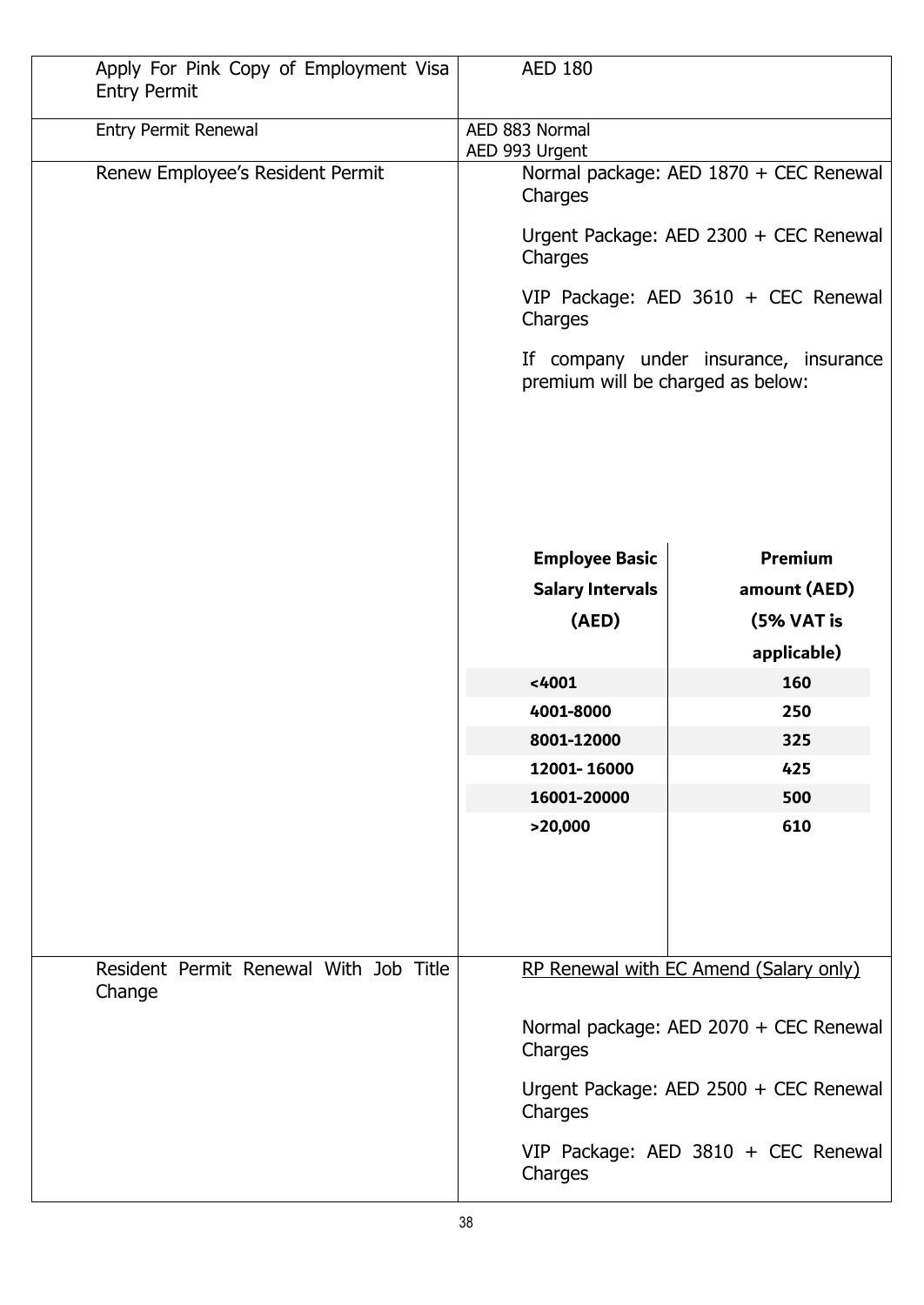|                                                          | RP Renewal with EC Amend (Salary $+$ Job<br>Title)                         |  |
|----------------------------------------------------------|----------------------------------------------------------------------------|--|
|                                                          | Normal package: AED 2630 + CEC Renewal                                     |  |
|                                                          | Charges                                                                    |  |
|                                                          | Urgent Package: AED 3060 + CEC Renewal<br>Charges                          |  |
|                                                          | VIP Package: AED 4370 + CEC Renewal<br>Charges                             |  |
|                                                          | RP Renewal with EC Amend (Job Title only)                                  |  |
|                                                          | Normal package: AED 2430 + CEC Renewal<br>Charges                          |  |
|                                                          | Urgent Package: AED 2860 + CEC Renewal<br>Charges                          |  |
|                                                          | VIP Package: AED 4170 + CEC Renewal<br>Charges.                            |  |
|                                                          | If company under insurance, insurance<br>premium will be charged as below: |  |
|                                                          | Premium amount (AED)<br><b>Employee</b><br><b>Basic</b>                    |  |
|                                                          | <b>Salary</b><br>Intervals $(5\% \text{ VAT} \text{ is applicable})$       |  |
|                                                          | (AED)                                                                      |  |
|                                                          | < 4001<br>160                                                              |  |
|                                                          | 4001-8000<br>250                                                           |  |
|                                                          | 8001-12000<br>325                                                          |  |
|                                                          | 12001-16000<br>425                                                         |  |
|                                                          | 16001-20000<br>500                                                         |  |
|                                                          | >20,000<br>610                                                             |  |
| Transfer Employee's Resident Permit Into<br>New Passport | <b>AED 630</b>                                                             |  |
| Nationality Change                                       | <b>AED 930</b>                                                             |  |
| Employee's<br>Cancel<br>Resident<br>Permit               | AED 320 Normal                                                             |  |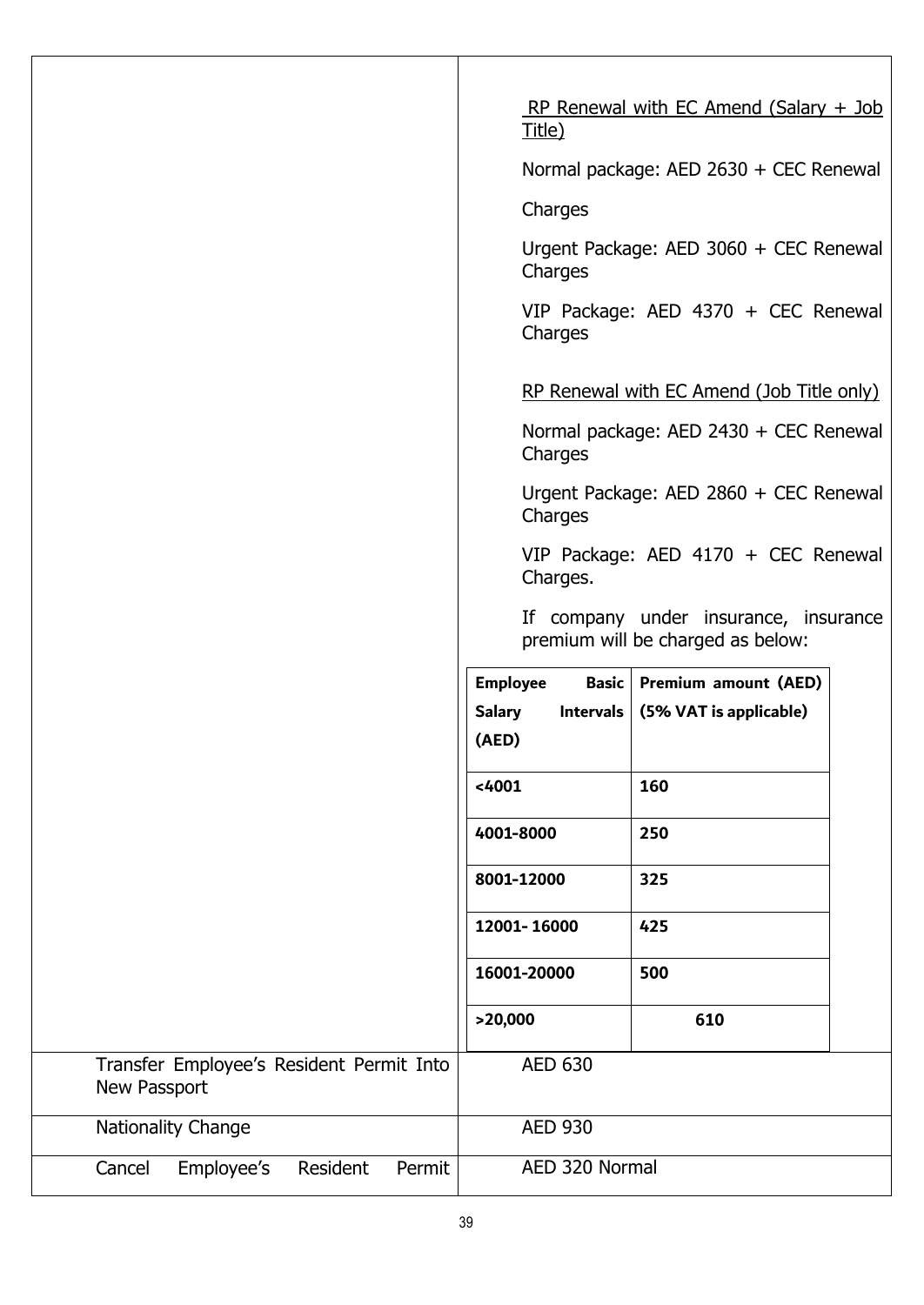| (Applicant inside UAE)                                                                                                            | AED 460 Urgent                                                                            |
|-----------------------------------------------------------------------------------------------------------------------------------|-------------------------------------------------------------------------------------------|
| Cancel Resident Permit When an applicant                                                                                          | AED 320 Normal                                                                            |
| is outside UAE with Passport                                                                                                      | AED 460 Urgent                                                                            |
|                                                                                                                                   |                                                                                           |
| Cancel Resident Permit without passport<br>When an applicant is outside UAE more<br>than Six months or Resident Permit<br>Expired | <b>AED 620</b>                                                                            |
| Correct Employee's Resident Permit in<br>Passport                                                                                 | <b>AED 465</b>                                                                            |
| RP Stamping For Lost Passport                                                                                                     | <b>AED 930</b>                                                                            |
| Declare Absconder                                                                                                                 | <b>AED 1600</b>                                                                           |
| Withdraw Absconder with RP Cancellation                                                                                           | <b>AED 1600</b>                                                                           |
|                                                                                                                                   | AED 590 Without Passport                                                                  |
|                                                                                                                                   | $AED$ 290 Normal – with passport                                                          |
|                                                                                                                                   | $AED$ 430 Urgent – with passport                                                          |
|                                                                                                                                   |                                                                                           |
| <b>Upload Exit Paper</b>                                                                                                          | No Charge                                                                                 |
| Update Employee New Passport Details                                                                                              | No Charge                                                                                 |
| Employee Status Check at DNRD (GDRFA)                                                                                             | <b>AED 280</b>                                                                            |
| JAFZA/Government<br>Release Transfer from<br>sector to JAFZA                                                                      | Normal package: AED 3250                                                                  |
|                                                                                                                                   | Urgent Package: AED 3680                                                                  |
|                                                                                                                                   | VIP Package: AED 4990                                                                     |
|                                                                                                                                   | (If transfer from non-government sector (Partner visa)<br>additional AED 530 is required) |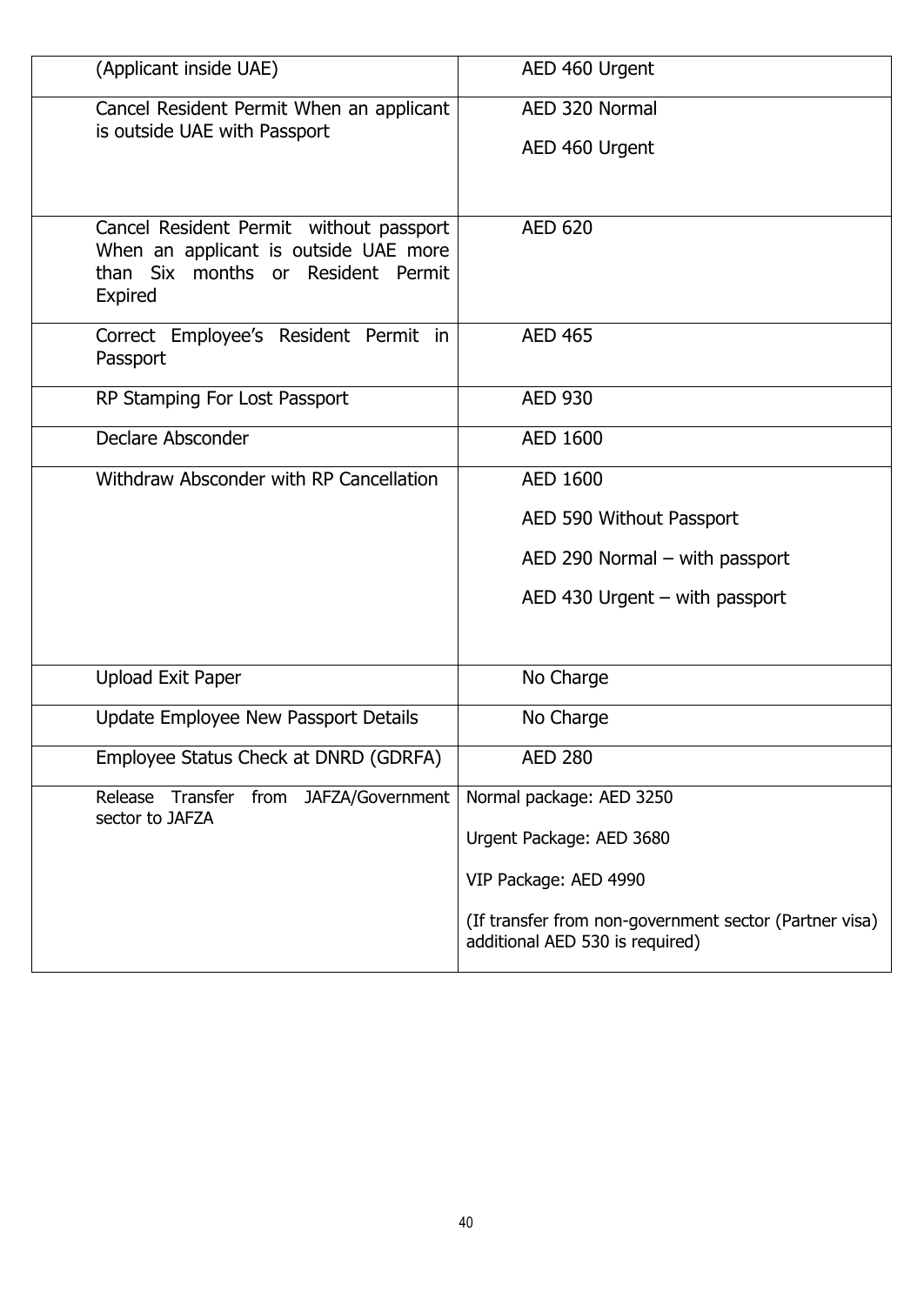|                                                                                      | If company is under insurance, insurance premium will<br>be charged as below: |             |
|--------------------------------------------------------------------------------------|-------------------------------------------------------------------------------|-------------|
|                                                                                      | <b>Employee Basic</b><br><b>Premium amount</b>                                |             |
|                                                                                      | <b>Salary Intervals</b>                                                       | (AED)       |
|                                                                                      | (AED)                                                                         | (5% VAT is  |
|                                                                                      |                                                                               | applicable) |
|                                                                                      | < 4001                                                                        | 160         |
|                                                                                      | 4001-8000                                                                     | 250         |
|                                                                                      | 8001-12000                                                                    | 325         |
|                                                                                      | 12001-16000                                                                   | 425         |
|                                                                                      | 16001-20000                                                                   | 500         |
|                                                                                      | >20,000                                                                       | 610         |
|                                                                                      |                                                                               |             |
| Release<br><b>Transfer</b><br><b>Jafza</b><br>From<br>to<br><b>Government Sector</b> | <b>AED 200</b>                                                                |             |
| Apply for Dewa Service                                                               | <b>AED 200</b>                                                                |             |
| Apply for Etisalat Internet Service                                                  | <b>AED 100</b>                                                                |             |
| Apply for Etisalat Telephone Service                                                 | <b>AED 100</b>                                                                |             |
| Apply for Post Office Box                                                            | <b>AED 100</b>                                                                |             |
| Apply for Vehicle Registration                                                       | AED 0 Light Vehicle                                                           |             |
|                                                                                      | AED 200 + AED 10,000 (for Heavy Vehicle<br>if it is above seven tones)        |             |
| Renew Vehicle Registration                                                           | AED 0 Light Vehicle                                                           |             |
|                                                                                      | AED 1120 Heavy Vehicle                                                        |             |
| <b>Transfer Vehicle Registration</b>                                                 | <b>AED 200</b>                                                                |             |
| Cancel Vehicle Registration                                                          | <b>AED 200</b>                                                                |             |
| Duplicate Vehicle Registration                                                       | <b>AED 200</b>                                                                |             |
| Apply for Tejari Number Plate                                                        | <b>AED 200</b>                                                                |             |
| Renew Tejari Number Plate                                                            | <b>AED 200</b>                                                                |             |
| Cancel Tejari Number Plate                                                           | <b>AED 200</b>                                                                |             |
| Apply for Export Number Plate                                                        | <b>AED 200</b>                                                                |             |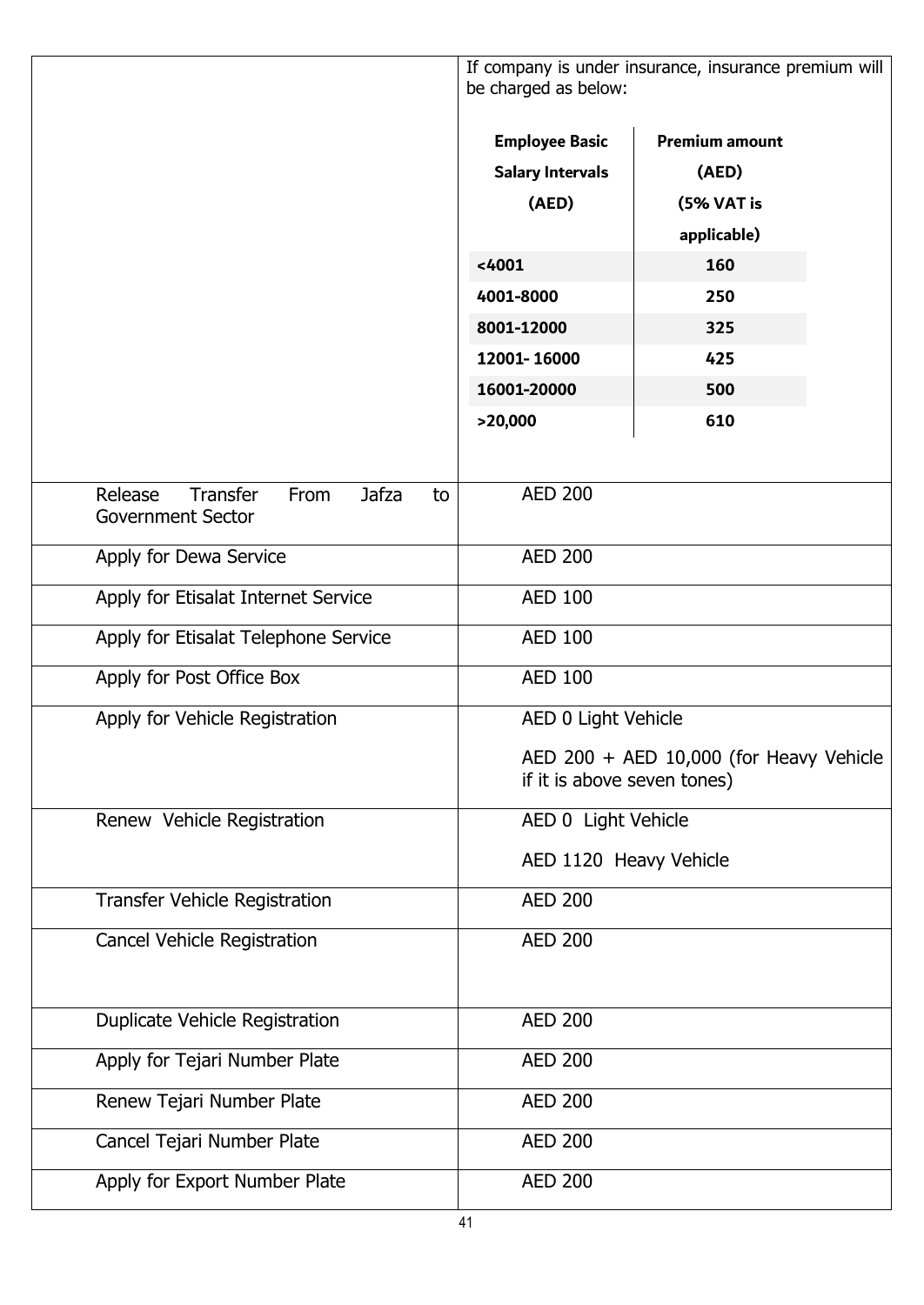| Open File                          | <b>AED 200</b>     |
|------------------------------------|--------------------|
| Visit Visa Entry Permit Short Term | AED 1043           |
|                                    | AED 50 GDRFA       |
| Visit Visa Entry Permit Long Term  | AED 2093           |
|                                    | AED 50 GDRFA       |
| Correct Visit Visa Entry Permit    | AED 870 Short Term |
|                                    | AED 1520 Long Term |
| Occupational Health Card           | <b>AED 220</b>     |
| <b>Medical Re-Schedule</b>         | <b>AED 100</b>     |
| Employee BG Waiver Update          | <b>AED 300</b>     |
| Labour Letter Requests             | AED 0 Month        |
|                                    | AED 500 2 Months   |
|                                    | AED 1,000 3 Months |
| <b>VV Cancellation Unutilized</b>  | <b>AED 193</b>     |
| <b>Internal Ban</b>                | <b>AED 500</b>     |
|                                    |                    |

# **Jafza Inspection**

# **List of violation codes**

| Sr#            | <b>Violations</b>                                                                                                          | Amount<br>(AED) |
|----------------|----------------------------------------------------------------------------------------------------------------------------|-----------------|
| 1              | Cooking in rooms (per room per violation). Fine will be AED<br>10,000 if the violation is repeated.                        | 5,000           |
| 2              | Dumped materials at Premises or anywhere else in the Free<br>Zone (per company per violation)                              | 5,000           |
| 3              | Waste at restaurants (first time)                                                                                          | 500             |
| 4              | Waste at restaurants (repeat)                                                                                              | 1,000           |
| 5              | Sublease – Premises. Fine will be AED 200,000 if the violation is<br>repeated.                                             | 100,000         |
| 6              | Sublease - rooms (per room)                                                                                                | 10,000          |
| $\overline{7}$ | Illegal employment (per person, if under Jafza companies<br>sponsorship). Fine to be doubled if the violation is repeated. | 10,000          |
| 8              | Illegal employment (not on Jafza companies sponsorship) per<br>person. Fine to be doubled if the violation is repeated.    | 10,000          |
| 9              | Illegal stay at accommodation (per person). Fine to be doubled if                                                          | 10,000          |